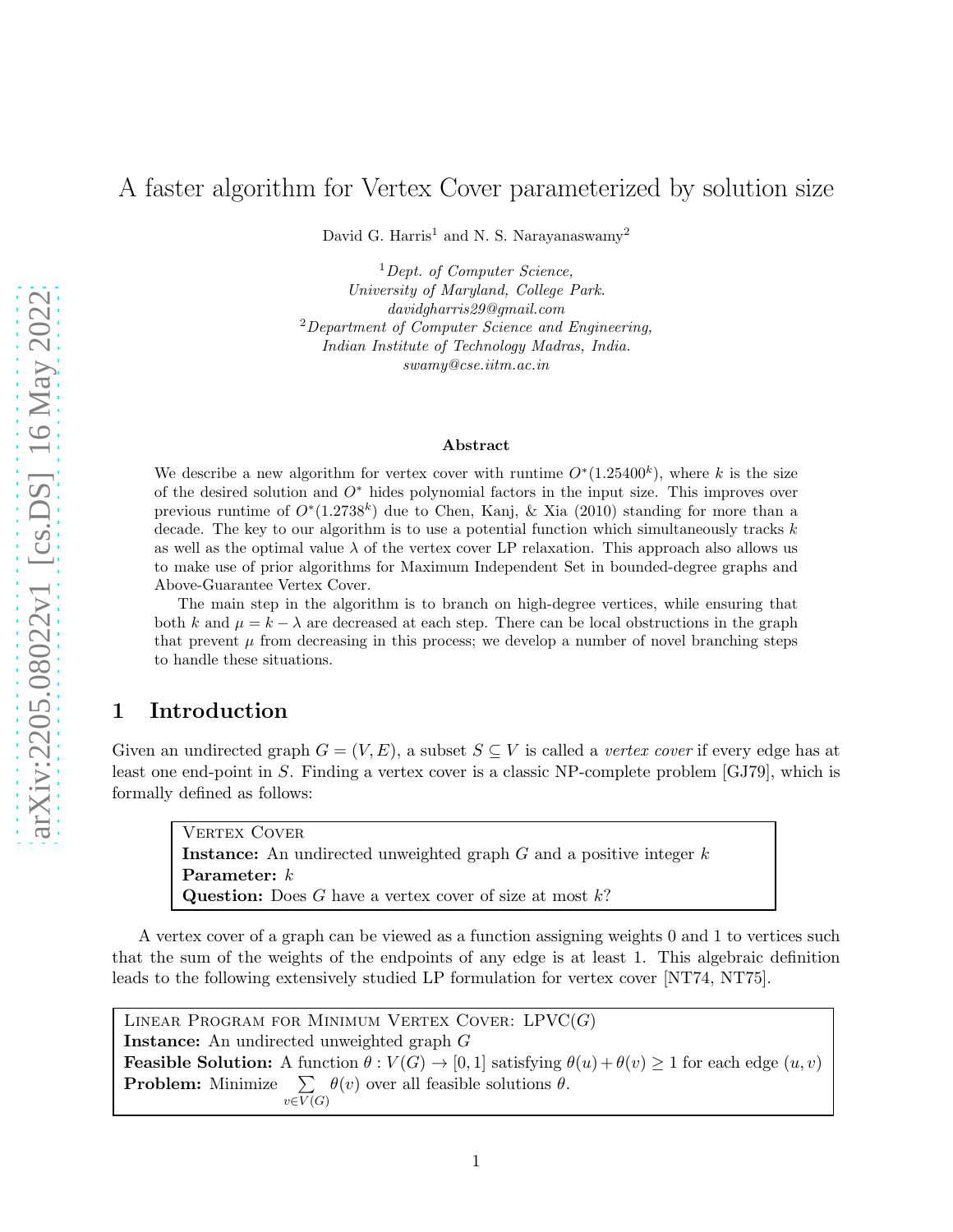In particular, the optimal solution to  $LPVC(G)$ , denoted  $\lambda(G)$  or just  $\lambda$  if G is understood, is a polynomial-time computable lower bound on the size of a minimum vertex cover of G.

This linear program has remarkable properties which have been exploited for a variety of al-gorithms [\[NT74,](#page-42-0) [NT75,](#page-42-1)  $LNR+14$ ]. For instance, the optimum solution is half-integral and can be obtained efficiently by a network flow computation. It is known that for an optimum solution  $\theta^* \in \{0, 1, \frac{1}{2}$  $\frac{1}{2}$ <sup>V</sup>, there is a minimum vertex cover containing  $\{v : \theta^*(v) = 1\}$  and disjoint from  $\{v : \theta^*(v) = 0\}.$  This naturally leads to an elegant simplification procedure to transform an input instance into an equivalent instance where the all-1/2 vector, denoted  $\vec{\frac{1}{2}} = (\frac{1}{2}, \ldots, \frac{1}{2})$  $(\frac{1}{2})$ , is the unique optimum LP solution. If  $k < \lambda(G)$ , we can immediately declare that G has no vertex cover of size k. On the other hand, if  $k > 2 \lambda(G)$ , then  $V(G)$  is itself a vertex cover of size at most k. Thus, we assume that  $k < 2 \lambda(G)$ . This provides a simple and efficient 2-approximation for vertex cover.

The areas of parameterized complexity [\[Nie06,](#page-42-2) [FG06,](#page-41-2) [DF99,](#page-41-3) CFK+15] and exact algorithms [\[FK10\]](#page-41-4) explores a landscape of many parameters to understand the complexity of different problems. VERTEX COVER was one of the first problems known to be fixed-parameter tractable with respect to k, the optimal solution size, as the parameter. Building on a long line of research, the current fastest algorithm in terms of k runs in  $O(1.2738^k + kn)$  time [\[CKX10\]](#page-41-5). This record has been standing for more than a decade. (For the remainder of the paper, we hide polynomial dependence on the input size n, writing  $O^*(T)$  as shorthand for  $T \cdot \text{poly}(n)$ .) Assuming the Exponential Time Hypothesis, no algorithm with runtime  $O^*(2^{o(k)})$  is possible [CFK<sup>+</sup>15].

### 1.1 Prior algorithms

Our main focus is on exact exponential-time algorithms for vertex cover. These algorithms typically use a measure-and-conquer approach following [\[FGK09\]](#page-41-6): they recursively branch on high-degree vertices or other structures. At the same time, some "potential function" for the graph is maintained, in terms of the desired parameter, and it is tracked through the branching tree.

Among the wide variety of such algorithms, one main difference is the parameter used to measure the runtime; this in turn informs the potential function. As we have discussed, the current best algorithm in terms of k [\[CKX10\]](#page-41-5) has runtime  $O^*(1.2738^k)$ . For bounded-degree graphs, better runtime are available; [\[Tsu18\]](#page-42-3) has described algorithms in graphs of maximum degree 3 and 4 with runtime respectively  $O^*(1.1558^k)$  and  $O^*(1.2403^k)$  respectively.

Alternatively, Mahajan and Raman [\[MR99\]](#page-41-7) discussed an extension to Above-Guarantee VERTEX COVER (AGVC), where the parameter is the difference between  $k$  and a lower bound on the vertex cover size. For instance, some lower bounds are the size of a maximum matching (denoted by MM), the LP value  $\lambda(G)$ , and  $2\lambda - MM$ . These have been extensively studied over the last two decades [\[MR99,](#page-41-7) [MRS09,](#page-41-8) [LNR](#page-41-1)<sup>+</sup>14, [GP16\]](#page-41-9).

<span id="page-1-0"></span>The parameter  $\mu(G) = k - \lambda(G)$  plays a particularly important role in this paper. (Again, we write  $\mu$  alone if G is understood.) Here, we quote the following main result:

### **Theorem 1** ([\[LNR](#page-41-1)<sup>+</sup>14]). Vertex cover can be solved in time  $O^*(2.3146^{\mu})$ .

Since  $\lambda \ge MM$ , this automatically provides an  $O^*(2.3146^{k-M_M})$  algorithm. In addition, there is an algorithm with runtime  $O<sup>*</sup>(3<sup>k-(2\lambda-MM)</sup>)$ , where  $k-(2\lambda-MM)$  is the most stringent of the three above-guarantee parameters [\[GP16\]](#page-41-9). Recently, [\[KKK22\]](#page-41-10) investigated other Above-Guarantee algorithms, in terms of other parameters such as chromatic number, degeneracy, etc.

Another natural choice is to measure runtime in terms of the graph size  $n$ . In this setting, the problem is more commonly referred to as Maximum Independent Set (MaxIS), since if the graph has a vertex cover of size k, it has a independent set of size  $n-k$ . Xiao and Nagamochi have developed a number of algorithms in this vein. These algorithms, and in particular their performance on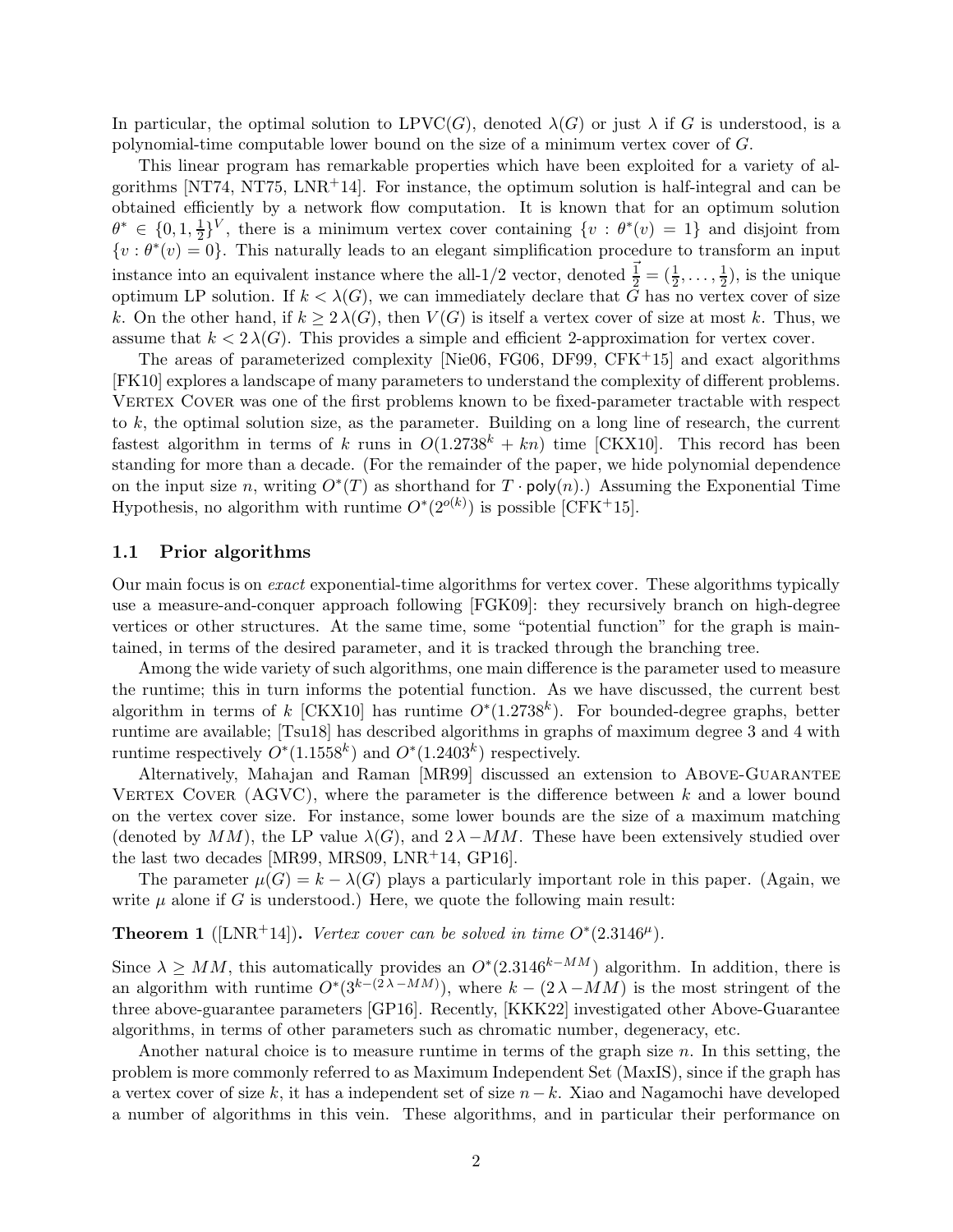bounded-degree graphs, will play an especially crucial role throughout our analysis. Specifically, we refer to the algorithm targeted for graphs of maximum degree  $\Delta$  by the MaxIS- $\Delta$  algorithm.

**Theorem 2.** MaxIS-3 can be solved with runtime  $O^*(1.083506^n)$  $O^*(1.083506^n)$  $O^*(1.083506^n)$  by [\[XN13\]](#page-42-4).<sup>1</sup>

MaxIS-4 can be solved with runtime  $O^*(1.137595^n)$  by  $|XNI7a|$ .

MaxIS-5 can be solved with runtime  $O^*(1.17366^n)$  by  $[XN16]<sup>2</sup>$  $[XN16]<sup>2</sup>$  $[XN16]<sup>2</sup>$ 

MaxIS-6 can be solved with runtime  $O^*(1.18922^n)$  by [\[XN17b\]](#page-42-7).

MaxIS-7 can be solved with runtime  $O^*(1.19698^n)$  by [\[XN17b\]](#page-42-7).

MaxIS in arbitrary graphs (of any degree) can be solved with runtime  $O^*(1.19951^n)$  by [\[XN17b\]](#page-42-7).

We also mention another approach to solving vertex cover using *approximation algorithms*. The LP provides an easy 2-approximation algorithm, and no polynomial-time algorithm can achieve ratio  $(2 - \epsilon)$  assuming the Unique Games Conjecture [\[KR08\]](#page-41-11). With exponential time, other tradeoffs are available; for instance, Kulik and Shachnai [\[KS20\]](#page-41-12) present two other randomized  $\alpha$ approximation algorithms with runtimes of the form  $O^*(c_\alpha^k)$  for  $\alpha \in [1,2]$ . See also [\[BF13,](#page-40-0) [FKRS18\]](#page-41-13).

#### 1.2 Outline of our results.

<span id="page-2-2"></span>The main result of this paper is an improved algorithm for vertex cover parameterized by  $k$ .

**Theorem 3.** There is an algorithm for VERTEXCOVER with runtime  $O^*(1.25400^k)$ . Moreover, depending on the maximum vertex degree of the graph G, better bounds can be shown:

If max $deg(G) \leq 3$ , we get runtime  $O^*(1.14416^k)$ . If max $\deg(G) \leq 4$ , we get runtime  $O^*(1.21142^k)$ . If max $\deg(G) \leq 5$ , we get runtime  $O^*(1.24480^k)$ . If max $\deg(G) \leq 6$ , we get runtime  $O^*(1.25361^k)$ . All of these algorithms use polynomial space and are deterministic.

Our main new idea is to use a measure simultaneously tracking  $k$  and  $\mu$ . The potential function will be a piecewise-linear function of these quantities. We will seek to branch on whether a highdegree vertex is in the graph or not; as we do this, we want to ensure that both k and  $\mu$  are reduced. More specifically, suppose that G has maximum degree r, and let u be a degree-r vertex. If r is large enough, then we consider the two subproblems where  $u \in C$  or  $u \notin C$ . If r is too small, then we can the previous MaxIS-r algorithm with runtime of the form  $c_r^n$ . The exact threshold for r will depend in a complex, non-linear way on the current values of k and  $\mu$ .

At this point, we point out one critical advantage to keeping track of  $k$  and  $\mu$  simultaneously: if we assume the graph is reduced at each stage, then  $\frac{1}{2}$  is the optimal solution to LPVC(G), and in particular  $n = 2\lambda = 2(k - \mu)$ . Thus, an algorithm with runtime  $c_r^n$  can be rephrased to have runtime in terms of  $k$  and  $\mu$ , as is needed for our algorithms.

Now, consider the branching for a vertex u. We need to recurse on the subproblem  $G_1 = G - u$ where k is reduced by one and on the subproblem  $G_0 = G - u - N(u)$  where k is reduced by r. As we do this, we also need to keep track of how  $\mu$  changes. Consider the subproblem  $G_0$  (the analysis for  $G_1$  is similar, but more straightforward). We know that  $\frac{1}{2}$  is the optimal solution to LPVC(G). Let us suppose that, wishfully speaking, this is also the optimal solution to LPVC( $G_0$ ).

<span id="page-2-0"></span><sup>&</sup>lt;sup>1</sup>This runtime is not claimed directly in [\[XN13\]](#page-42-4), see [\[XN17a\]](#page-42-5) instead. A slightly faster algorithm is claimed in the preprint [\[IJ13\]](#page-41-14); however, based on personal communication with the authors of [\[IJ13\]](#page-41-14), it appears that there are gaps in the case analysis and the result is not valid.

<span id="page-2-1"></span><sup>&</sup>lt;sup>2</sup>This runtime is not claimed directly in  $[XN16]$ , see  $[XN17b]$ .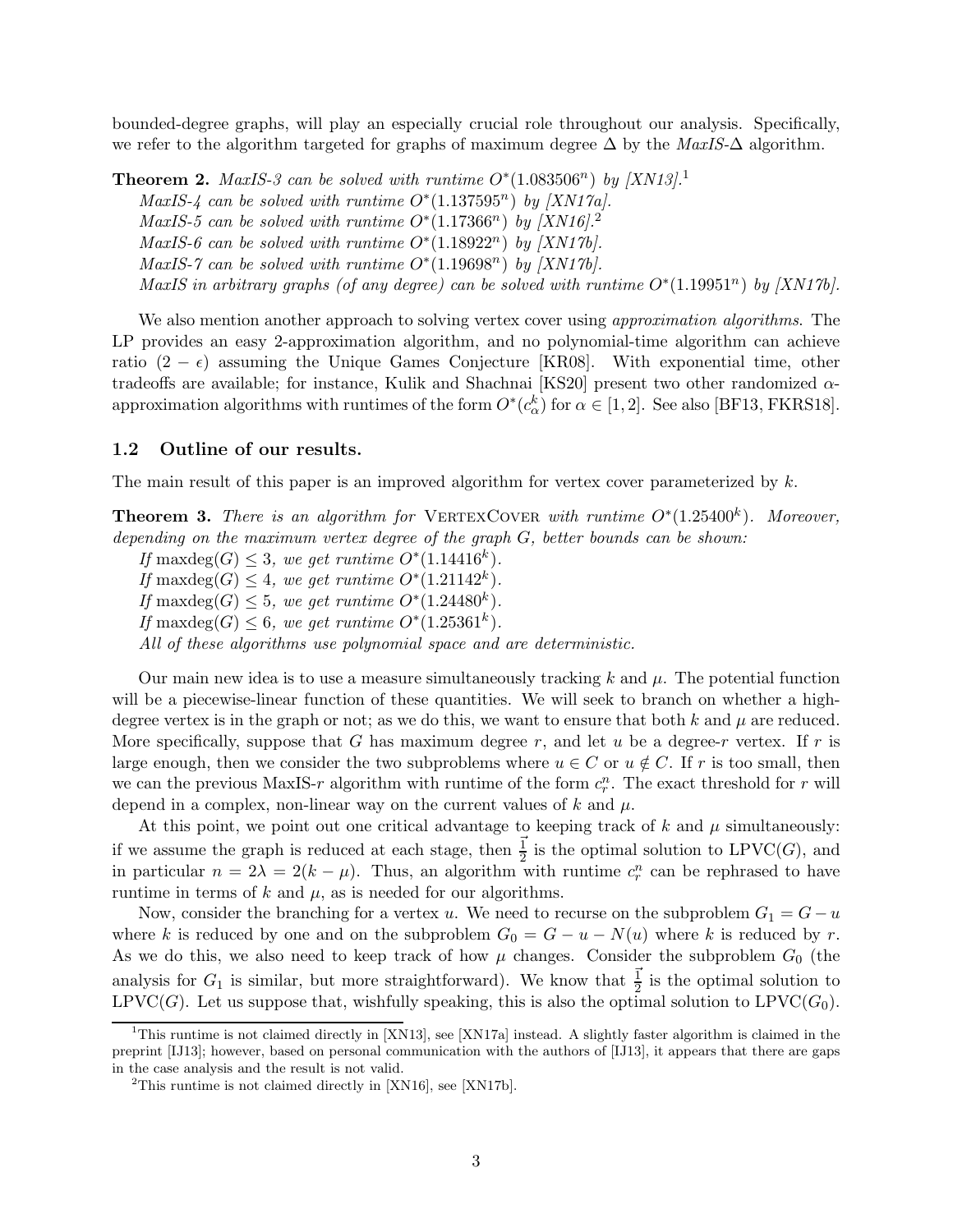In this case, we would have  $\lambda(G_0) = |V(G_0)|/2 = (n-r-1)/2 = \lambda(G)-(r-1)/2$ . Since evidently  $k_0 = k - r$ , this means that we would have

$$
\mu(G_0) = \mu(G) - (r-1)/2
$$

Thus, assuming that vertex u looks "generic", we thus get a good decrease in  $\mu$  as well as k. But suppose, for instance, that  $\frac{1}{2}$  is not the optimal solution to LPVC( $G_0$ ). To make this concrete, let us suppose that instead  $G_0$  had an isolated vertex v, so that an optimal solution  $\theta^*$  to LPVC( $G_0$ ) would set  $\theta^*(v) = 0$  instead. In this case,  $\mu(G_0)$  will not decrease by as much as we want it to.

Since v is isolated in  $G - N[u]$ , it must be that the neighborhood of v in G is a subset of that of u, i.e. vertex v is "dominated" by u. Thus, if there is an optimal vertex cover including v, it must include  $u$  as well. We can handle this situation by a new branching rule: instead of just branching on vertex u alone, we instead branch on the subproblem where both  $u, v$  are in the cover, or the subproblem where  $v$  is not in the cover. As we show, this branching rule would give good drops in both k and  $\mu$  for the two resulting subproblems.

We emphasize this is just a reduced example of our branching analysis. We need to handle other situations where  $\frac{1}{2}$  is not the optimal solution to LPVC( $G_0$ ), including larger independent sets with few neighbors (beyond just single vertices). We also need to handle more complex branching rules, for instance, if there is another vertex  $v'$  which is itself dominated by  $v$ . One important difference between our analysis and that of prior works such as [\[CKX10\]](#page-41-5) is that the latter mostly use branching rules which are "local" to the targeted vertex. Because we need to keep track of the LP solution, we need to work with large-scale behavior and potentially much larger vertex sets.

In Section [4,](#page-11-0) we use these ideas to develop a relatively simple algorithm with runtime  $O^*(1.2575^k)$ , along with some algorithms for bounded-degree graphs. This is already much better than [\[CKX10\]](#page-41-5). To improve further, and achieve Theorem [3,](#page-2-2) we need an additional idea: instead of choosing an arbitrary high-degree vertex  $u$  to branch on, we choose it in a targeted way to create additional simplifications in the graph. In particular, we want to create new degree-2 vertices, since these allow us to apply a preprocessing rule of merging their endpoints and reducing  $k$  by one.

Carrying out this secondary goal is much more complex, since we need to keep track of finer structure beyond simply the graph maximum degree. When we are branching on degree-4 vertices, we need to keep track of whether the graph contains degree-3 vertices. If there is a such a degree-3 vertex v with a degree-4 neighbor u, we can branch on u; this will cause v to have degree-2 in the subproblem  $G - u$ , giving us the desired simplification. (If the degree-3-vertices have no degree-4 neighbors, they form a separate component we can handle on its own.) For degree-5 or degree-6 vertices, we need to choose multiple vertices in a targeted way to create the desired degree-2 vertex.

#### 1.3 Notation.

We consider throughout simple, undirected, unweighted graps  $G = (V, E)$ . We write  $n = |V|$ throughout. For a subset S of V, the subgraphs of G induced by S and  $V \setminus S$  are denoted by  $G[S]$ and  $G - S$ , respectively. We write  $u \sim v$  if  $(u, v) \in E(G)$  and  $u \nsim v$  otherwise.

For a vertex v, the neighbourhood  $N_G(u)$  is the set  $\{u \in V(G) : u \sim v\}$  and its closed neighbourhood  $N_G[u]$  is the set  $N_G(u) \cup \{u\}$ . Extending this notation, for a vertex set  $S \subseteq V(G)$ , we write  $N_G(S) = (\bigcup_{v \in S} N_G(v)) - S$  and  $N_G[S] = N_G(S) \cup S = \bigcup_{v \in S} N_G[v]$ . For readability, we sometimes write  $N(x, y)$  or  $N[x, y]$  as shorthand for  $N({x, y})$  or  $N[{x, y}]$ .

The degree of a vertex v, denoted  $deg_G(v)$ , is the size of  $N_G(v)$ . We write maxdeg(G) and mindeg(G) for the minimum and maximum vertex degrees in  $G$ , respectively. The graph is rregular is maxdeg $(G)$  = mindeg $(G)$  = r. For brevity, we call a vertex of degree i an i-vertex; for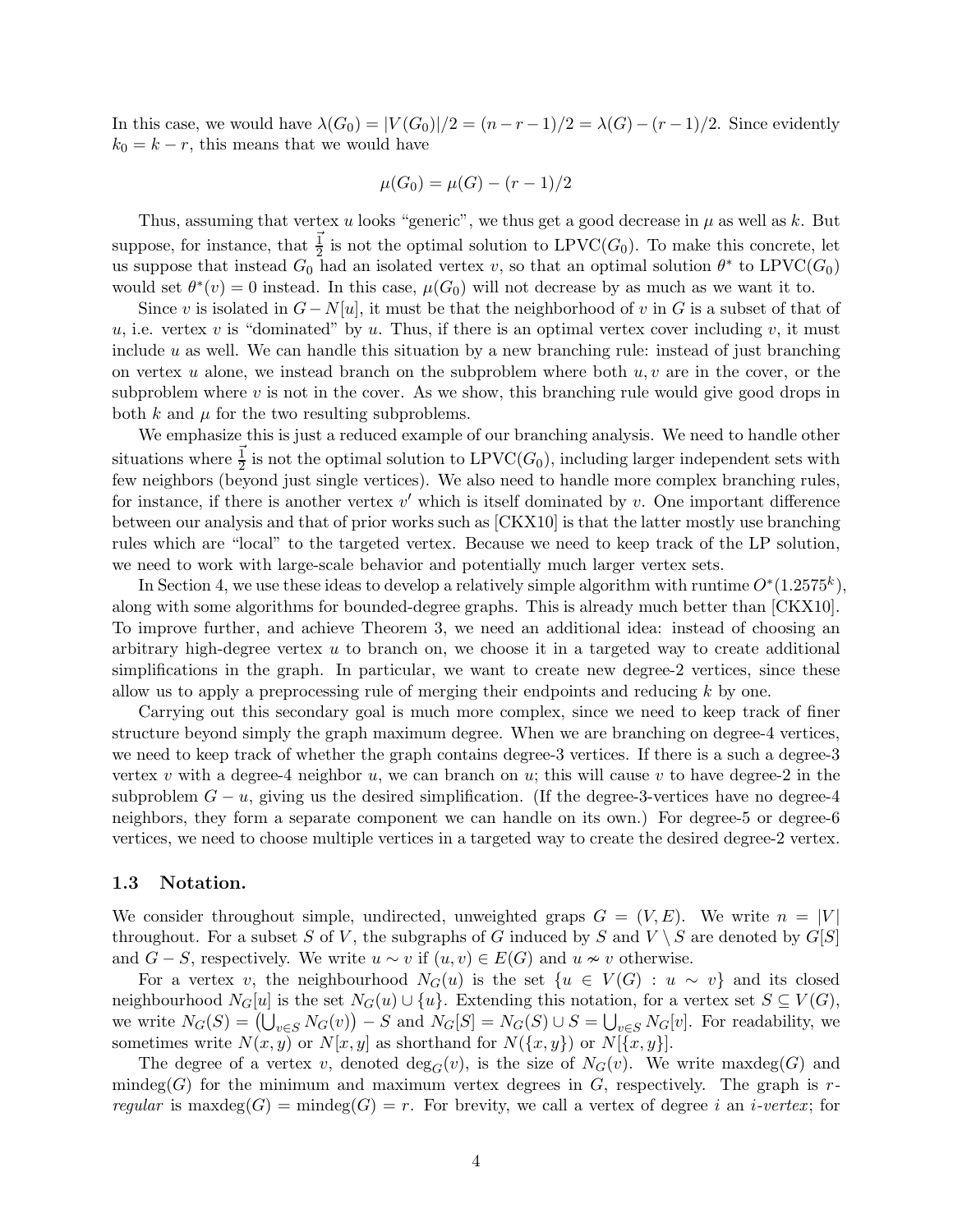a vertex v, we call a degree-j neighbor u a j-neighbor of v. An isolated vertex is a 0-vertex. We say that a vertex is *subcubic* if it has degree in  $\{1,2,3\}$ , and *subquadratic* if it has degree in  $\{1,2\}$ . (We do not count isolated vertices). We write  $V_i$  for the set of degree-i vertices and  $n_i = |V_i|$ .

For a pair of vertices  $u, u'$ , we say that y is a common neighbor of  $u, u'$  if  $y \in N(u) \cap N(u')$ . We denote by  $\text{codeg}(u, u') = |N(u) \cap N(u')|$  the number of common neighbors.

We write an ordered pair  $\langle G, k \rangle$  for a graph G where we need to decide if there is a vertex cover of size at most k. We say that the pair is *feasible* if such a vertex cover exists. For brevity, we often assume that  $k$  is part of  $G$ , and we write simply  $G$  when it is understood.

## 2 Preliminaries

Our algorithm, as in most previous vertex cover algorithms, will heavily use the LP and its properties. In this section, we review some basic facts about branching algorithms and preprocessing rules for vertex cover. Much of this material is standard, see e.g. [ $LNR+14$ ]. We include many of the proofs in Appendix [B](#page-39-0) for completeness.

#### 2.1 Structure of the LP solution

The vertex cover LP is closely related to properties of independent sets. For an independent set I in G, we define the surplus by surplus $G(I) = |N_G(I)| - |I|$ . If G is understood, we write just surplus(I) or  $N(I)$ . We define minsurplus(G) to be the minimum value of surplus<sub>G</sub>(I) over all nonempty independent sets  $I$  in  $G$ , and a  $min-set$  to be any non-empty independent set  $I$  achieving this minimum, i.e. surplus $_G(I) = \text{minsurplus}(G)$ . As described in [\[CKX10,](#page-41-5) [LP86,](#page-41-15) [NT75\]](#page-42-1), a min-set in G can be obtained in polynomial time.

In a related definition, we define a *minimal-set* to be a non-empty independent set I where surplus<sub>G</sub>(I) ≤ surplus<sub>G</sub>(J) for all non-empty subsets  $J \subseteq I$ . Clearly, any min-set is a minimal-set. Also, any singleton set is also a minimal-set.

<span id="page-4-4"></span>**Proposition 4.** There holds  $\lambda(G) = (|V| + \min\{0, \text{minsurplus}(G)\})/2$ .

<span id="page-4-2"></span>Proof. See Appendix [B.](#page-39-0)

**Proposition 5.** For any vertex v of G, we have minsurplus $(G - v) \ge$  minsurplus $(G) - 1$ .

*Proof.* If I is a min-set of  $G - v$ , then  $\text{surplus}_G(I) \leq \text{surplus}_{G-v}(I) + 1$ . Hence minsurplus $(G) \leq$  $\text{surplus}_{G-v}(I) + 1 = \text{minsurplus}(G - v) + 1.$ П

<span id="page-4-3"></span>**Proposition 6.** If I is an independent set of  $G - N[v]$ , then G has an independent set  $J = I \cup \{v\}$ with surplus<sub>G</sub>(J) = surplus<sub>G−N[v]</sub>(I) + deg<sub>G</sub>(v) - 1. Moreover, if  $x \in I$ , then  $G - N[x]$  has an independent set  $J' = I \cup \{v\} - x$  with  $\text{surplus}_{G-N[x]}(J') = \text{surplus}_{G-N[v]}(I) + (\text{deg}(v) - \text{deg}(x)).$ 

*Proof.* J is independent since all the neighbors of v are removed in  $G - N[v]$ . Also, observe that  $N_{G-N[x]}(J') = N_{G-N[u]}(I) \cup (N(u) - N(x)) - (N(x) - N(u))$ . If codeg $(u, x) = c$ , then  $|N_{G-N[x]}(J')| = |N_{G-N[u]}(I)| + (\deg(u) - c) - (\deg(x) - c) = |N_{G-N[u]}(I)| + (\deg(u) - \deg(x)),$  and accordingly surplus $_{G-N[x]}(J) = \text{surplus}_{G-N[u]}(I) + (\text{deg}(u) - \text{deg}(x)).$ □

<span id="page-4-1"></span>**Proposition 7.** If  $deg(x) \leq 1$ , then there is a min-set I containing x.

<span id="page-4-0"></span>*Proof.* Let I be an arbitrary min-set. If  $deg(x) = 0$  and  $x \notin I$ , then  $J = I \cup \{x\}$  would be another independent set, with surplus(J) = surplus(I) – 1; this contradicts our choice of I. If x has a single neighbor y and  $x \notin I$ , then  $J = I - \{y\} \cup \{x\}$  would be another independent set with surplus(J)  $\leq$  surplus(I). So J is a min-set containing x. 囗

 $\Box$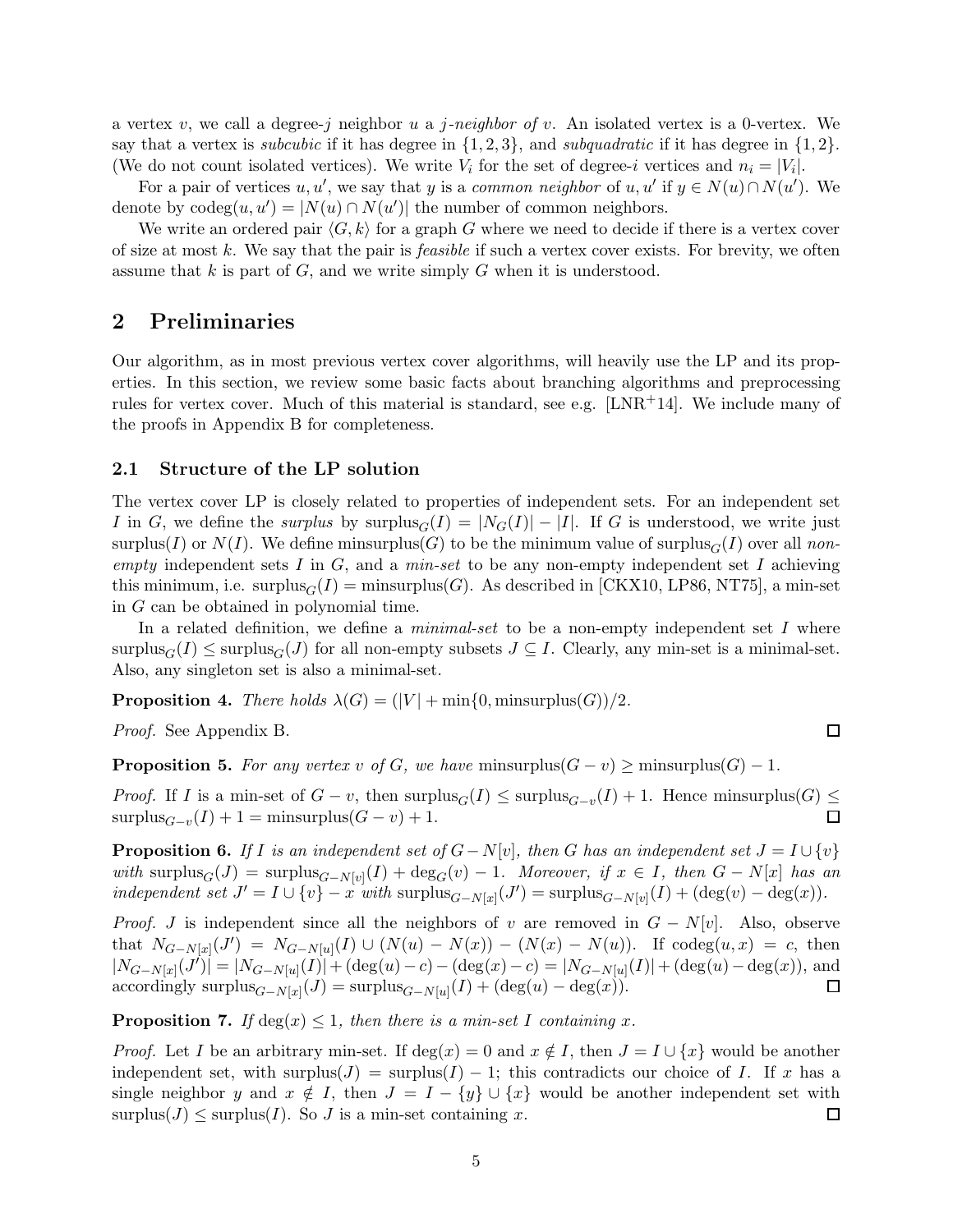**Lemma 8.** For any minimal-set I, graph G has an optimal cover C with either  $I \subseteq C$  or  $I \cap C = \emptyset$ . If surplus(I)  $\leq 0$ , then G has an optimal cover C with  $I \cap C = \emptyset$ . If surplus(I) = 1, then G has an optimal cover C with either  $N(I) \subseteq C$  or  $N(I) \cap C = \emptyset$ .

Proof. See Appendix [B.](#page-39-0)

#### 2.2 Preprocessing rules

We say that G is reduced if minsurplus( $G \geq 2$ . The following are the most important preprocessing rules, which get used throughout our algorithm:

**Preprocessing Rule 1 (P1):** Given any minimal-set I with surplus<sub>G</sub>(I)  $\leq$  0, reduce k by  $N(I)$  and remove  $N[I]$  from G.

**Preprocessing Rule 2 (P2):** Given any minimal-set I with surplus<sub> $G$ </sub> $(I) = 1$ , form graph  $G'$ with  $k' = k - |I|$  by deleting  $N[I]$  and adding a new vertex y adjacent to  $N(N(I))$ .

<span id="page-5-0"></span>**Proposition 9.** In P1 or P2, we have  $\mu(G') \leq \mu(G)$ , and  $\langle G, k \rangle$  is feasible iff  $\langle G', k' \rangle$  is feasible. In particular, if we exhaustively apply rules P1 and P2 to a starting instance G, the resulting instance  $G'$  is reduced and satisfies  $\mu(G') \leq \mu(G)$  and  $k' \leq k$ .

Proof. See Appendix [B.](#page-39-0)

Rules P1 and P2 can be applied to any eligible minimal-sets in any order. It is particularly powerful to apply them to singleton sets, which are always minimal-sets. If a vertex  $v$  has degree zero or one, then applying P1 to  $\{v\}$  removes v and its neighbor (if any). If a vertex v has degree two, then applying P2 to  $\{v\}$  removes v and contracts its two neighbors x, y into a single new vertex  $v'$ . These specific preprocessing rules are often used in vertex cover algorithms, without considering general minimal-sets and LP solutions.

A few additional preprocessing rules may be useful as well. Let us define a *funnel* to be a pair of adjacent vertices u, x such that  $G[N(u) - \{x\}]$  forms a clique. For example, if u has degree 3, then a funnel is simply a triangle involving involving  $u$ .

<span id="page-5-2"></span>**Observation 10.** For a funnel u, x, there exists an optimal cover C with either  $u \notin C$  or  $x \notin C$ .

*Proof.* Let  $A = N(u) - \{x\}$ . Any cover C contains at least  $|A| - 1$  vertices of A. Thus, if C is a cover with  $\{u, x\} \subseteq C$ , then  $C' = C - \{x\} \cup A$  would also be a cover omitting x with  $|C'| \leq |C|$ 

**Preprocessing Rule 3 (P3):** Given a funnel  $u, x$ , form graph  $G'$  with  $k' = k - 1$  by removing vertices u, x and adding edges between all vertices in  $N(u) - \{x\}$  to all vertices in  $N(x) - \{u\}$ .

**Preprocessing Rule 4 (P4):** Given a component X with  $|X| \le K$  for some arbitrary constant  $K$ , solve Vertex Cover exactly on  $X$ , remove  $X$  from the graph, and update  $k$  appropriately.

The precise constant  $K$  in P4 does not matter too much; we will choose it large enough to avoid any degenerate cases in the branching rules. The justification for this rule is the following result (see Appendix [B](#page-39-0) for proof)

<span id="page-5-1"></span>**Lemma 11.** Suppose that G is reduced and satisfies the preconditions of rules P3 or P4. Then,  $\mu(G') \leq \mu(G)$ , and G' is feasible if and only if G is. Furthermore, for rule P4 we have  $k' \leq k-2$ .

 $\Box$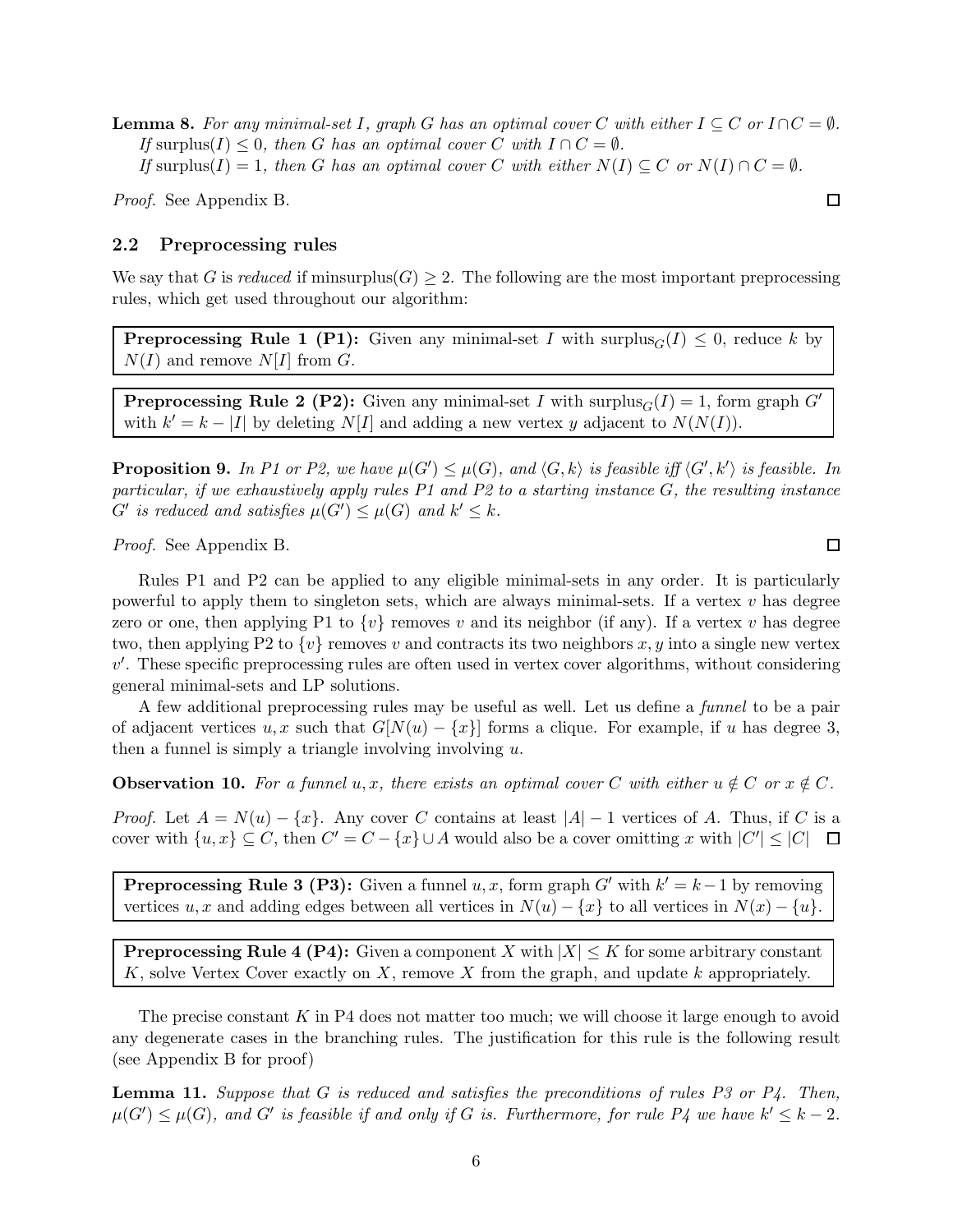**Remark on order of operations.** We say that G is *simplified* if rules  $P1 - P4$  have all been applied; note that rules P3 or P4 can only be applied to reduced graphs. Aside from this constraint, for the most part, the preprocessing rules can be applied in an arbitrary order. For definiteness, let us fix the following overall strategy: we try some polynomial number of different sequences of applying rules  $P1 - P4$  with different candidate sets. We select the resulting reduced graph  $G'$  to minimize the value  $\phi(G')$ , for some (algorithm-specific) objective function  $\phi(G)$ . This is usually, but not always, equivalent to maximally reducing  $k$ .

We do not *not define* the precise sequence of simplifications to test. At various points, we may describe transformations on certain intermediate graphs; we assume our simplification method tries these, among others. If we describe a method of simplifying a graph  $G$  to a graph  $G'$ , we can assume that the actual result of simplification  $G''$  satisfies  $\phi(G'') \leq \phi(G')$ .

<span id="page-6-0"></span>We define  $S(G)$  to be the largest decrease in k that can be found by applying rules P1 – P4. We record a few simple observations:

**Observation 12.** • If minsurplus $(G) \leq 1$ , then  $S(G) \geq \text{mindeg}(G) - 1$ .

- If G has non-adjacent vertices x, y where  $deg(x) = 2$  and  $deg(y) \in \{1,2\}$ , then  $S(G) \geq 2$ .
- If G has vertices x, y with  $deg(x) = deg(y) = 1$  and  $dist(x, y) \geq 3$ , then  $S(G) \geq 2$ .

In some places in our algorithm, the preprocessing rules can be counterproductive: even though they reduce k, they can increase the degrees of some vertices or destroy other structures. It is often better to apply some simple branching rules, even to a graph which is not reduced. We define the following rules:

(A1): Branching on a minimal-set. For a minimal set I, we guess whether  $I \subseteq C$  or  $I \cap C = \emptyset$ ; this generates subproblems  $\langle G - I, k - |I| \rangle$  and  $\langle G - N|I|, k - |N(I)| \rangle$  respectively.

(A2): Branching on 2-vertex. For a 2-vertex v with neighbors x, y, note that Lemma [8](#page-4-0) implies that there is either an optimal cover containing both  $x, y$ , or omitting both  $x, y$ . In the former case, the optimal cover will also omit v itself. Thus, we can branch on subproblems  $\langle G-N[v], k-|N(v)| \rangle$ and  $\langle G - N[x, y], k - |N(x, y)| \rangle$ .

(A3): Branching on a funnel. For a funnel u, x, we guess whether  $u \notin C$  or  $x \notin C$ ; this generates subproblems  $\langle G - N[u], k - |N(u)| \rangle$  and  $\langle G - N[x], k - |N(x)| \rangle$ .

(A4): Branching on common neighbors. For vertices u, u' and a vertex set  $X \subseteq N(u) \cap N(u')$ , we guess whether  $\{u, u'\} \subseteq C$ , or  $X \subseteq C$ ; this generates subproblems  $\langle G - \{u, u', \}, k - 2 \rangle$  and  $\langle G - X, k - |X| \rangle$ .

For the remainder of this paper, we do not explicitly describe the change in  $k$  for the branching rules; thus, for instance, we would write rule  $(A1)$  more succinctly as having subproblems  $G -$ I,  $G-N[I]$ . The precise value of k' for the subproblems is not important and should be determined from context. Note that, for rule (A4), it would typically be best to have  $X = N(u) \cap N(u')$  (not a strict subset); however, allowing an arbitrary subset will make the analysis slightly simpler.

#### 2.3 Runtime and branching framework

We measure our algorithm runtimes in terms of "potential functions" of the form  $e^{\phi(G)}$ , for functions  $\phi$  usually depending on k and  $\mu$  (it is convenient to work in the logarithmic domain). We say that an algorithm A has shape  $\phi$  if it has runtime  $O^*(e^{\phi(G)})$ . We say that  $\phi$  is compatible if  $\phi(G') \leq \phi(G)$ if  $G'$  is derived by simplifying graph  $G$ .

For a compatible potential function, we may define a branching "meta-algorithm" with the following structure: given a graph G, it simplifies G, runs in time  $O^*(e^{\phi(G)})$ , and then generates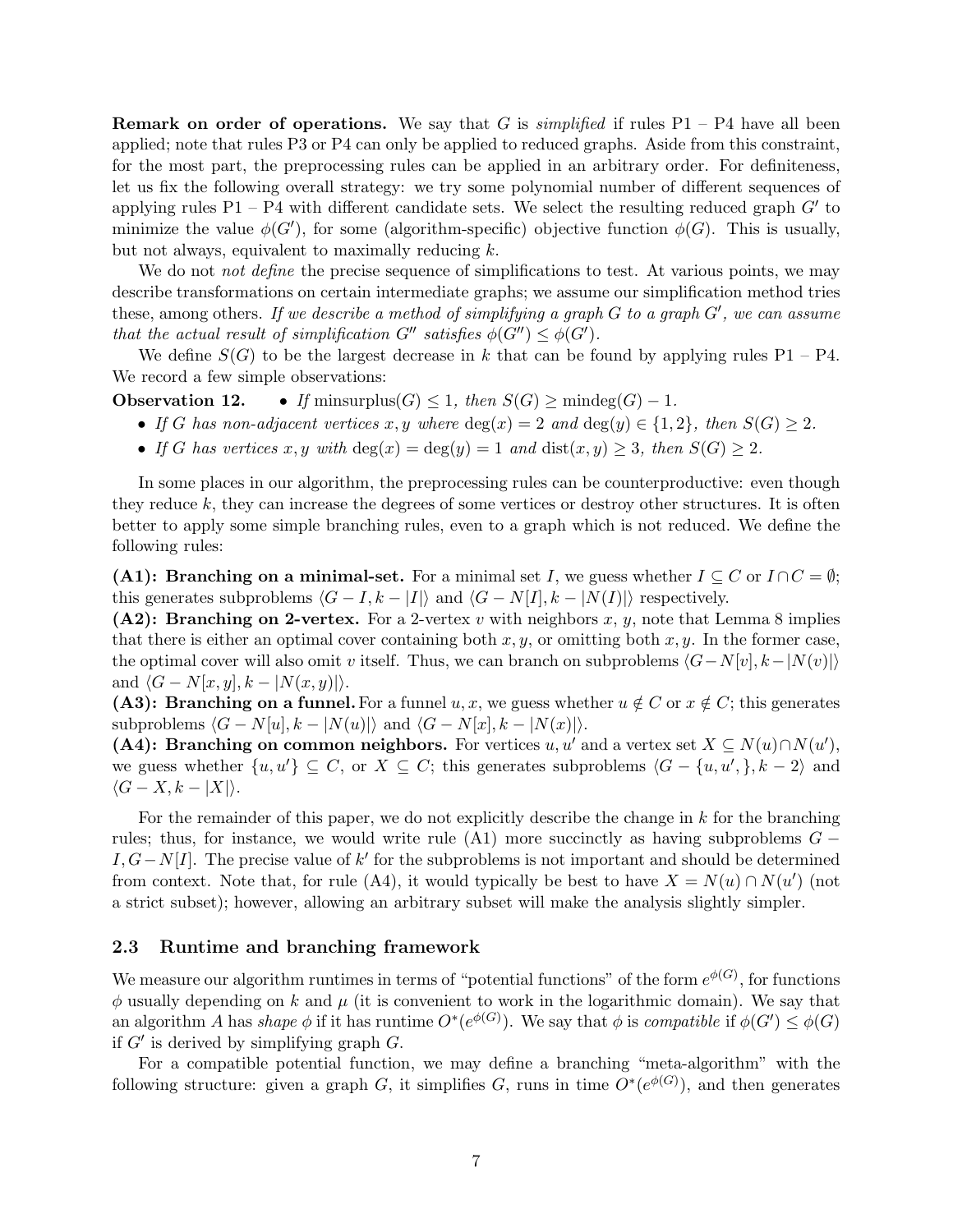subproblems  $G_1, \ldots, G_t$  such that  $G$  is feasible iff at least one  $G_i$  is feasible. It then runs recursively on each  $G_i$ . By standard arguments, the resulting meta-algorithm then has shape  $\phi$  as long as

<span id="page-7-1"></span>
$$
\sum_{i=1}^{t} e^{\phi(G_i) - \phi(G)} \le 1
$$
\n<sup>(1)</sup>

For the most part, we will use potential functions of the form

<span id="page-7-0"></span>
$$
\phi(G) = a\mu + bk \qquad \text{for } a, b \ge 0; \tag{2}
$$

in light of Proposition [9,](#page-5-0) these functions are compatible.

Given a graph G, we say that a subproblem G' has drop of  $(\Delta \mu, \Delta k)$  if  $k' \leq k - \Delta k$  and  $\mu' \leq \mu - \Delta \mu$ . We say that a branching rule has *branch drop sequence* (or *branch-seq* for short)  $[(\Delta\mu, \Delta k_1), \ldots, (\Delta\mu_t, \Delta k_t)]$  if generates subproblems  $G'_1, \ldots, G'_t$  with the given drops, and we say also say in this case that branch-seq  $[(\Delta\mu, \Delta k_1), \ldots, (\Delta\mu_t, \Delta k_t)]$  is *available*. For the potential function in Eq.  $(2)$ , in particular, Eq.  $(1)$  will be satisfied if

<span id="page-7-4"></span>
$$
\sum_{i=1}^{t} e^{-a\Delta\mu_i - b\Delta k_i} \le 1
$$
\n(3)

For the most part, we branch by forming subproblems where we guess that certain vertices are in the cover and certain vertices are outside the cover. We say a subproblem is principal if it sets  $G' = G - U$  and  $k' = k - \Delta k$  where  $|U| \ge \Delta k$ . We define the excess to be  $|U| - \Delta k$ . We record the following bounds which are used repeatedly; see Appendix [B](#page-39-0) for proofs.

<span id="page-7-2"></span>Theorem 13. Suppose that G is reduced. Then a principal subproblem G' with excess s has  $\mu(G') = \mu(G) - \Delta \mu$  where  $\Delta \mu = \frac{1}{2}$  $\frac{1}{2}(\Delta k - s + \min\{0, \text{minsurplus}(G')\})$ . In particular:

If we guess that a vertex u is in the cover, this gives a drop of  $(0.5, 1)$ .

If we guess that a set of vertices X with  $|X| \geq 2$  goes into the cover, this gives a drop of  $(1, |X|)$ . If we quess that a vertex u of degree r is outside the cover, this gives a drop of  $(1,r)$ .

As one additional point of terminology, we often form a subproblem  $G' = G - S$  via Theorem [13,](#page-7-2) and then perform additional simplifications to obtain a final subproblem  $G''$ . In this case, we say that G' has drop  $(\mu - \mu', k - k')$  directly, and the final subproblem G'' has drop  $(\mu - \mu'', k - k'')$ after simplification. For example, suppose we guess that a 3-vertex  $u$  is in the cover, and  $u$  has a 3-neighbor v. In the subproblem  $G - u$ , we can then apply P2 to the 2-vertex v. So  $G - u$  would have drop  $(0.5, 1)$  directly and  $(0.5, 2)$  after simplification.

<span id="page-7-3"></span>Notably, the potential function in Eq. [\(2\)](#page-7-0) allows us to trade off between algorithms with runtime in terms of  $n$ . We summarize in the following result:

**Lemma 14.** Suppose that  $G$  is a class of graphs closed under vertex deletion, and for which there are vertex cover algorithms with shape  $a\mu + bk$  and cn for  $a, b, c \ge 0$ . Then we can solve vertex cover in G with runtime  $O^*(e^{dk})$  where  $d = \frac{2c(a+b)}{a+2c}$  $a+2c$ .

*Proof.* First, consider exhaustively applying rule P1 (but not P2) to  $G$ ; the resulting graph  $G'$ has  $n' \leq n$  and  $k' \leq k$ , and minsurplus( $G'$ )  $\geq 0$ . In particular, it has  $n' = 2\lambda(G')$  and hence  $\mu' = k' - n'/2$ . Note that  $G' \in \mathcal{G}$  since P1 just deletes vertices.

We now dovetail the two algorithms for  $G'$ , running both simultaneously and outputting whichever returns first. This has runtime  $O^*(\min\{e^{cn'}, e^{a\mu' + bk'}\}) \leq O^*(\min\{e^{cn'}, e^{a(k'-n'/2) + bk'}\}).$ For fixed k', this is clearly minimized in n' when the two exponents are equal, i.e.  $n' = \frac{2k'(a+b)}{a+2c}$  $\frac{a+ab}{a+2c}$ , at which point it takes on value  $e^{dk'} \leq e^{dk}$ .  $\Box$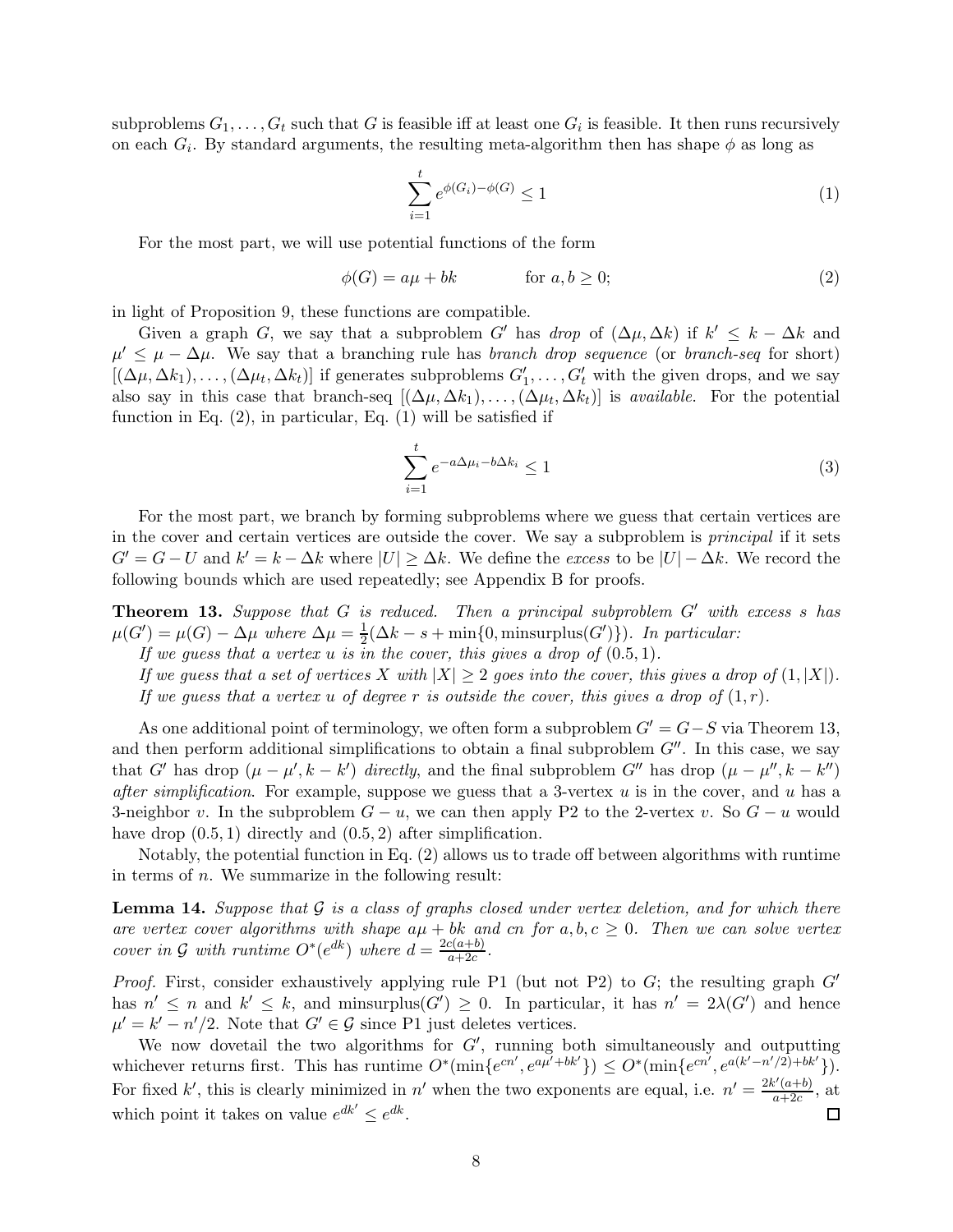To illustrate Lemma [14,](#page-7-3) consider graphs of maximum degree 3. This class of graphs is clearly closed under vertex deletion. We can combine the AGVC algorithm with runtime  $O^*(2.3146^{\mu})$  (corresponding to  $a = \log(2.3146)$ ,  $b = 0$ ), and MaxIS-3 algorithm with runtime  $O<sup>*</sup>(1.083506<sup>n</sup>)$  (corresponding to  $c = \log(1.083506)$ , to yield an algorithm for vertex cover with runtime  $O^*(1.14416^k)$ ; this already gives us one of the results in Theorem [3](#page-2-2) (and we haven't even done anything yet)!

## 3 Branching on vertices

In general, the most powerful branching rule is to choose a vertex u of degree  $r = \max \deg(G)$  in the graph, and to branch on whether it is in the cover or outside the cover. We refer to this as splitting on u. As we have seen in Theorem [13,](#page-7-2) the former subproblem  $G - u$  has drop (0.5, 1). In the latter subproblem  $G - N[u]$ , we reduce k by r, and we reduce the vertex count by  $n = r + 1$ . To get a good drop in  $\mu$ , we must ensure that  $G - N[u]$  does not have negative surplus.

Since this comes up frequently, we define shadow $G(u) = \min \text{surplus}(G-N[u])$ , and we say a set I is a shadow-set for u if I is a min-set in  $G - N[u]$ . We say vertex u is blocked if shadow $G(u) \leq 0$ , and x is a blocker of u if x is contained in some shadow-set of u. Necessarily,  $x \nsim u$ . We write shadow $(u)$  if G is understood.

To provide intuition, keep in mind the picture that if  $G - N[u]$  has  $\ell$  isolated vertices, then shadow $(u) \leq -\ell$ . (These vertices were hidden in the "shadow" of u).

<span id="page-8-0"></span>We will assume for the remainder of the section that  $G$  is reduced (but not necessarily simplified).

#### Observation 15.

- Any vertex with degree zero or one in  $G N[u]$  is a blocker of u.
- minsurplus( $G$ )  $\leq$  shadow $(u)$  + deg $(u)$  1.
- If x is a blocker of u, then shadow $(x) \leq$  shadow $(u) + deg(u) deg(x)$ .
- If u is blocked, then  $|N(I) \cap N(u)| \geq 2$  for all shadow-sets I. In particular, there must be some blocker  $x \in I$  sharing a common neighbor with u.
- If shadow $(u) \leq 1$  and  $G N[u]$  has no isolated vertices, then  $S(G N[u]) > 0$ .
- If shadow $(u) \geq 0$  and  $deg(u) = r$ , then  $G N[u]$  has drop  $\left(\frac{r-1}{2}\right)$  $\frac{-1}{2}, r$ .

Proof. The first observation is a direct consequence of Proposition [7.](#page-4-1) The second two observations are direct consequences of Proposition [5](#page-4-2) (taking I to be a shadow-set of u, with  $x \in I$  for the third result). For the fourth observation, we would otherwise have surplus $_G(I) \le$  surplus $_{G-N[u]}(I) + 1 \le$ 1, contradicting that G is reduced. The fifth result comes from applying P1 or P2 to a shadow-set in  $G - N[u]$ . The final observation follows directly from Theorem [13.](#page-7-2)  $\Box$ 

Most of our powerful branching rules are based on keeping track of shadow-sets in the graph. We list four rules here:

(B1) If x is a blocker of u, then branch on the subproblems  $G - \{u, x\}$  or  $G - N[x]$ .

(B2) If x is a blocker of both the vertices u and u', then branch on the subproblems  $G - \{u, u', x\}$ or  $G - N[x]$ .

(B3) If z is a blocker of y in  $G - N[x]$ , then branch on the subproblems  $G - N[z]$ ,  $G - \{x, z\}$ , or  $G - \{y, z\} - N[x].$ 

Of these rules, (B1) is by far the most important; (B2), (B3) are used only for a few scenarios. There are also a number of other standard branching rules, not based on shadow-sets, which are used for some ad-hoc scenarios we encounter later.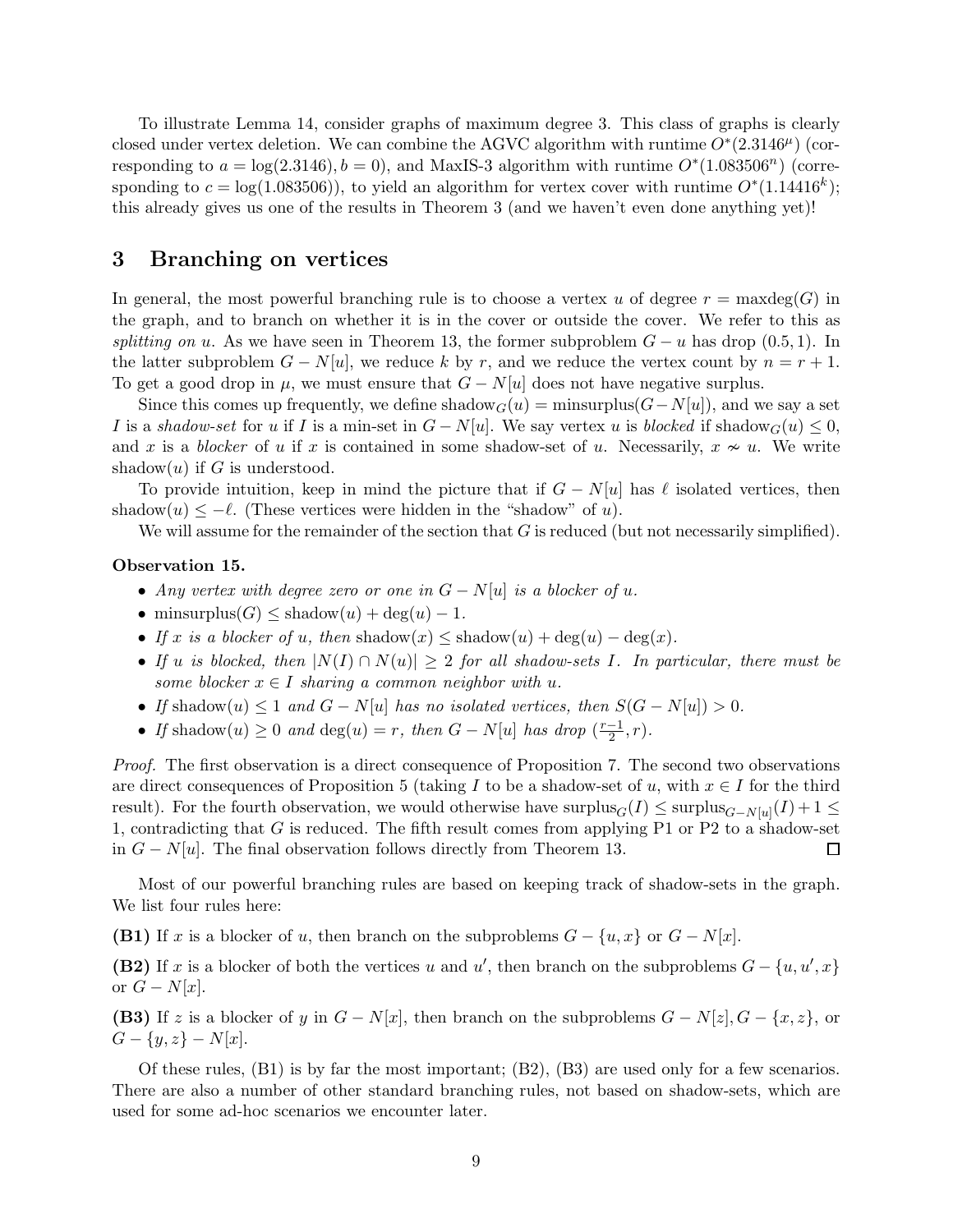To explain the validity of rule (B1), observe that either there is an optimal cover containing  $\{u, x\}$ , or an optimal cover omitting x. For, if some optimal cover C omits u, then  $C - N[u]$  is an optimal cover of  $G - N[u]$ . In the graph  $G - N[u]$ , Lemma [8](#page-4-0) implies there is an optimal cover  $C'$ omitting any shadow-set I, and in particular omitting x. Then  $C' \cup N(u)$  is an optimal cover of G omitting x. Similarly, to explain  $(B2)$ , observe that if there is no optimal cover containing x, then by the same reasoning as for  $(B1)$ , every optimal cover also contains u and u'. For  $(B3)$ , observe that not every optimal cover C has  $C \cap \{x, y, z\} = \{z\}$ ; this in turn follows from Lemma [8](#page-4-0) applied to a minimal-set  $I \ni z$  in  $G - N[x, y]$ .

### 3.1 Analysis of splitting

<span id="page-9-0"></span>We now turn to the "main" branching rule, where we guess that a vertex  $u$  is in or out of the cover.

**Proposition 16.** Suppose  $deg(u) \geq 4$  and shadow $(u) \leq 4 - deg(u)$ , and x is a blocker of u. Then, after simplification, the subproblem  $G - N[x]$  has drop (1,4).

*Proof.* This is clear if deg(x)  $\geq 4$ , so suppose deg(x) = 3. Thus  $G - N[x]$  has drop (1,3) directly. By Observation [15,](#page-8-0) we have shadow $(x) \leq$  shadow $(u) + (\deg(u) - \deg(x)) \leq (4 - \deg(u)) + (\deg(u) - \deg(u))$ 3) = 1. Also, by Observation [15,](#page-8-0) we have shadow $(x) \ge \text{minsurplus}(G) - (\text{deg}(x) - 1) \ge 0$ . So shadow $(x) \in \{0, 1\}$  and hence  $S(G - N[x]) > 0$ .  $\Box$ 

<span id="page-9-1"></span>**Proposition 17.** Suppose  $deg(u) \geq 5$  and shadow $(u) \leq 5 - deg(u)$ , and x is a blocker of u with  $deg(x) = 4$ . Then G has available branch-seq  $[(1,3), (1,4)]$  or  $[(1,2), (1,5)]$ . Furthermore, if the latter occurs, then  $S(G - N[x]) > 0$ .

*Proof.* Consider a shadow-set  $I \ni x$  of u. By Observation [15,](#page-8-0) we have shadow $(x) \leq$  shadow $(u)$  +  $deg(u) - deg(x) \leq 5 - deg(x) = 1$ . If mindeg $(G - N[x]) > 0$ , this implies  $S(G - N[x]) > 0$ . In this case, we apply (B1) to u, x. The subproblem  $G - \{u, x\}$  has drop (1, 2) directly and the subproblem  $G - N[x]$  has drop  $(1, 5)$  after simplification.

So suppose  $G - N[x]$  has an isolated vertex x'. Necessarily  $x' \neq u$ , since  $deg(x') \leq deg(x) \leq 4$ and  $deg(u) \geq 5$ . Since x' is isolated in  $G - N[x]$ , it is a blocker of x. We claim that x' is also a blocker of u. First, x' survives in  $G-N[u]$ ; we have seen already that  $x' \neq u$ , and if  $x' \in N(u)$ , then necessarily  $u \in N(x)$  as well, contradicting that  $x \in G - N[u]$ . So consider the set  $J = I \cup \{x'\}$  in  $G-N[u]$ . Since  $N(x') \subseteq N(x)$ , this is an independent set with surplus $_{G-N[u]}(J) \leq$  surplus $_{G-N[u]}(I)$ . Thus,  $x' \in J$  for shadow-set  $J$  of  $u$ .

Since x' is a blocker of both  $u, x$ , we we can apply rule (B2), getting subproblems  $G - \{u, x, x'\}$ and  $G - N[x']$ . The former subproblem has drop (1,3). Note that shadow(x)  $\leq -1$  (since  $G - N[x]$ has an isolated vertex), and x' is a blocker of x. Thus, by Proposition [16,](#page-9-0) the subproblem  $G - N[x']$  $\Box$ has drop  $(1, 4)$  after simplification.

<span id="page-9-2"></span>**Proposition 18.** Suppose  $\deg(u) \geq 5$  and u has a 3-neighbor z. Then G has available branch-seq  $[(0.5, 2), (2, 5)]$  or  $[(1, 3), (1, 4)].$ 

<span id="page-9-3"></span>*Proof.* If shadow $(u) \geq 5 - \deg(u)$ , then split on u. In this case, the subproblem  $G - u$  has drop  $(0.5, 1)$  directly and drop  $(0.5, 2)$  after simplification; the subproblem  $G-N[u]$  has drop  $(2, \deg(u))$ . Otherwise, suppose shadow $(u) \leq 4 - \deg(u) \leq -1$ , and let x be a blocker of u. We then apply (B1) to vertices u, x. The subproblem  $G - \{u, x\}$  has drop (1,2) directly, and it also has a new subquadratic vertex  $z$ , hence has drop  $(1, 3)$  after simplification. By Proposition [16,](#page-9-0) the subproblem  $G - N[x]$  has drop  $(1, 4)$ .  $\Box$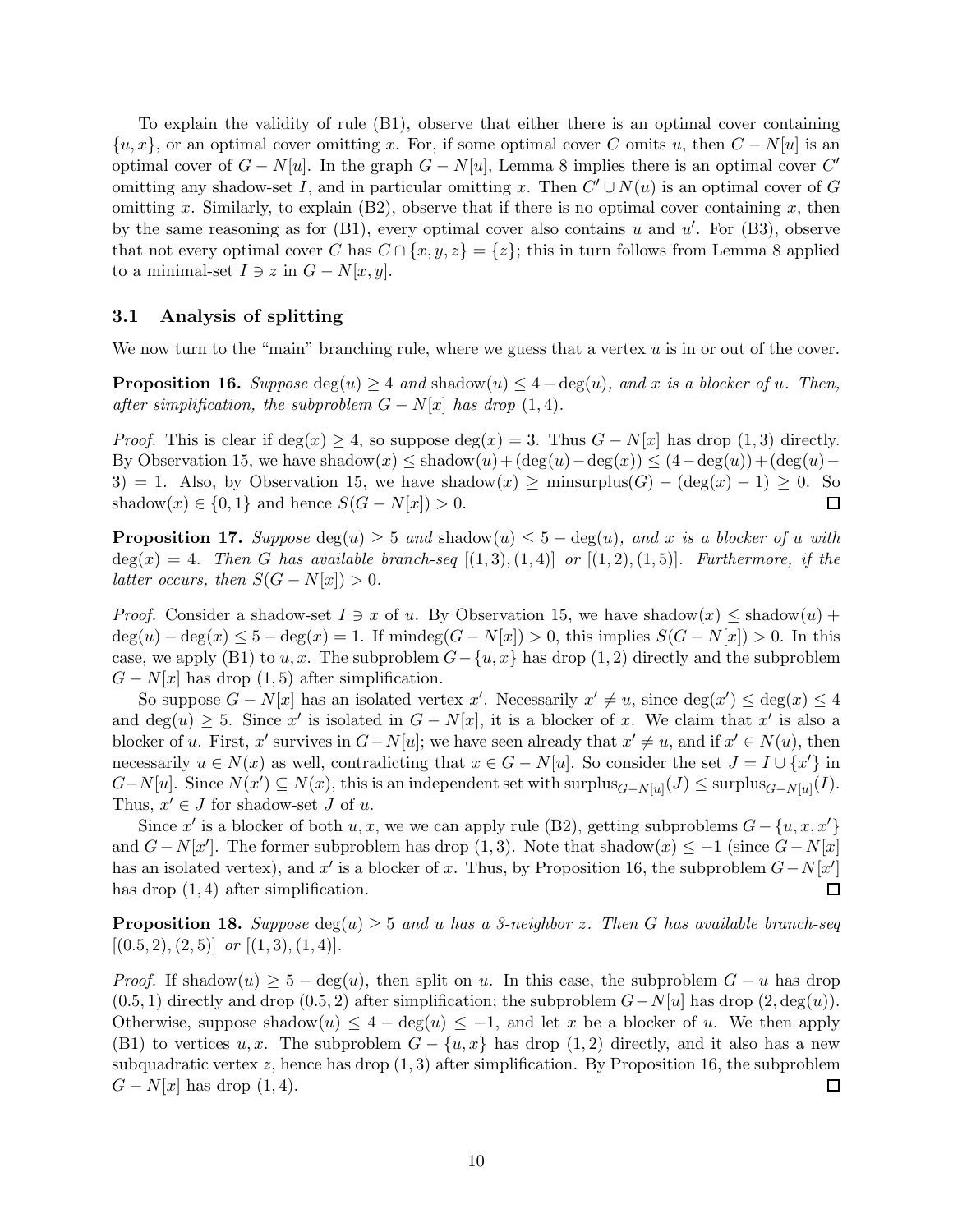**Proposition 19.** Suppose  $\deg(u) \geq 5$  and shadow $(u) \leq 4 - \deg(u)$ . Then G has available branchseq  $[(0.5, 2), (2, 5)]$  or  $[(1, 3), (1, 4)]$  or  $[(1, 2), (1, 5)].$ 

*Proof.* Let x be a blocker of u where x, u have a common neighbor y. If  $deg(x) \geq 5$ , then apply (B1) to u, x; subproblems  $G - \{u, x\}$  and  $G - N[x]$  have drops (1, 2) and (1, 5) directly. If deg(x) = 4, then use Proposition [17.](#page-9-1)

So suppose  $\deg(x) = 3$ . If  $\deg(y) \geq 5$ , then apply Proposition [18](#page-9-2) to y which has a 3-neighbor x. If deg(y)  $\leq 4$ , then apply (B1) to u, x; subproblem  $G - \{u, x\}$  has a subquadratic vertex y, so it has drop (1,3) after simplification, and by Proposition [16](#page-9-0) subproblem  $G - N[x]$  has drop (1,4) after simplification. 口

<span id="page-10-0"></span>**Proposition 20.** Suppose G is simplified and vertices u, x have deg(u)  $\geq$  5, deg(x) = 3 and codeg $(u, x) \geq 2$ . Then G has available branch-seq  $[(0.5, 2), (2, 5)]$  or  $[(1, 3), (1, 4)]$ .

*Proof.* Here x is a blocker of u since  $\deg_{G-N[u]}(x) = 3 - \mathrm{codeg}(u, x) \leq 1$ . Let  $y_1, y_2$  be two common neighbors of u, x. We have  $y_1 \nsim y_2$ , since otherwise  $y_1, y_2$  would form a triangle containing the 3vertex x. Also,  $u \nsim x$ , since otherwise vertex x would have a triangle involving  $y_1, u$ . If deg $(y_i) \geq 5$ for either i, then we can apply Proposition [18](#page-9-2) to vertex  $y_i$  (which has a 3-neighbor x). Similarly, if  $\deg(y_i) = 3$  for either i, then we apply Proposition [18](#page-9-2) to vertex u (which has a 3-neighbor  $y_i$ ).

So suppose  $\deg(y_1) = \deg(y_2) = 4$ , in which case we apply rule (B1) to vertices  $u, x$ . The subproblem  $G - N[x]$  has drop (1, 3). The subproblem  $G - \{u, x\}$  has drop (1, 2); furthermore, it has two non-adjacent 2-vertices  $y_1, y_2$ , and so it has drop  $(1, 4)$  after simplification. □

<span id="page-10-1"></span>**Proposition 21.** Suppose G is simplified and  $deg(u) \geq 5$  and shadow $(u) \leq 5 - deg(u)$ . Then G has available branch-seq  $[(1, 2), (1, 5)], [(1, 3), (1, 4)], [(0.5, 2), (2, 5)], or [(0.5, 1), (2, deg(u) + 2)].$ 

*Proof.* If u has a blocker x with deg(x)  $\geq$  5, then apply (B1) and get branch-seq  $[(1, 2), (1, 5)]$ directly. If u has a blocker x with  $deg(x) = 4$ , then use Proposition [17.](#page-9-1) Otherwise, suppose I is a shadow-set of u consisting only of 3-vertices. If  $|N_{G-N[u]}(I)| \leq 1$  then every vertex  $x \in I$ has codeg $(x, u) \geq 2$  and we use Proposition [20.](#page-10-0) Finally, if  $|N_{G-N[u]}(I)| \geq 2$ , then split on u; the subproblem  $G - u$  has drop (0.5, 1) and the subproblem  $G - N[u]$  has drop  $(2, deg(u) + 2)$  after applying P1 with minimal-set I. □

<span id="page-10-2"></span>**Corollary 22.** Suppose G is simplified, and let  $r = \text{maxdeg}(G)$ . Depending on r, then following branch-seqs are available:

If  $r \geq 4$ :  $[(1,3), (1,4)]$  or  $[(0.5,1), (1.5,4)].$ If  $r \geq 5$ :  $[(1,3), (1,4)]$ ,  $[(1,2), (1,5)]$ , or  $[(0.5,1), (2,5)]$ . If  $r \geq 6$ :  $[(1,3), (1,4)]$ ,  $[(1,2), (1,5)]$ ,  $[(0.5,2), (2,5)]$ ,  $[(0.5,1), (2,8)]$  or  $[(0.5,1), (2.5,6)]$ . If  $r \geq 7$ :  $[(1,3), (1,4)]$ ,  $[(1,2), (1,5)]$ ,  $[(0.5,2), (2,5)]$ ,  $[(0.5,1), (2,r+2)]$  or  $[(0.5,1), (2.5,r)]$ .

*Proof.* Consider some degree-r vertex u. Suppose first  $r = 4$ . If shadow $(u) \ge 0$ , then we split on u. Otherwise, if shadow $(u) \leq -1$ , then consider a blocker x with common neighbor y. We will apply (B1) to vertices  $u, x$ . The subproblem  $G - \{u, x\}$  has a subquadratic vertex y, so it has drop (1,3) after simplification. Also by Proposition [16,](#page-9-0) the subproblem  $G - N[x]$  has drop (1,4).

Next suppose  $r = 5$ . If shadow $(u) \leq -1$ , then use Proposition [19;](#page-9-3) otherwise, split on u, obtaining branch-seq  $[(0.5, 1), (2, 5)]$ . Finally, suppose  $r \geq 6$ . If shadow $(u) \leq 5 - r$ , then use Proposition [21;](#page-10-1) otherwise, split on u obtaining branch-seq  $[(0.5, 1), (2.5, r)].$  $\Box$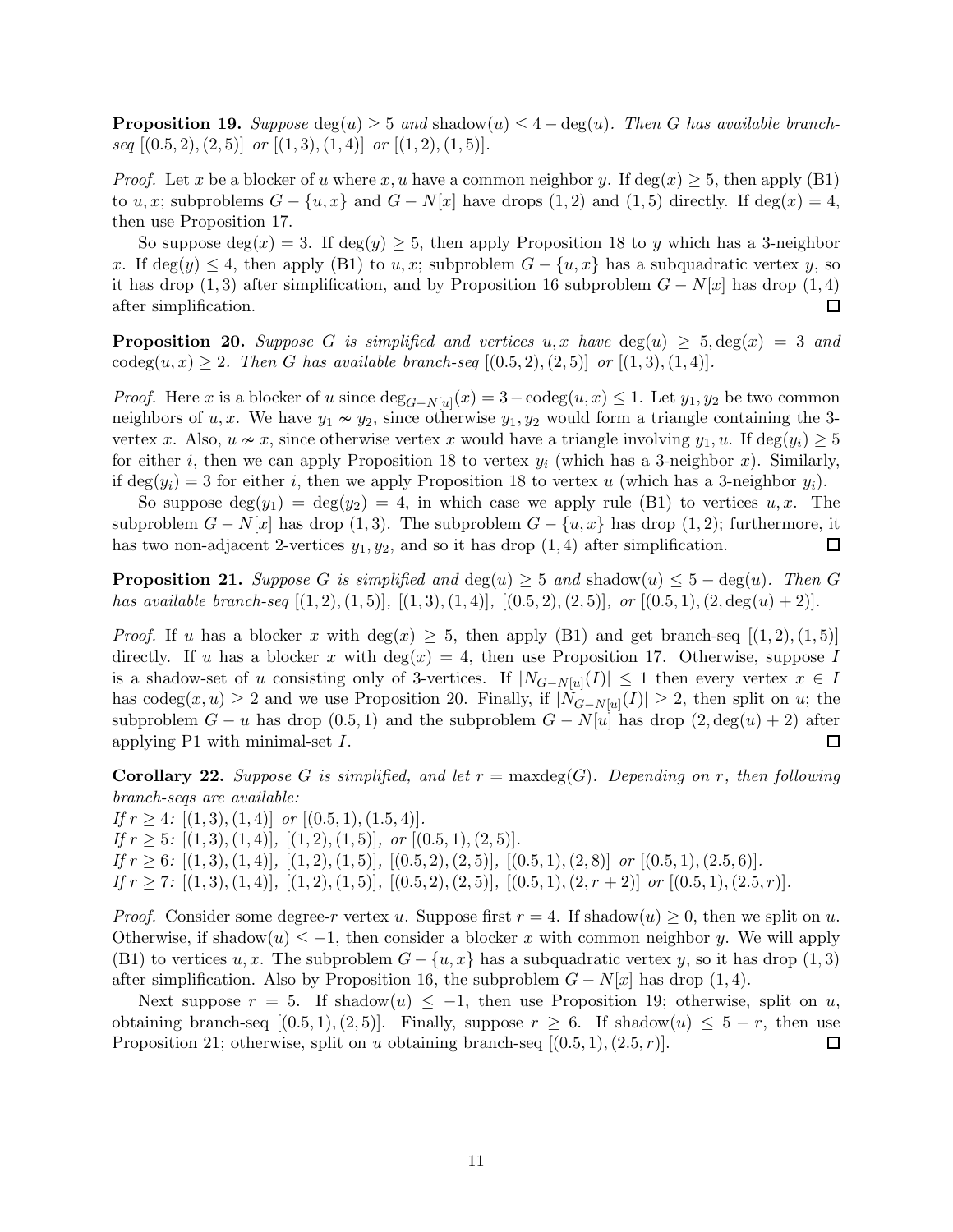## <span id="page-11-0"></span>4 Simple branching

We now describe our first branching algorithm for vertex cover. As we have described it in the introduction, the potential function is a piecewise-linear function of k and  $\mu$ . To make the presentation more clear, we describe it instead in terms of multiple self-contained "mini-algorithms"; each of these will have a potential function which is a linear function of k and  $\mu$ .

When k is small compared to  $\lambda$ , the best algorithm seems to the AGVC algorithm of [\[LNR](#page-41-1)+14] with runtime  $O^*(2.3146^{\mu})$ . For larger k, a new tradeoff is available: either there is a 4-vertex, in which case branching on it is better, or the graph has maximum degree 3, in which the MaxIS-3 algorithm is more efficient. This leads to the following algorithm:

| Algorithm 1: Function Branch4Simple( $G, k$ ) |  |  |  |  |  |  |
|-----------------------------------------------|--|--|--|--|--|--|
|-----------------------------------------------|--|--|--|--|--|--|

1 Simplify  $G$ .

- 2 If maxdeg( $G$ )  $\leq$  3, then run either the algorithm of Theorem [1](#page-1-0) or the MaxIS-3 algorithm, whichever is cheaper, and return.
- 3 Apply Corollary [22](#page-10-2) to an arbitrary vertex of degree at least 4, and run Branch4Simple on the two resulting subproblems.

Let us clarify one point about the naming of this algorithm. Although it is called Branch4Simple, the graph is allowed to have vertices of either higher or lower degrees. What we mean is that, depending on the current values of k and  $\mu$ , it is advantageous to branch on a vertex of degree 4 or higher at Line 3. Our algorithm is *looking* for such a vertex; if it is not present (i.e. the graph has maximum degree 3) then another alternate algorithm should be used instead.

Henceforth we will describe our branching algorithms more concisely. Whenever we apply a branching rule, we assume that recursively use the algorithm under consideration (in this case, Branch4Simple) on the resulting subproblems and return. Likewise, when we list some other algorithms for the problem, we assume that they are dovetailed (effectively running the cheapest of them), and return the answer.

**Proposition 23.** Branch4Simple has shape  $a\mu + bk$  for  $a = 0.71808$ ,  $b = 0.019442$ .

*Proof.* We will use potential function  $\phi(G) = a\mu + bk$ . If Corollary [22](#page-10-2) is used, it gives two subproblems with drop either  $[(1, 3), (1, 4)]$  or  $[(0.5, 1), (1.5, 4)]$ . To satisfy Eq. [\(3\)](#page-7-4), we thus need:

$$
\max\{e^{-a-3b} + e^{-a-4b}, e^{-0.5a-b} + e^{-1.5a-4b}\} \le 1
$$

Otherwise, suppose G has maximum degree 3. Since it is reduced, it has  $n = 2\lambda = 2(k - \mu)$ , so the MaxIS-3 algorithm has runtime  $O^*(1.083506^{2(k-\mu)})$ . Then, it suffices to show that

$$
\min\{\mu \log(2.3146), 2(k - \mu) \log(1.083506)\} \le a\mu + bk.
$$

This can be verified mechanically. But, let us explain the motivation here, which is a key step in how we set the variables  $a$  and  $b$ : we want to set up a a "triple point" with respect to the algorithms Branch4Simple, the MaxIS-3 algorithm, and the algorithm of Theorem [1.](#page-1-0) That is, for chosen parameters  $a, b$ , we should have

$$
\mu \log(2.3146) = 2(k - \mu) \log(1.083506) = a\mu + bk
$$

These constraints allow us to solve for b as a linear function of a. Then our goal is to minimize a while respecting the branching constraints. □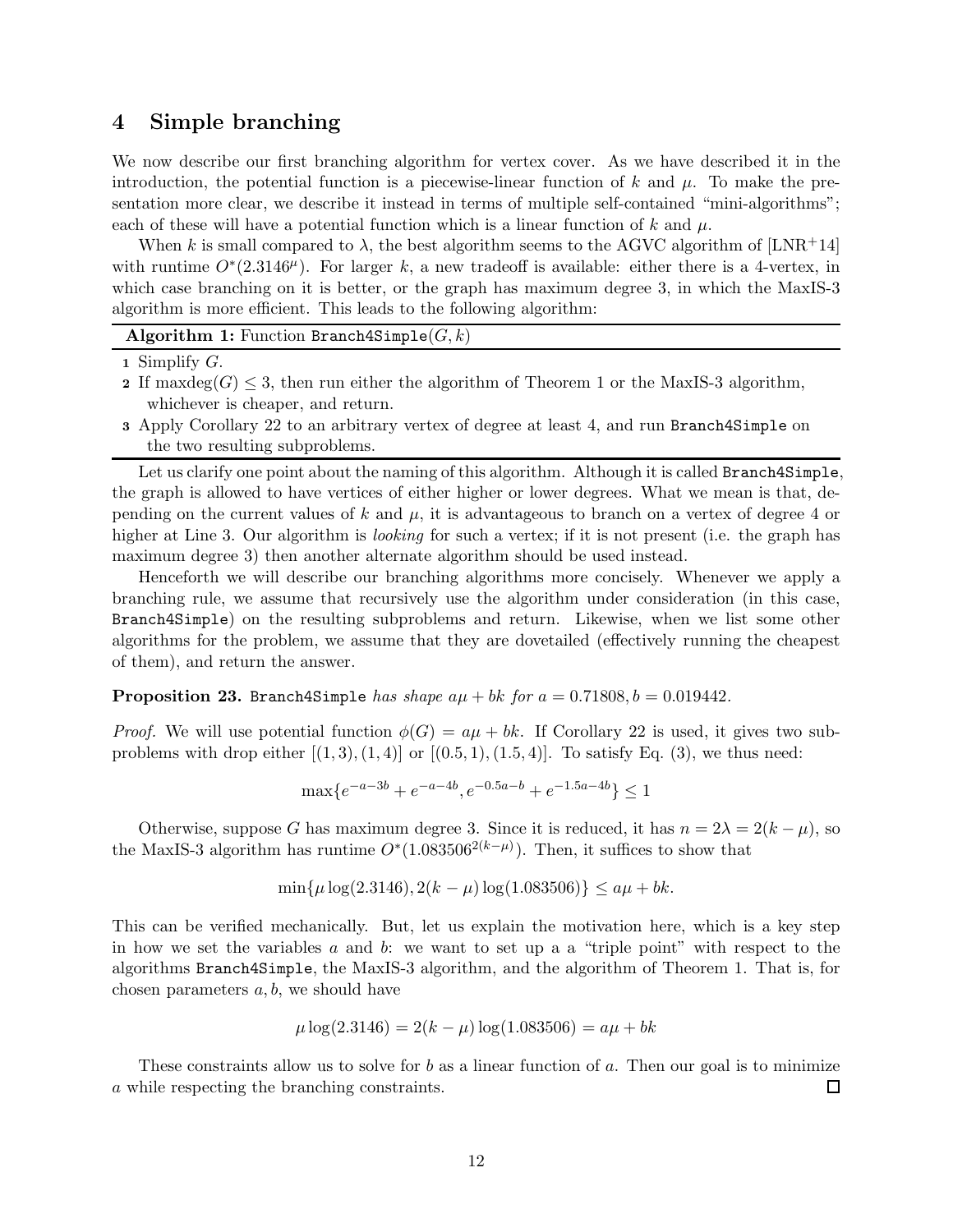By Lemma [14,](#page-7-3) this combined with the MaxIS-4 algorithm (with  $a = 0.71808, b = 0.019442, c =$ log 1.137595) immediately gives runtime  $O^*(1.2152^k)$  for degree-4 graphs. We can similarly define algorithms for branching on degree 5 and degree 6 vertices.

### Algorithm 2: Function Branch5Simple $(G, k)$

1 Simplify  $G$ 

2 If maxdeg( $G$ )  $\leq$  4, then run either the MaxIS-4 algorithm or Branch4Simple

3 Apply Corollary [22](#page-10-2) to an arbitrary vertex of degree at least 5.

#### Algorithm 3: Function Branch6Simple $(G, k)$

1 Simplify  $G$ 

2 If maxdeg( $G \leq 5$ , then run either the MaxIS-5 algorithm or Branch5Simple

3 Apply Corollary [22](#page-10-2) to an arbitrary vertex of degree at least 6.

Along similar lines, we immediately obtain the results:

**Proposition 24.** Branch5Simple has shape  $a\mu + bk$  for  $a = 0.44849$ ,  $b = 0.085297$ . Branch6Simple has shape  $a\mu + bk$  for  $a = 0.20199$ ,  $b = 0.160637$ .

Again, combined with the MaxIS-5 algorithm using Lemma [14,](#page-7-3) Branch5Simple immediately gives an algorithm for degree-5 graphs with runtime  $O^*(1.2491^k)$ . The final algorithm is very similar, but we only keep track of runtime in terms of k, not  $\mu$  or n.

| Algorithm 4: Function Branch7Simple( $G, k$ ) |  |  |  |  |
|-----------------------------------------------|--|--|--|--|
|-----------------------------------------------|--|--|--|--|

1 If maxdeg( $G$ )  $\leq$  6, then use Lemma [14](#page-7-3) with algorithms of Branch6Simple and MaxIS-6

2 Split on an arbitrary vertex of degree at least 7.

**Theorem 25.** Algorithm Branch7Simple( $G, k$ ) runs in time  $O^*(1.2575^k)$ .

*Proof.* If we split on a vertex of degree  $r \geq 7$ , then we generate subproblems with vertex covers of size at most k−1 and k−7. These have cost  $1.2575^{k-1}$  and  $1.2575^{k-7}$  by induction. Since  $1.2575^{-1}+$  $1.2575^{-7}$  < 1, the overall cost is  $O<sup>*</sup>(1.2575<sup>k</sup>)$ . Otherwise, by Lemma [14,](#page-7-3) the two algorithms in question have shape  $a\mu + bk$  and cn respectively, where  $a = 0.20199, b = 0.160637, c = \log(1.1893)$ , and hence the combined algorithm has cost  $O^*(1.2575^k)$  as desired.  $\Box$ 

This is already much better than the previous algorithm for vertex cover. In the next sections, we will consider more elaborate graph structures and branching rules. This will allow us to improve the runtime to  $O^*(1.25400^k)$ , as well as the improved algorithms for lower-degree graphs.

## 5 Branching on 4-vertices

We now develop an improved algorithm Branch4. Before the technical analysis, let us sketch the improvement over the baseline algorithm Branch4Simple. The bottleneck case is when we are branching on a 4-vertex. If the graph has any 3-vertices, then one of the two cases must hold: (i) the 3-vertices are in their own separate component, or (ii) some 4-vertex has a 3-neighbor. In the first case, we can simply solve each component separately. In the second case, if we split on a 4-vertex u with a 3-neighbor v, then, in the branch  $G - u$ , the degree of v gets reduced to two. We then use P2 to merge its two neighbors and reduce k by one  $-$  a "bonus" reduction.

There is another important structure that motivates our algorithm, based on the following dichotomy: if girth $(G)$  is large, then the neighborhood of a vertex looks locally tree-like, and any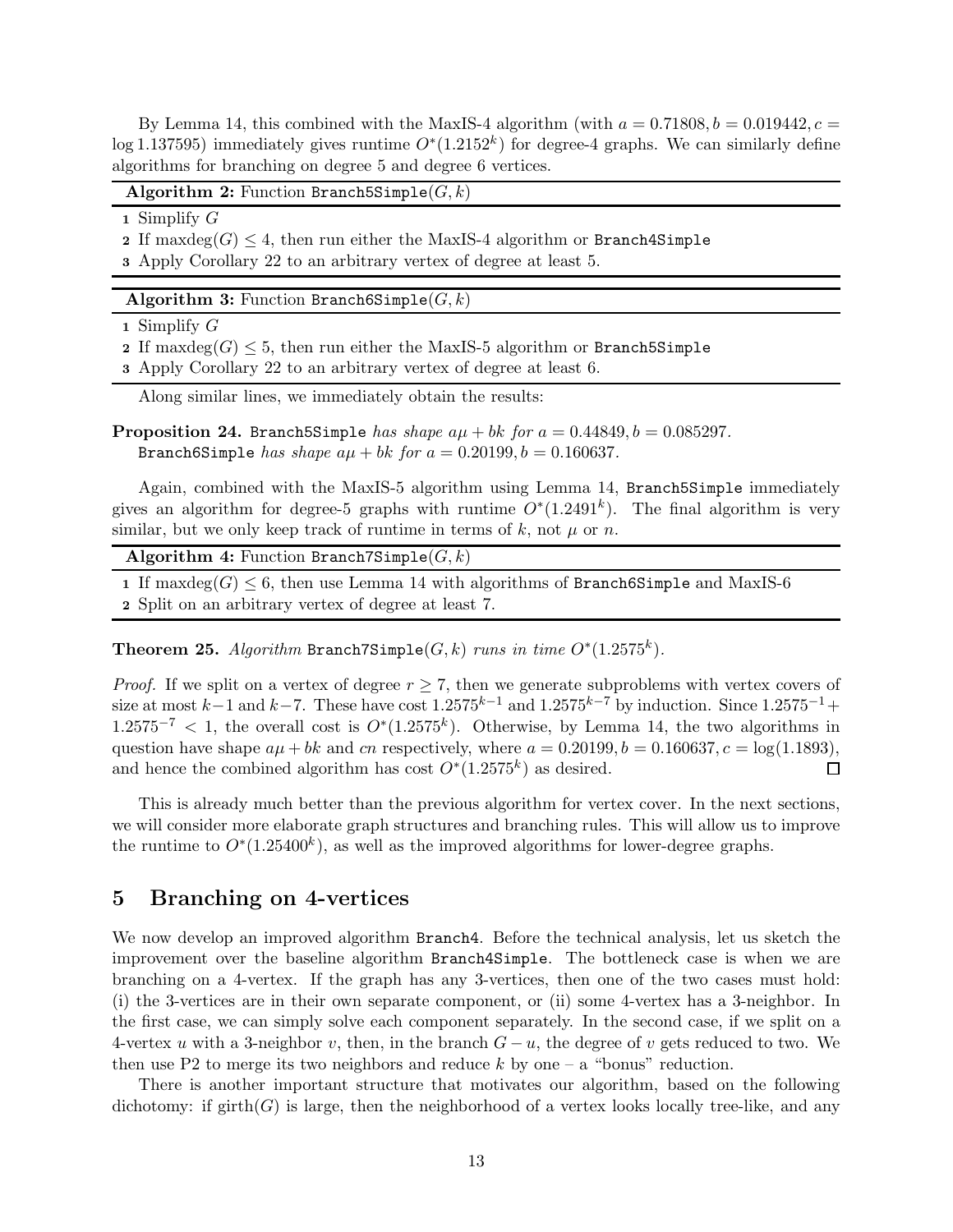resulting shadow sets must be large. Thus, vertices behave "generically": we can branch on nearby vertices and get large drops in  $\mu$  and/or k. On the other hand, if G has a short cycle, then we can remove multiple vertices on the cycle to create some additional opportunities for simplification.

<span id="page-13-0"></span>Our goal in algorithm Branch4 is to make sure that the graph always has some 3-vertices, thus giving us an additional bonus simplifications at each step. We will show the following result:

### **Theorem 26.** Algorithm Branch4 has shape  $a_4\mu + b_4k$  for  $a_4 = 0.596927, b_4 = 0.038882$ .

By Lemma [14,](#page-7-3) Theorem [26](#page-13-0) combined with the MaxIS-4 algorithm immediately gives our algorithm with runtime  $O^*(1.21142^k)$  for degree-4 graphs.

There are a few notations we need to introduce before describing our algorithm. First, we write

 $S(G) \geq x^*$ 

if it either  $S(G) \geq x + 1$  or (ii)  $S(G) = x$ , and it is possible to simplify G so that the resulting has  $k' = k - S(G)$  and has a 3-vertex. Second, we say that a 3-vertex is *unique* if it has exactly one 4-neighbor; otherwise it is non-unique. Finally, we define a *special 4-vertex* to be a 4-vertex with at least two 3-neighbors.

We here sketch an outline of the algorithm here; many additional details will be provided later.

### Algorithm 5: Function Branch $4(G, k)$

- 1 Exhaustively apply rules  $(P1)$ ,  $(P2)$ ,  $(P4)$  to G
- 2 If G has vertices of degree at least 5, branch on them.
- $\alpha$  3 Apply branching rules to ensure G has nice structure, e.g., no funnels, no four-cycles. (We will call this 4-base-position later.)
- 4 If  $V_3 \neq \emptyset$ , but no 3-vertices have 4-neighbors, then run the MaxIS-3 algorithm or Theorem [1](#page-1-0) to solve vertex cover exactly on  $V_3$ . Remove  $V_3$  and reduce k appropriately.
- 5 If G is not 4-regular, then split on a 4-vertex with a 3-neighbor; the vertex u is chosen according to the following tie-breaking rules:
	- (i) u has a non-unique 3-neighbor, and  $S(G N[u]) \geq 3^*$ .
	- (ii)  $u$  is a special 4-vertex
	- (iii) u has a non-unique 3-neighbor, and  $S(G N[u]) \geq 2^*$ .
	- $(iv)$  u has a non-unique 3-neighbor
	- (v) any other 4-vertex with a 3-neighbor
- 6 If a vertex u has shadow $(u) \leq 1$ , then split on u
- 7 If G has a triangle, branch on it.
- 8 If a vertex u has a shadow-set I with  $|I| \geq 4$ , then branch on u.
- 9 Branch on the neighborhood of a vertex  $u$ ; select  $u$  and the ordering of its neighbors  $v_1, \ldots, v_4$  according to the following tie-breaking rules:
	- (i)  $S(G v_1 N[v_2]) \geq 2^*$
	- (ii)  $S(G v_1 N[v_2]) \ge 1^*$
	- (iii)  $G N[v_1]$  has a special 4-vertex
	- (iv) any other vertices

Theorem [26](#page-13-0) is very lengthy to prove. We describe our potential function, which keeps track of some additional information beyond just  $\mu$  and k. We then discuss a series of miscellaneous steps used to make the graph have nicer structure. We then analyze the algorithm step-by-step, to show that every branching rule obeys the recursive property for the potential function.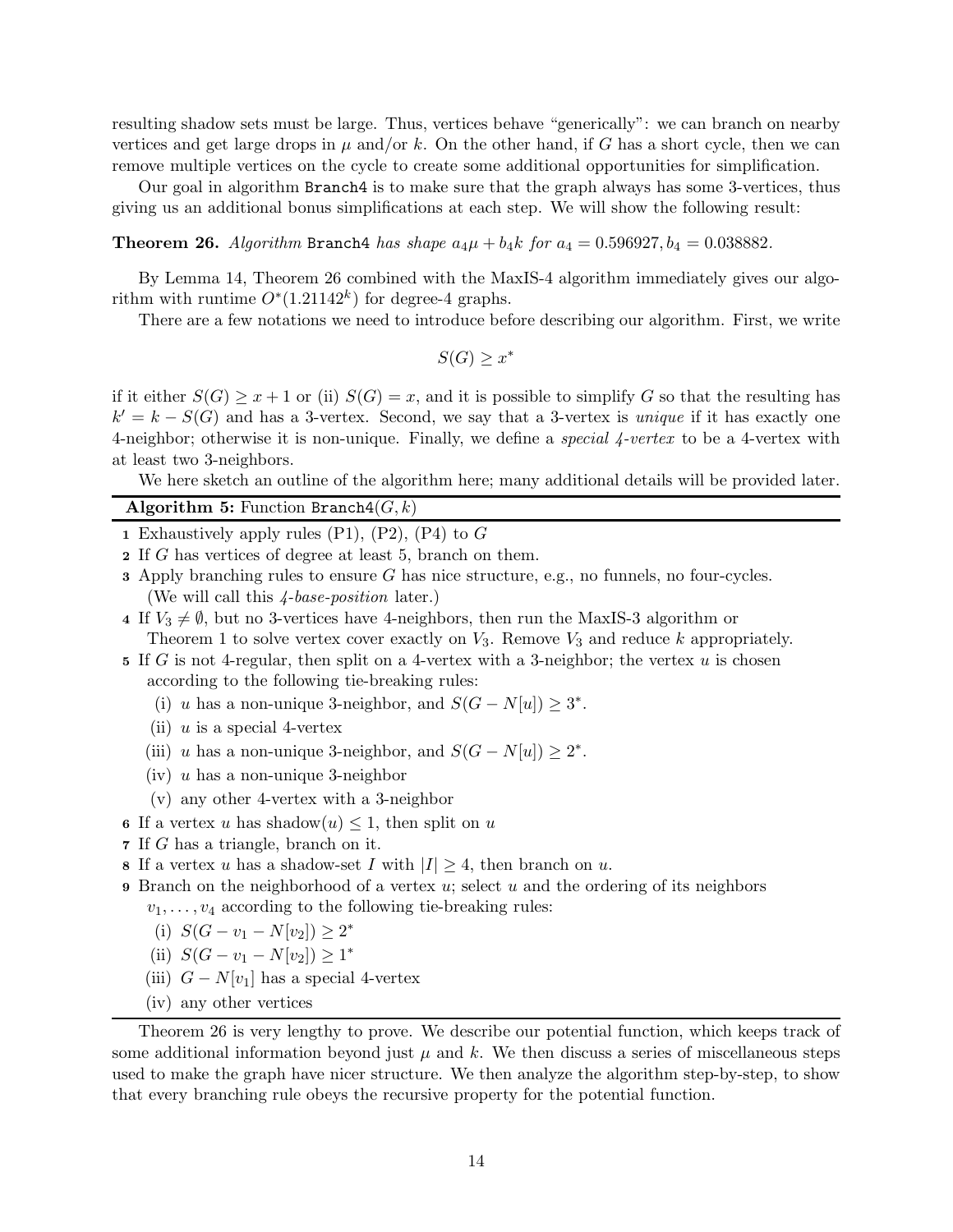### 5.1 The potential function

The most important part of the analysis is to keep track of whether the graph has 3-vertices and special 4-vertices. We say G is special if it has a special 4-vertex, and we define the bonus score by

$$
bonus(G) = \begin{cases} \alpha + \beta & \text{if } G \text{ is special and reduced and maxdeg}(G) \le 5\\ \alpha & \text{if } G \text{ has a 3-vertex, but the first case does not hold} \\ 0 & \text{otherwise} \end{cases}
$$

for parameters  $\alpha, \beta$  to be specified. We use the potential function

$$
\phi(G) = a\mu + bk - \text{bonus}(G)
$$

For a variety of reasons in the analysis, we also require that

<span id="page-14-2"></span>
$$
0 \le \beta \le \alpha \le b \tag{4}
$$

Similar to our definition of S, if we transform a graph  $\langle G, k \rangle$  into a graph  $\langle G', k' \rangle$ , we say that  $G'$  has "extended drop"

$$
(\Delta \mu, \Delta k^*)
$$

if  $\mu' \leq \mu - \Delta \mu$  and either (i) G' has a 3-vertex and  $k' = k - \Delta k$  or (ii)  $k' < k - \Delta k$  strictly. We emphasize here that  $\Delta \mu$  and  $\Delta k$  are only lower bounds, as in the definition of drops before. Since  $\alpha \leq b$ , we can immediately observe that in this case we would have

$$
\phi(G') \le \phi(G) - a\Delta\mu - b\Delta k - \alpha + \text{bonus}(G)
$$

Also, if  $S(G) \geq x^*$ , then the reduced graph G' has drop  $(0, x^*)$  from G. For brevity, we also say that G is cubable if  $S(G) \geq 0^*$ . Note that if G has a subcubic vertex, then G is cubable: if the vertex has degree one or two, then the graph can be further reduced to reduce  $k$  by one, while otherwise the vertex has degree three directly. As discussed previously, if at any point we describe some simplifications of the graph so that the resulting reduced graph  $G'$  has drop  $(0, t^*)$ , we assume that the optimal simplification order finds such simplification and in particular  $S(G) \geq t^*$ .

Note that  $\phi(G)$  is not compatible; we will need to be more careful about applying simplifications.

#### 5.2 Some observations about simplification and degree-3 vertices

<span id="page-14-0"></span>We record a few general observations about simplification in graphs.

**Proposition 27.** If minsurplus(G)  $\leq 1$  and rules (P1) or (P2) can be used to reduce k by t, then there is an independent set I with surplus(I)  $\in \{0,1\}$  and  $\text{mindeg}(G) - 1 \leq |I| \leq t$ .

*Proof.* If we can apply P2 to I, then k reduces by |I|, so  $t \geq |I|$ . Suppose we can apply P1 to I, reducing k by  $t = |N(I)|$ . Among all non-empty independent sets, choose J to have minimum size such that  $|N(J)| \leq t$  and surplus( $J \leq 0$ ; this is well-defined since  $J = I$  satisfies these conditions. We claim that surplus( $J$ ) = 0 exactly. For, suppose surplus( $J$ ) < 0. Since G does not have isolated vertices, this implies  $|J| > 1$ . Then for any  $v \in J$ , the non-empty set  $J' = J - \{v\}$  would also have surplus( $J'$ )  $\leq$  surplus( $J$ ) + 1  $\leq$  0 and  $|N(J')| \leq |N(J)| \leq t$ , contradicting minimality of |J|.

Finally, the lower bound on |I| holds since  $|I| = |N(I)| - \text{surplus}(I) \ge \text{mindeg}(G) - 1$ .  $\Box$ 

<span id="page-14-1"></span>**Proposition 28.** If minsurplus(G)  $\leq 1$  and mindeg(G)  $\geq 3$  and G has no four-cycles, then  $S(G) \geq 5$ .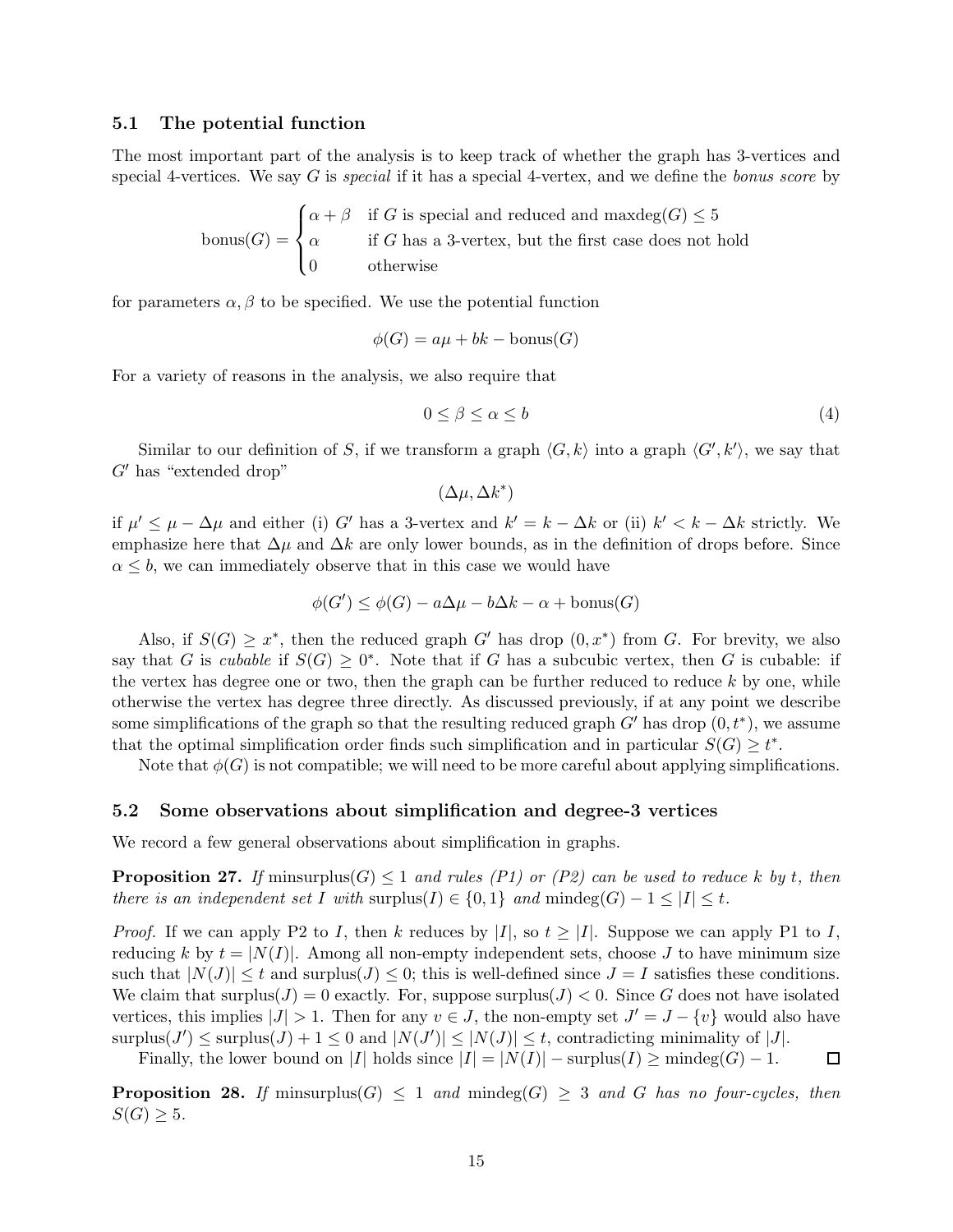*Proof.* Consider applying P1 or P2 to reduce k by t. By Proposition [27,](#page-14-0) an independent set I has surplus(I)  $\in \{0,1\}$  and  $2 \leq s \leq t$  where  $s = |I|$ . So  $|N(I)| \leq s+1$ . On the other hand, since G has minimum degree 3 and any pair of vertices has codegree at most 1, we have  $|N(I)| \geq 3s - {s \choose 2}$  $_{2}^{s}$ by inclusion-exclusion. So  $s + 1 \geq 3s - \binom{s}{2}$  $_2^s$ ). It is easy to check this is only possible if  $s \geq 5$ .

<span id="page-15-1"></span>Proposition 29. Suppose G has no four-cycles, and G has a single 2-vertex u with non-adjacent neighbors x, y; otherwise all vertices have degree at least 3. Let G' denote the result of applying  $P2$ to u, i.e. contracting x, y into a new vertex z. If minsurplus( $G'$ )  $\leq$  1 then  $S(G') \geq 4$ .

*Proof.* First, note that  $\text{mindeg}(G') \geq 3$ ; for, if any vertex t has its degree reduced to two in G', it would be neighbors of both  $x, y$ , and then  $u, x, t, y$  would be a four-cycle in G. Likewise, in G', the new vertex z has degree  $\deg(x) + \deg(y) - 2 \geq 4$ .

We claim that any independent set  $I'$  in  $G'$  corresponds to an independent set  $I$  in  $G - u$  with  $|N_G(I)| \leq |N_{G'}(I')| + 1$  and  $|I'| \leq |I| \leq |I'| + 1$ . For, suppose that  $z \in I'$ . In this case, the independent set  $I = I' - \{z\} \cup \{x, y\}$  has  $N_G(I) = N_{G'}(I') \cup \{u\}$ . Otherwise, suppose that  $z \notin I'$ . Then  $I = I'$  is also an independent set in G, and it may gain an additional neighbor (if  $z \in N(I')$ , then it is replaced with  $x, y \in N(I)$ .)

Now consider applying P1 or P2 to  $G'$  reduce k by t; by Proposition [27,](#page-14-0)  $G'$  has an independent set I' with surplus<sub>G</sub> $(I') \in \{0,1\}$  and  $2 \leq s' \leq t$  where  $s' = |I'|$ . The corresponding independent set I in G has at most  $s' + 2$  neighbors and has size  $s \in \{s', s' + 1\}$ . On the other hand, by  $\binom{s}{2}$ . So min $\left\{3s' - \binom{s'}{2} \right\}$  $s'_{2}$ , 3(s' + 1) – (s'+1) inclusion-exclusion, we must have  $|N(I)| \geq 3s - {s \choose 2}$  ${+1 \choose 2} \le s' + 2.$ It is easy to check this is only possible if  $s' \geq 4$ .  $\Box$ 

<span id="page-15-0"></span>**Proposition 30.** Suppose that G has  $\ell$  subcubic vertices.

- If  $\ell \geq 4$  and G has a minimal-set I with  $\text{surplus}_G(I) = 1$ , then  $S(G) \geq 1^*$
- If  $\ell \geq 4$  and minsurplus(G)  $\in \{0,1\}$ , then  $S(G) \geq 1^*$ .
- If  $\ell \geq 6$  and G has a minimal-set I with surplus $_G(I) = 1$  and  $|I| \geq 2$ , then  $S(G) \geq 2^*$
- If  $\ell \geq 7$  and G has no four-cycles and G has two non-adjacent 2-vertices, then  $S(G) \geq 2^*$
- If  $\ell \geq 8$  and G has a minimal-set I with surplus $_G(I) = 1$  and  $|I| \geq 3$ , then  $S(G) \geq 3^*$
- *Proof.* If  $|I| > 2$ , then directly applying P2 to I would yield  $S(G) > 2$ . Otherwise, suppose G has a 2-vertex v with neighbors  $x, y$ . When we apply P2 to v, all the subcubic vertices aside from  $v, x, y$  remain subcubic in the resulting graph. So the resulting graph G' has at least one subcubic vertex, and hence it is cubable.
- If G has a minimal-set with surplus one, this is already covered in the previous case. If G has a surplus-zero minimal set I with size at least two, then applying P1 directly gives  $S(G) \geq 2$ . So suppose G has a 1-vertex v, and let x be the neighbor of v. Applying P1 to v reduces k by 1. The resulting graph  $G' = G - \{x, v\}$  cannot have an isolated vertex  $v'$ , as in that case  $\{v, v'\}$ would be an independent set in G with surplus  $-1$ . So all of the subcubic vertices in G, aside from  $x, v$ , remain subcubic in  $G'$ . So  $G'$  is cubable.
- If  $|I| \geq 3$ , then  $S(G) \geq 3$  directly. Otherwise, applying P2 to I reduces k by two. All the subcubic vertices outside  $N[I]$  remain subcubic in the resulting graph  $G'$ . So  $G'$  has at least  $6 - |N|I|| = 6 - 5 = 1$  subcubic vertices, and hence G' is cubable.
- Let  $v_1, v_2$  be the two 2-vertices, and let the neighbors of  $v_1$  be  $x_1, y_1$ . If we apply P2 to  $v_1$ , then all the subcubic vertices in G aside from  $v_1, x_1, y_1$  remain subcubic in the resulting graph  $G'$ . Furthermore, since G has no four-cycle, the neighbors of  $v_2$  remain distinct in  $G'$ , and so  $\deg_{G'}(v_2) = 1$ . So G' has at least 4 subcubic vertices and has a 2-vertex  $v_2$ . By our first bullet point, this implies  $S(G') \geq 1^*$  and hence  $S(G) \geq 2^*$ .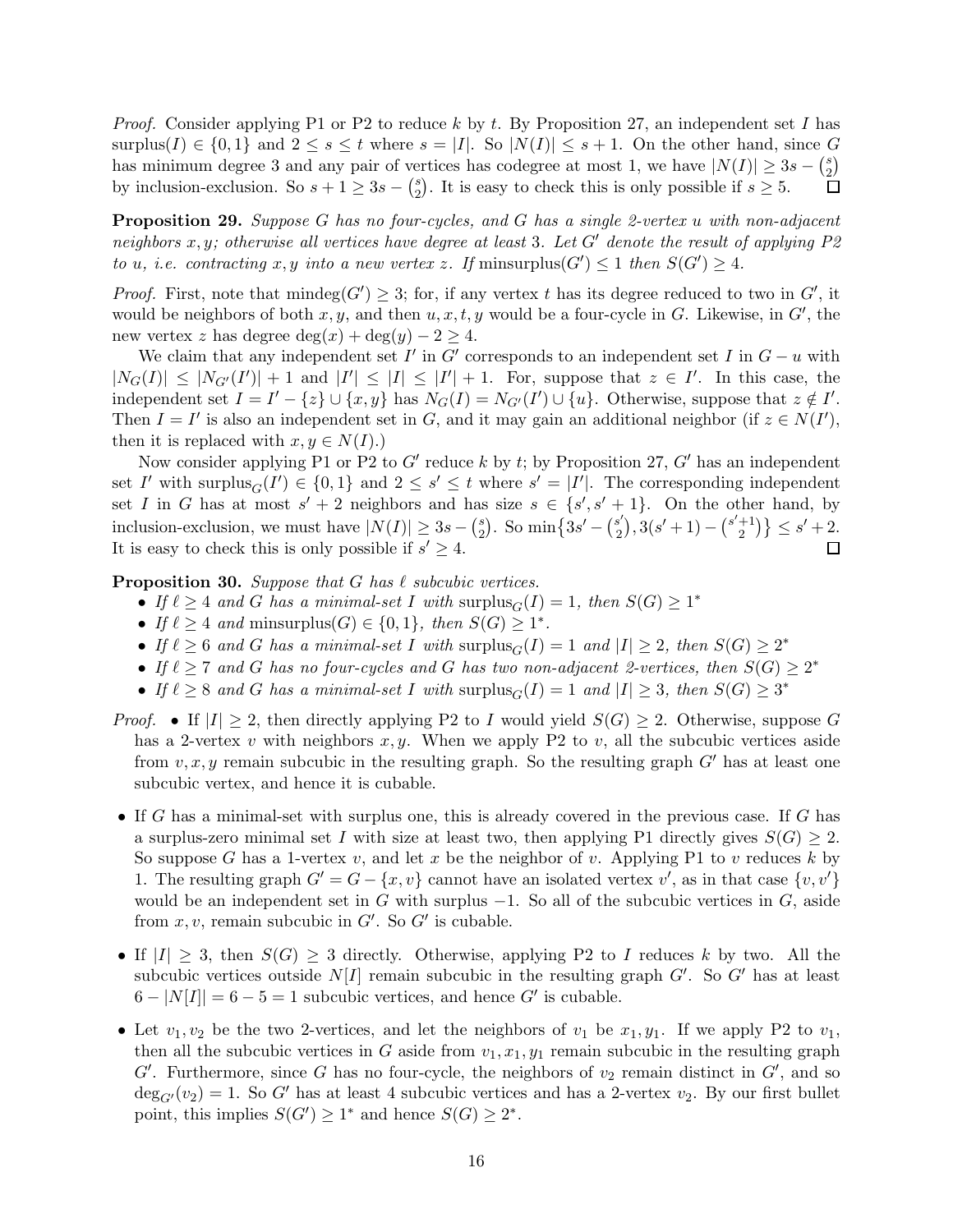• If  $|I| \geq 4$ , then  $S(G) \geq 4$  directly. Otherwise, applying P2 to I reduces k by 3. All the subcubic vertices outside  $N[I]$  remain subcubic in the resulting graph  $G'$ . So  $G'$  has at least  $8 - |N[I]| = 8 - 7 = 1$  subcubic vertices, and hence G' is cubable.  $\Box$ 

<span id="page-16-0"></span>**Lemma 31.** Let X be any vertex set of constant size. If max $\deg(G) \leq 4$  and P4 cannot be applied (where the constant term for  $P_4$  is chosen appropriately), then  $S(G - X) \geq 0^*$ .

*Proof.* There must be some vertex at distance two from  $X$ , since otherwise the components containing X would have at most  $(4 + \maxdeg(G))|X| \leq O(1)$  vertices, and we could have applied P4. So consider some vertex y at distance one from X, with some neighbor z at distance two from X. Vertex y has degree at least one in  $G - X$  (it retains neighbor z), but also has degree at most three in  $G - X$  (it loses at least one neighbor in X). Hence,  $G - X$  has a subcubic vertex.  $\Box$ 

<span id="page-16-1"></span>**Lemma 32.** Suppose G is in 4-base-position and some graph  $G' = G - X$  has drop  $(\Delta \mu, \Delta k)$ , where X is a vertex set of constant size. Then G' has drop  $(\Delta \mu, \Delta k^*)$  from G. Furthermore, if minsurplus( $G'$ )  $\leq 0$  and  $G'$  has a min-set I where  $|N(I)| \geq s$  for some constant value s, then we can obtain a graph  $G''$  with drop  $(\Delta \mu, (\Delta k + s)^*)$  from G.

*Proof.* The result for minsurplus( $G'$ )  $\geq 0$  is just a restatement of Lemma [31.](#page-16-0) For the second result, if we apply P1 to G', we obtain a graph  $G'' = G - X - N[I]$ , which has drop  $(0, |N(I)|)$  from G'. If  $|N(I)| \geq s+1$ , this gives us net drop  $(\Delta \mu, \Delta k + s + 1)$ . If  $|N(I)| \leq s+1$ , then by Lemma [32,](#page-16-1) this resulting graph is cubable. □

Finally, we consider some results about cycles and how they relate to simplification. Let us define a 5, 6-cycle to be a 6-cycle  $x_1, x_2, x_3, x_4, x_5, x_6$  where  $x_1, x_4$  share a common neighbor y; that is, there is a 5-cycle  $x_1, y, x_4, x_5, x_6$  sitting on top of the 6-cycle. For brevity, we write girth $(G) = 5^$ if girth(G)  $\geq$  5 and G contains a 5, 6-cycle. If we write girth(G) = 5 alone, then G has a 5-cycle (and may or may not contain a 5,6-cycle).

<span id="page-16-2"></span>**Proposition 33.** Suppose that G is  $\text{4-regular}$  and  $\text{girth}(G) \geq 5$ .

- If G has a 6-cycle  $x_1, \ldots, x_6$  (not necessarily proper), then, either  $x_4$  is a special 4-vertex in  $G - N[x_1]$ , or  $dist_G(x_1, x_4) = 2$  and girth $(G) = 5^-$ .
- If girth $(G) = 5^-$ , there is a vertex u with neighbors  $v_1, v_2$  such that  $S(G v_1 N[v_2]) \geq 2^*$ .
- If girth(G) = 5, there is a vertex u with neighbors  $v_1, v_2$  such that  $S(G v_1 N[v_2]) \geq 1^*$ .
- If girth(G) = 6, there is a vertex u such that  $G N[u]$  is special.

*Proof.* Observe that since G is 4-regular and girth $(G) \geq 5$ , each vertex v has twelve vertices at distance two, which all have degree 3 in  $G - N[v]$ .

For the first result, we must have  $dist_G(x_1, x_4) \in \{2, 3\}$  due to the girth condition. If  $x_1, x_4$ share a common neighbor y, this is a 5,6-cycle. Otherwise, vertex  $x_4$  and all its neighbors must remain in the graph  $G - N[x_1]$ . Also, in the graph  $G - N[x_1]$ , vertices  $x_3, x_5$  has their degree reduced by at least one (they lose their neighbors  $x_2, x_6$  respectively). Since girth( $G$ )  $\geq$  5, we have  $x_3 \neq x_5$  and the degrees of  $x_3, x_5$  are not reduced by two. Hence, in  $G - N[x_1]$ , the vertex  $x_4$  has two 3-neighbors  $x_3, x_5$ . Note that this immediately implies the final result as well.

For the second result, consider a 5,6-cycle  $x_1, \ldots, x_6$ ; the graph  $G' = G - N[x_1] - x_4$  has two 2-vertices  $x_3, x_5$ . We have  $x_3 \not\sim x_5$ , as otherwise would have a 3-cycle  $x_3, x_4, x_5$ . Note that G' has at least 11 subcubic vertices, so by Proposition [30](#page-15-0) we have  $S(G') \geq 2^*$ . Similarly for the third result, consider a 5-cycle  $x_1, \ldots, x_5$ ; then again  $G' = G - N[x_1] - x_4$  has a 2-vertex  $x_2$  and has 11 subcubic vertices, so by Proposition [30](#page-15-0) it has  $S(G') \geq 2^*$ . □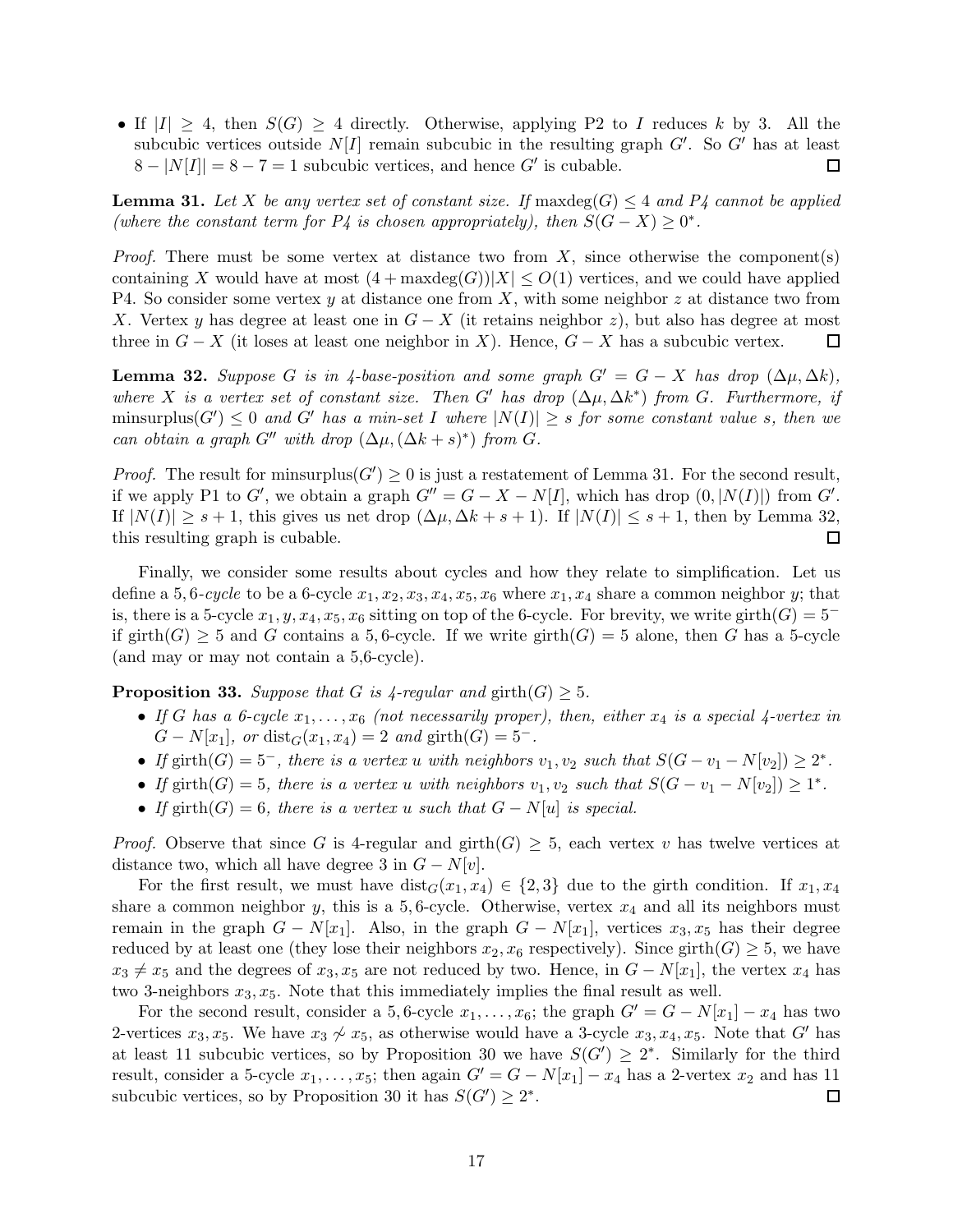### 5.3 Regularizing the graph

We suppose in this section that  $G$  is reduced, but not necessarily simplified. Through a series of branching rules, we will ensure that  $G$  has other nice properties, before the "heavy-duty" branching rules. Specifically, we say that a graph  $G$  is in  $\frac{4-base}{position}$  if the following conditions hold:

- $G$  is simplified.
- maxdeg $(G)$  < 4
- shadow $(u) \geq 1$  for all vertices u.
- $G$  has no four-cycle

<span id="page-17-1"></span>Lemma 34. Suppose G has 3-vertices and also has vertices of degree at least 5. Then G has available branch-seq  $[(1,3), (1,4)]$  or  $[(1,2^*), (1,5)]$  or  $[(0.5,1^*), (2,5)]$ .

*Proof.* Let X be the set of all vertices of degree at least 5. If vertices in X have only neighbors in X, then X forms its own isolated component(s). In this case, we apply Corollary [22.](#page-10-2) Only this component of X is affected by these branching rules; the 3-vertex in  $G$  is completely cut off from them and is not affected. So all the resulting subproblems have 3-vertices.

Thus, we suppose some vertex  $u \in X$  has a neighbor  $t \notin X$ . If shadow $(u) \geq 5 - \deg(u)$ , then split on u. The subproblem  $G - N[u]$  has drop  $(2, 5)$  and the subproblem  $G - u$  has drop  $(0.5, 1^*)$ due its retaining the original 3-vertex of G.

So suppose shadow $(u) \leq 4 - \deg(u)$ , and let x be a blocker of u with common neighbor y. If  $deg(y) \leq 4$ , then apply (B1) to u, x; by Proposition [16,](#page-9-0) the subproblem  $G - N[x]$  has drop (1, 4) and the subproblem  $G-\{u, x\}$  has a subquadratic vertex y, so it has drop (1,3) after simplification.

Thus, we assume  $\deg(y) \geq 5$ . If  $\deg(x) \leq 3$ , then Proposition [18](#page-9-2) applied to y gives a branching rule with drop  $[(0.5, 2), (2, 5)]$  or  $[(1, 3), (1, 4)]$ ; recall that drop  $(0.5, 2)$  is considered a subcase of  $(0.5, 1^*)$ . If deg(x) = 4 and  $S(G - N[x]) = 0$ , then Proposition [17](#page-9-1) gives a branching rule with drop  $[(1, 3), (1, 4)]$ . Finally, if deg(x) ≥ 5, or deg(x) = 4 and  $S(G - N[x]) > 0$ , then apply (B1) to u, x. The subproblem  $G - N[x]$  then has drop (1,5) after simplification. The subproblem  $G - \{u, x\}$  has  $\text{drop } (1, 2)$  and contains the subcubic vertex t. П

<span id="page-17-2"></span>Lemma 35. Suppose G has one or two vertices of degree at least 5; all other vertices have degree at most 4. Then G has available branch-seq  $[(1,3^*), (1,4)]$  or  $[(0.5,1^*), (2,5)]$ .

*Proof.* Let  $u, u'$  be the vertices of degree at least 5 (where  $u'$  may not actually be present in  $G$ ), and let  $r = \deg(u) \geq 5$ . If shadow $(u) \geq 5 - r$ , then we split on r; the resulting subproblems  $G - u$ and  $G - N[u]$  have drops (0.5, 1) and (2,5). Moreover, the former subproblem is cubable (any of the neighbors of u, aside from  $u'$ , are subcubic in  $G - u$ ).

Otherwise, suppose shadow(u)  $\leq 4 - r$ . Since  $|N(I) \cap N(u)| \geq 2$  for a shadow-set I of u, then u must have some blocker x which shares a common neighbor  $y \neq u'$ . We apply (B1) to u, x. By Proposition [16,](#page-9-0) the subproblem  $G - N[x]$  has drop (1,4) after simplification, and the subproblem  $G' = G - \{u, x\}$  has drop  $(1, 2)$  directly. Also, G' has at least 4 subcubic vertices, namely the neighbors of u with the possible exception of  $u'$ . Since G is reduced, we have minsurplus( $G'$ )  $\ge$  minsurplus( $G$ )  $-$  2  $\ge$  0. Also, minsurplus( $G'$ )  $\le$  1 due to subquadratic vertex y. So by Proposition [30](#page-15-0) we have  $S(G') \geq 1^*$ .  $\Box$ 

<span id="page-17-0"></span>**Proposition 36.** Suppose maxdeg(G)  $\leq$  4 and G is simplified and has a four-cycle. Then G has available branch-seq  $[(1,3^*),(1,3^*)]$ .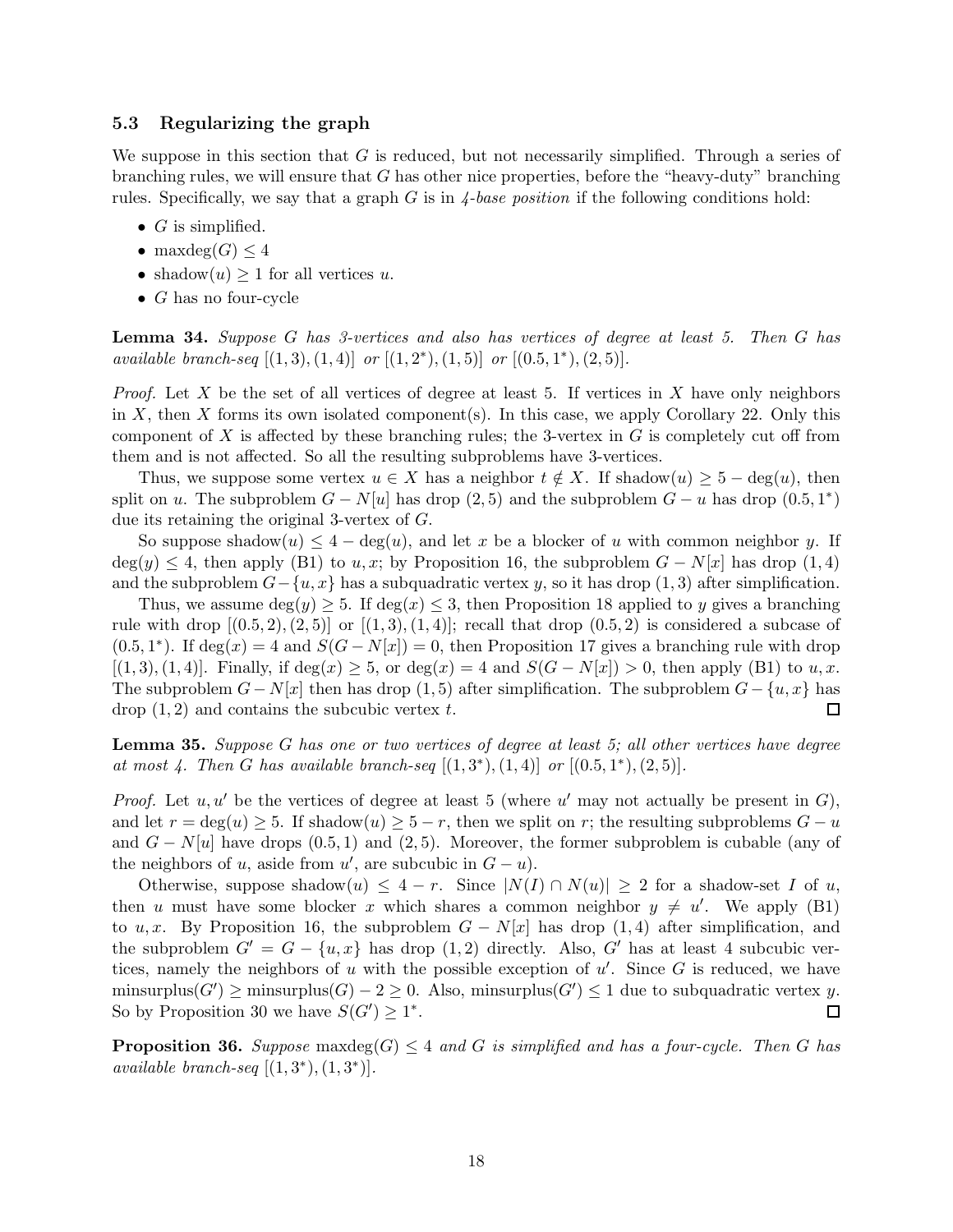*Proof.* Consider a four-cycle  $u_1, u_2, u_3, u_4$  where, without loss of generality deg( $u_1$ )  $\leq$  deg( $u_3$ ) and  $deg(u_2) \leq deg(u_4)$ . We apply (A4) to  $u_1, u_3$  and their neighbor set  $X = \{u_2, u_4\}$ , generating subproblems  $G - \{u_1, u_3\}$  and  $G - \{u_2, u_4\}$  which both have drop (1, 2) directly. We claim that  $S(G - \{u_1, u_3\}) \geq 1^*$ ; the other subproblem is completely symmetric.

Suppose first that  $\deg(u_2) = 3$ . Then  $u_2 \nsim u_4$  as otherwise G would have a funnel from the triangle  $u_2, u_4, u_1$ . If  $\deg_G(u_4) = 4$ , then  $\deg_{G'}(u_3) = 1$ ,  $\deg_{G'}(u_4) = 2$  and Observation [12](#page-6-0) implies  $S(G') \geq 2$ . If  $\deg_G(u_4) = 3$  and  $\operatorname{codeg}(u_2, u_4) = 2$ , then  $\deg_{G'}(u_2) = \deg_{G'}(u_4) = 1$ ,  $\operatorname{dist}_{G'}(u_2, u_4) \geq 1$ 3 and so again Observation [12](#page-6-0) implies  $S(G') \geq 2$ . Finally, if  $\deg(u_4) = 3$  and  $\operatorname{codeg}(u_2, u_4) \geq 3$ , then  $\{u_2, u_4\}$  would be a surplus-one independent set in G, contradicting that G is reduced.

Suppose next that  $\deg(u_2) = \deg(u_4) = 4$ . So  $\deg_{G'}(u_2) = \deg_{G'}(u_4) = 2$ . If  $u_2 \nsim u_4$ , then Observation [12](#page-6-0) implies  $S(G') \geq 2$ . So, suppose  $u_2 \sim u_4$ . We must have  $\deg(u_1) = \deg(u_3) = 4$ , as otherwise G would have a funnel. So let  $x_2, x_4$  be the other neighbors of  $u_2, u_4$  respectively (outside the vertices  $\{u_1, u_2, u_3, u_4\}$ . If  $x_2 = x_4$ , then when we apply P2 to  $u_2$  in  $G'$ , the merged vertex has degree 3. Otherwise, if  $x_2 \neq x_4$ , then applying P2 to  $u_2$  in effect removes vertices  $u_2, u_4$  and adds an edge from  $x_2$  to  $x_4$ . All vertices remaining in the graph have the same degree as in  $G'$ . In particular, any vertex  $z \in N_G(u_1) - \{u_2, u_3, u_4\}$  has degree at most 3.  $\Box$ 

**Proposition 37.** Suppose maxdeg $(G) \leq 4$  and G is simplified and has no four-cycles, but has a blocked  $\frac{1}{4}$ -vertex u. Then G has available branch-seq  $[(1, 2^*), (1, 4^*)]$ .

*Proof.* Suppose u has blocker x which shares a common neighbor y. We will apply (B1) to  $u, x$ . By Lemma [32,](#page-16-1) the subproblem  $G - \{u, x\}$  has drop  $(1, 2^*)$ . If  $deg(x) = 4$ , then Lemma [32](#page-16-1) immediately implies that subproblem  $G - N[x]$  has drop  $(1, 4^*)$ .

Otherwise, if  $deg(x) = 3$ , then from Observation [15](#page-8-0) we have shadow $(x) \leq shadow(u) + (deg(u) - g)$  $deg(x) \le (4 - deg(u)) + (deg(u) - 3) = 1$ , and also by Observation [15,](#page-8-0) we have shadow $(x) \ge$ minsurplus(G) –  $(\deg(x) - 1) \geq 0$ . So shadow $(x) \in \{0, 1\}$ . Also, each neighbor v of x has at least two other neighbors. They must be distinct since  $G$  has no four-cycle. They must have degree at least 2 in  $G - N[x]$  since mindeg(G) ≥ 3 and G has no four-cycles. They also cannot be neighbors of x, since then x would have a triangle. Thus, x has at least 6 distance-2 neighbors, which are all subcubic in  $G - N[x]$ . So by Proposition [30,](#page-15-0) we have  $S(G - N[x]) \geq 1^*$ .  $\Box$ 

<span id="page-18-0"></span>**Corollary 38.** If maxdeg(G)  $\leq$  4 and rules (P1), (P2), (P4) cannot be applied to G, then either G is in 4-base-position, or we have available branch-seq  $[(1,3^*),(1,3^*)]$  or  $[(1,2^*),(1,4^*)]$ 

*Proof.* If G has a funnel u, x, we can apply (A3) obtaining subproblems  $G-N[u], G-N[x]$ . These both have drop  $(1, 3)$ , by Lemma [32,](#page-16-1) they are both cubable. Otherwise, if G is simplified and has a four-cycle, then Proposition [36](#page-17-0) gives a branch-seq  $[(1,3^*), (1,3^*)]$ . Otherwise, if G has no four-cycle but has shadow $(u) \leq 0$  for some vertex u, then Proposition [36](#page-17-0) gives branch-seq  $[(1, 2^*), (1, 4^*)]$ .

<span id="page-18-1"></span>**Proposition 39.** Suppose G is 4-regular and is in 4-base position. If G contains a triangle, then G has available branch-seq  $[(0,2)]$  or  $[(1.5,4^*), (1.5,4^*), (2,5^*)]$ .

Proof. Since G has no four-cycles, the neighborhood of each vertex induces a matching. Hence, if a vertex has two triangles, they are edge-disjoint (they form a "bowtie").

Let  $X \subseteq V$  be a connected component containing a triangle and let  $X' \subseteq X$  denote the vertices in X with two triangles. If  $X' = X$ , then every vertex in X has two edge-disjoint triangles. As discussed in [\[XN17a\]](#page-42-5), the induced graph  $G[X]$  is then the line graph of a 3-regular graph H. We can solve Maximum Independent Set on  $G[X]$  in polynomial time by computing a maximum matching of H. Removing the component X produces an overall drop  $(0, 2)$ .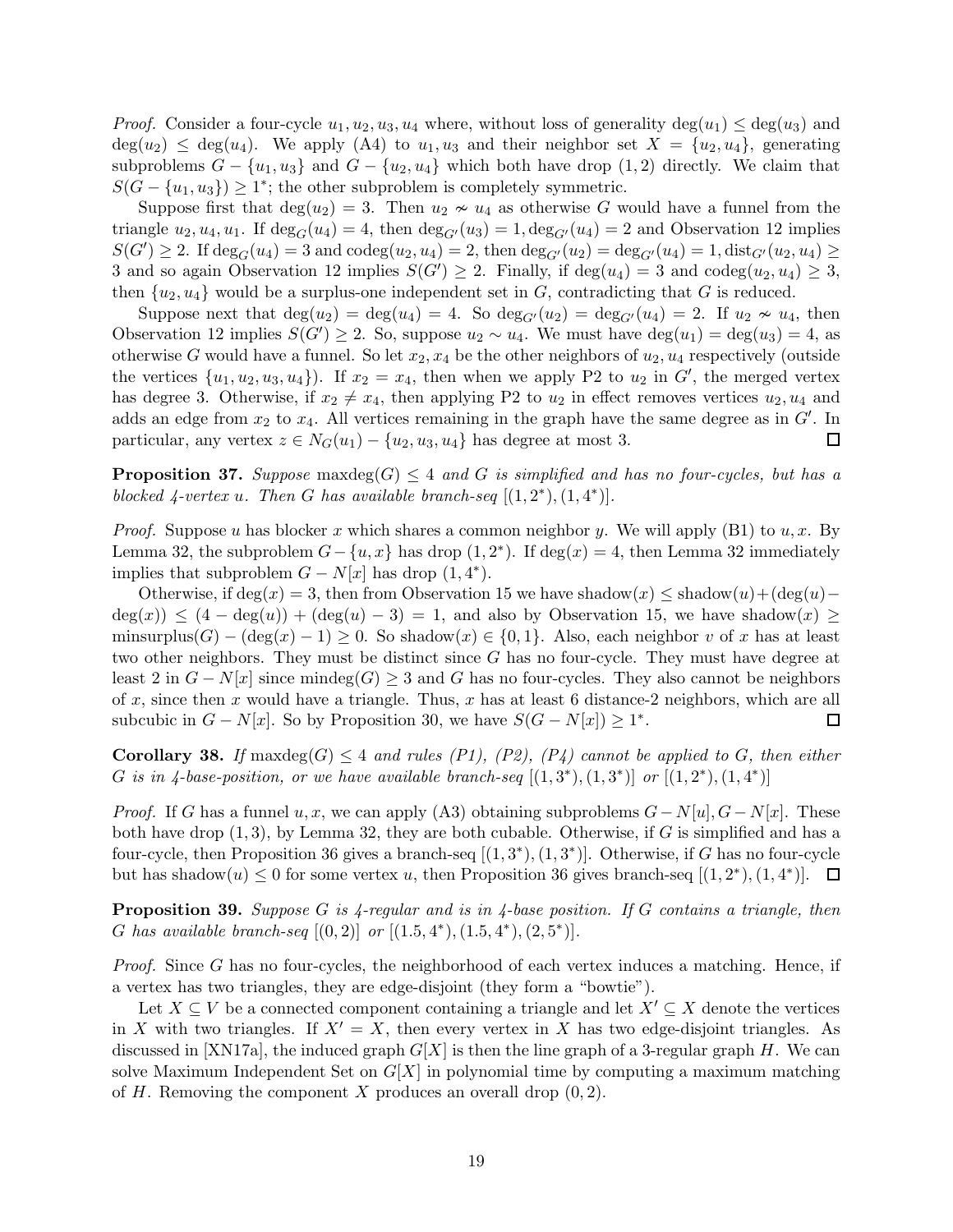Thus, we assume that  $X' \neq X$ . We claim then that X contains a vertex with exactly one triangle. This is clear if  $X' = \emptyset$ . If  $\emptyset \subsetneq X' \subsetneq X$ , then choose a vertex u at distance one from X'. This vertex has a neighbor  $u' \in X'$ , and consequently has a triangle involving  $u, u'$ .

So, consider a vertex u with a triangle  $v_1, v_2$ , and which has two other non-adjacent neighbors  $v_3, v_4$ . We will first split on  $v_4$ . In the subproblem  $G - v_4$ , we apply (A3) to the funnel  $u, v_3$ . Overall, we get three subproblems  $G - N[u], G - N[v_3], G - v_3 - N[v_4]$ . The first two have drop (1.5, 4). Since  $v_3 \nsim v_4$  and minsurplus( $G - v_3 - N[v_4]$ ) ≥ minsurplus( $G - N[v_4]$ ) – 1 ≥ 0, the final subproblem  $G - v_3 - N[v_4]$  has drop  $(2, 5)$ . By Lemma [31,](#page-16-0) all three subproblems are cubable.  $\Box$ 

#### <span id="page-19-1"></span>5.4 Structure of 4-vertices

The key step of the algorithm is to split on a 4-vertex. Throughout this section, we suppose G is in 4-base position, and we consider some 4-vertex u with 3-neighbors  $v_1, \ldots, v_s$  and 4-neighbors  $v_{s+1}, \ldots, v_4$ . For each  $i = 1, \ldots, s$ , we denote the other two neighbors of  $v_i$  by  $v_{i1}, v_{i2}$ , sorted so that  $v_{i1} \ge v_{i2}$ . Note that, since G has no four-cycles, and the 3-vertices  $v_1, \ldots, v_s$  have no triangles, the vertices  $u, v_i, v_{ij}$  are all distinct, and  $v_i \nsim v_{j\ell}$  for all  $i \neq j$ , and  $u \nsim v_{i\ell}$  for all  $i$ .

Now consider the two graphs  $G_0 = G - N[u]$  and  $G_1 = G - u$  produced when we split on u. The graph  $G_1$  has 2-vertices  $v_1, \ldots, v_s$ , and 3-vertices  $v_{s+1}, \ldots, v_4$ . The vertices  $v_{i\ell}$  are all distinct, so we can apply P2 to each vertex  $v_i$  separately, merging each pair  $v_{i1}, v_{i2}$  into a new vertex  $z_i$ . We denote the resulting graph by  $G'_1$ .

<span id="page-19-0"></span>**Proposition 40.**  $G_0$  has at least 8 subcubic vertices. If G is 4-regular, then mindeg( $G_0$ ) = 3.

*Proof.* We claim first that there are at most  $|(4 - s)/2|$  edges among the neighbors of u. For, each 3-neighbor  $v_i$  cannot have an edge to any another neighbor  $v_i$ , as this would be a funnel on  $v_i$ . Each 4-neighbor  $v_i$  cannot have two other neighbors  $v_j, v_{j'}$ , as in this case  $u, v_j, v_i, v_{j'}$  would be a four-cycle. Thus, there must be at least  $3s + 4(4 - s) - 2|(4 - s)/2| - 4 \ge 8$  edges from  $N(u)$  to vertices at distance two from u. Each such vertex t has  $deg_{G_0}(t) = deg_G(t) - 1 \geq 2$ . So mindeg $(G_0) \geq 2$ ; if G is 4-regular, this also shows that mindeg $(G_0) = 3$ . These distance-two vertices are subcubic in  $G_0$ .  $\Box$ 

<span id="page-19-2"></span>**Proposition 41.** The graph  $G'_1$  has  $k'_1 = k - 1 - s$  and  $\text{mindeg}(G'_1) \geq 3$ . Furthermore If  $s = 0$  and minsurplus $(G'_1) \leq 1$ , then  $S(G'_1) \geq 5$ . If  $s = 1$  and minsurplus $(G'_1) \leq 1$ , then  $S(G'_1) \geq 4$ . If  $s = 2$  and minsurplus $(G'_1) \leq 1$ , then  $S(G'_1) \geq 2$ .

*Proof.* The bound on  $k'_1$  comes from the fact that P2 is applied s times. Since G has no four-cycles, the vertices do not drop in degree during this process, so mindeg $(G'_1) \geq 3$ . If  $s = 0$ , then  $G_1 = G'_1$ ; by Proposition [28,](#page-14-1)  $S(G_1') \geq 5$  if minsurplus $(G_1) \leq 1$ . If  $s = 1$ , then  $G_1$  satisfies the preconditions of Proposition [29.](#page-15-1) If  $s = 2$ , then the result follows from Observation [12](#page-6-0) since mindeg $(G'_1) \geq 3$ .

**Proposition 42.** Suppose  $s \geq 1$ , and let  $r = \deg_G(v_{11}) + \deg_G(v_{12}) - 2 = \deg_{G'_1}(z_1)$ , and let  $\overline{G_1} = G - u - N[v_{11}, v_{12}].$ 

- minsurplus $(\overline{G_1}) \geq 4 r$
- If  $r = 5$  and minsurplus( $\overline{G_1}$ ) = -1, then  $S(G N[v_{11}]) \geq 2^*$
- If  $r = 6$  and minsurplus( $\overline{G_1}$ ) = -2, then  $S(G N[v_{11}]) \geq 3^*$
- If  $s = 1$  then mindeg $(\overline{G_1}) \geq 1$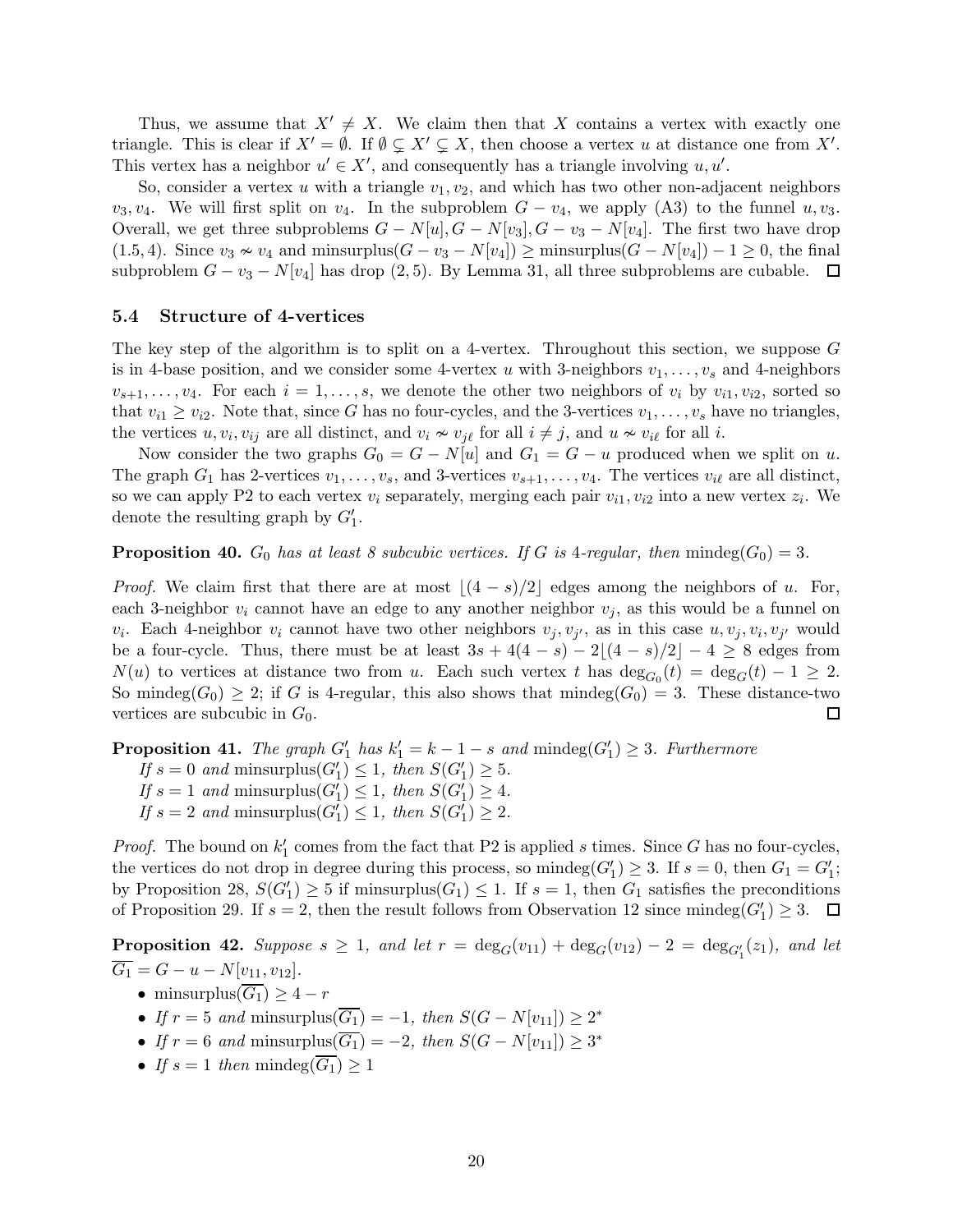*Proof.* For the first three results, note that because of the way we have sorted the vertices  $v_{11}, v_{12}$ , we must have  $\deg_G(v_{11}) = 4$  and  $\deg_G(v_{12}) = r-2$ . Suppose that minsurplus( $G_1$ ) =  $\ell$ , and consider a min-set I in  $\overline{G_1}$ . Note that if  $\ell \leq -2$  then necessary  $|I| \geq 2$ .

Now independent set  $J = I \cup \{v_{12}\}$  has  $\text{surplus}_{G-N[v_{11}]}(J) \leq \ell + (\text{deg}_G(v_{12}) - 1) = \ell + (r - 1)$  $2) - 1 = \ell + r - 3$  (as J gains the neighbors of  $v_{12}$  aside from  $v_1$  and possibly it gains neighbor u). Since G is in 4-base-position, we know shadow $(v_{11}) \geq 1$ ; this immediately implies  $\ell \geq 4-r$ .

Furthermore, if  $\ell = 4 - r$  exactly, then J is a min-set of  $G - N[v_{11}]$ , with size  $|I| + 1$  and which has surplus one. By Proposition [40,](#page-19-0) the graph  $G - N[v_{11}]$  has at least 8 subcubic vertices. Hence, by Proposition [30,](#page-15-0) we must have  $S(G - N[v_{11}]) \geq 2^*$  for  $r = 5$  and  $S(G - N[v_{11}]) \geq 3^*$  for  $r = 6$ .

For the final result, since G has no four-cycles, any vertex  $x \in G'_{1} - N[z_{1}]$  has at most one common neighbor with  $v_{11}$  and one common neighbor with  $v_{12}$ . There is only one 3-neighbor of u, namely  $v_1$ , and it is not present in  $\overline{G_1}$ . Thus  $\overline{G_1}$  has no isolated vertex. □

<span id="page-20-0"></span>**Proposition 43.** Suppose G is  $\angle$ -regular and girth $(G) \geq 5$ , and let  $H = G - \{v_1, v_2\} - N[v_3, v_4]$ . Then one of the following holds for H:

- 1. shadow $(v_3) \leq 1$
- 2.  $v_3$  has a shadow-set of size at least 4
- 3. minsurplus $(H) \geq -1$

*Proof.* First, because G has no four-cycles, any vertex  $x \in H$  has at most one neighbor among  $v_1, v_2$  and at most one neighbor in  $N(v_3)$  and at most one neighbor in  $N(v_4)$ . Thus,  $\deg_H(x) \geq 1$ . Now consider a min-set I of H. If minsurplus(H)  $\leq -2$ , then  $|I| \geq 3$  since mindeg(H)  $\geq 1$ . Then  $J = I \cup \{v_4\}$  has surplus $_{G-N[v_3]}(J) \leq -2+2+(deg_{G-N[v_3]}(v_4)-1) = 2$  and  $|J| \geq 4$ . So either shadow $(v_3) \leq 1$  or J would be a shadow-set of  $v_3$  of the claimed size.  $\Box$ 

<span id="page-20-1"></span>**Lemma 44.** Suppose G is  $\{4\}$ -regular and  $\text{girth}(G) \geq 5$ , and case 3 of Proposition  $\{4\}$  holds but not cases 1 or 2. Moreover, suppose that minsurplus(H) = -1, and H has a min-set of size  $\ell$ . Then one of the following must hold:

- $\ell = 2$  and girth $(G) = 5^-$  and  $G N[u]$  is special and  $G N[v_1]$  is special
- $\ell = 3$  and girth $(G) = 5^-$  and  $G N[u]$  is special.
- $\ell \geq 4$  and girth $(G) = 5^-$
- $\ell \geq 5$  and girth $(G) = 5$  and  $G N[u]$  is special
- $\ell \geq 7$  and girth $(G) = 6$  and  $G N[u]$  is special.
- $\ell \geq 9$  and girth $(G) \geq 7$ .

The proof is very lengthy with many cases; we defer it to Appendix [A.](#page-37-0)

#### 5.5 Analysis

We will show the following:

**Theorem 45.** Branch4 has shape  $\phi(G)$  for the parameters

$$
a = 0.596927, b = 0.038882, \alpha = 0.036391, \beta = 0.014536
$$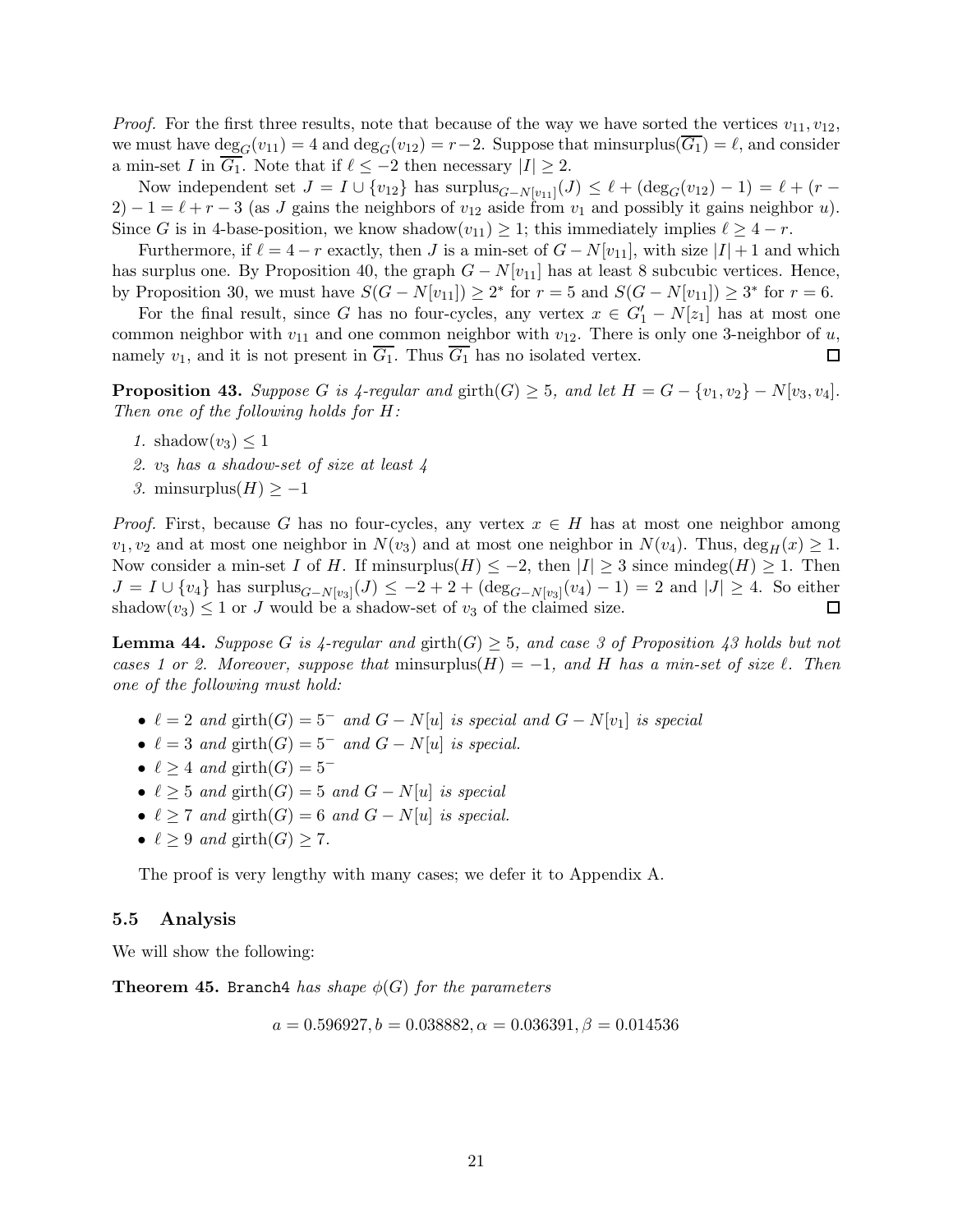We now analyze the algorithm line-by-line. Note that, starting at Line 6, G is 4-regular.

**Line 1.** If G is not reduced, then  $b_{\text{onus}}(G) \leq \alpha$ . Also, simplification (aside from removing isolated vertices) may cause the graph to lose 3-vertices, but it will strictly decrease k. So  $\phi(G') \le a\mu +$  $b(k-1)$  in this case; by Eq. [\(4\)](#page-14-2) this is at most  $a\mu + bk - \alpha \leq \phi(G)$ . Applying (P4) must decrease  $\phi(G)$ , since it decreases k by at least two and bonus $(G) \leq \alpha + \beta \leq 2a$ .

(Note that rule (P3) is not guaranteed to decrease  $\phi(G)$ .)

**Line 2.** Note here that  $b_{\text{onus}}(G) \leq \alpha$ , due to the presence of the vertex of degree at least 5. If G has a 3-vertex, we branch according to Lemma [34,](#page-17-1) and we need:

$$
\max\{e^{-a-3b} + e^{-a-4b}, e^{-a-2b-\alpha} + e^{-a-5b}, e^{-0.5a-b-\alpha} + e^{-2a-5b}\} \le e^{-\alpha} \tag{4-1}
$$

If G has no such 3-vertex, then Corollary [22](#page-10-2) directly gives branch-seq  $[(1, 2), (1, 5)]$  or  $[(1, 3), (1, 4)]$ or  $[(0.5, 1), (1, 5)]$ . These all give slacker conditions compared to the previous case; for example, the branch-seq  $[(1,2),(1,5)]$  would yield a condition of  $e^{-a-2b} + e^{-a-5b} \leq 1$ .

Line 3. Here maxdeg $(G) \leq 4$ , and G is reduced. If it is not in 4-base position, then we apply Corollary [38,](#page-18-0) and overall we need:

$$
\max\{e^{-a-2b-\alpha} + e^{-a-4b-\alpha}, e^{-a-3b-\alpha} + e^{-a-3b-\alpha}\} \le e^{-\alpha-\beta} \tag{4-2}
$$

**Line 4.** Suppose  $V_3$  has minimum vertex cover value  $k_3$ . After removing  $V_3$ , we reduce  $\phi(G)$  by at least  $bk_3 - (\alpha + \beta) \ge 2b - \alpha - \beta \ge 0$ . Also, running the algorithms on  $V_3$  has cost  $O^*(2.3146^{\mu_3})$  or  $O<sup>*</sup>(1.085306<sup>n<sub>3</sub></sup>)$  respectively. Since  $n<sub>3</sub> \le n = 2(k - \mu)$  and  $\mu<sub>3</sub> \le \mu$ , it suffices to show that

$$
\min\{\mu \log(2.3146), 2(k - \mu) \log(1.085306)\} \le a\mu + bk \tag{4-3}
$$

**Line 5.** Here G is in 4-base position. Suppose Line 5 selects a 4-vertex  $u$ ; as in Section [5.4,](#page-19-1) let s be the number of 3-neighbors of u, and define vertices  $v_i, v_{i\ell}$ , and denote  $G_0 = G - N[u], G_1 = G - u$ and let  $G'_1$  be the result of contracting vertices  $v_1, \ldots, v_s$  in  $G_1$  into new vertices  $z_1, \ldots, z_s$ . Note that  $G'_{1}$  has drop  $(0.5, 1+s)$  from G. We suppose that the vertices are sorted so that  $r = \deg(v_{11}) +$  $deg(v_{12}) \geq deg(v_{i1}) + deg(v_{i2})$  for all *i*.

We will follow up by executing some additional branching rules on  $G_1$  and/or  $G'_1$  and/or  $G_0$ . There are a number of scenarios; in each case, we suppose that none of the previous cases hold. Recall from Proposition [40](#page-19-0) that  $G_0$  has no four-cycles and has at least 8 subcubic vertices.

Case I: Either minsurplus( $G'_1$ )  $\leq 1$  or  $s \geq 3$ . In all cases where minsurplus( $G'_1$ )  $\leq 1$ ,  $G'_1$  has drop  $(0.5, 5)$  after simplification by Proposition [41.](#page-19-2) If  $s = 3$ , then  $G'_{1}$  has drop  $(0.5, 4)$  and has a 3-vertex  $v_4$ . If  $s = 4$ , then  $G'_1$  has drop  $(0.5, 5)$  directly. In all cases, we get drop  $(0.5, 4^*)$ , so we need:

$$
e^{-1.5a - 4b - \alpha} + e^{-0.5a - 4b - \alpha} \le e^{-\alpha - \beta} \tag{4-4}
$$

**Case II:**  $s = 2, r \geq 5, S(G_0) \geq 1^*$ . Here  $G'_1$  has either one or two vertices  $z_1, z_2$  of degree larger than 4. In addition,  $G'_1$  is reduced and has drop  $(0.5, 3)$  from G. Thus, we apply Lemma [35](#page-17-2) to  $G'_1$ , getting further branch-seq  $[(1,3^*),(1,4)]$  or  $[(0.5,1^*),(2,5)]$ . We need:

$$
e^{-1.5a - 5b - \alpha} + e^{-0.5a - 3b} \max\{e^{-a - 3b - \alpha} + e^{-a - 4b}, e^{-0.5a - b - \alpha} + e^{-2a - 5b}\} \le e^{-\alpha - \beta} \tag{4-5}
$$

Case III:  $s = 1, r \geq 5, S(G_0) \geq 2^*$ . Here  $G'_1$  has a single vertex  $z_1$  of degree larger than 4. In addition,  $G'_1$  is reduced and has drop  $(0.5, 2)$  from G. Thus, we apply Lemma [35](#page-17-2) to  $G'_1$ , getting further branch-seq  $[(1,3^*),(1,4)]$  or  $[(0.5,1^*),(2,5)]$ .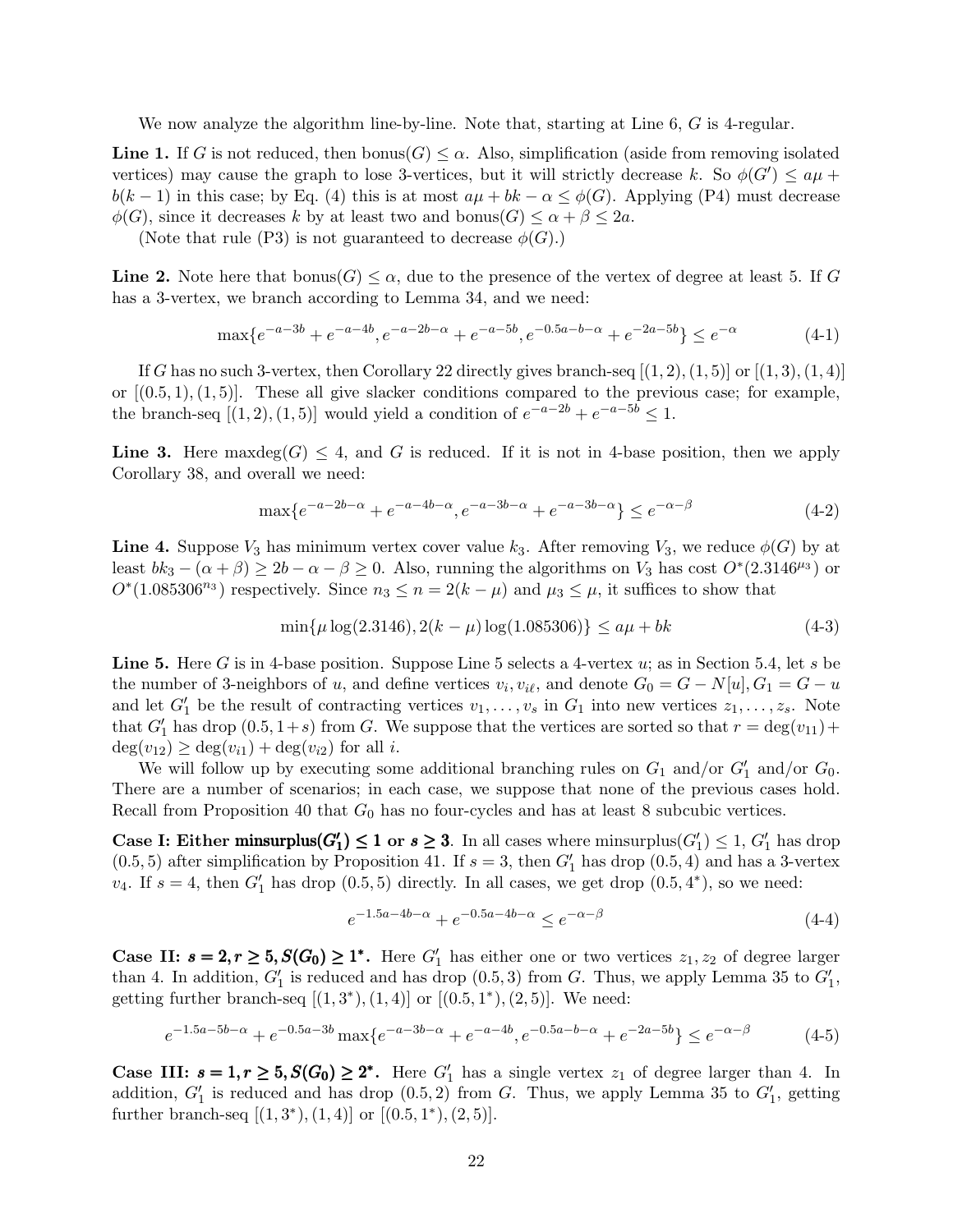If  $S(G_0) \geq 3^*$ , we need:

$$
e^{-1.5a-7b-\alpha} + e^{-0.5a-2b} \max\{e^{-a-3b-\alpha} + e^{-a-4b}, e^{-0.5a-b-\alpha} + e^{-2a-5b}\} \le e^{-\alpha-\beta}
$$
 (4-6)

On the other hand, if  $S(G_0) \geq 3^*$ , then G cannot have a special 4-vertex; otherwise, our tie-breaking rule would have selected it over u. So bonus( $G$ ) =  $\alpha$  and we need:

$$
e^{-1.5a - 6b - \alpha} + e^{-0.5a - 2b} \max \{ e^{-a - 3b - \alpha} + e^{-a - 4b}, e^{-0.5a - b - \alpha} + e^{-2a - 5b} \} \le e^{-\alpha}
$$
 (4-7)

**Case IV:**  $s = 2, r = 4$ **.** Here,  $\deg(v_{11}) = \deg(v_{12}) = 3$ . In  $G_0$ , vertices  $v_{11}$  and  $v_{12}$  have degree two and are non-adjacent. Hence  $S(G_0) \geq 2^*$  by Proposition [30](#page-15-0) and so we need:

$$
e^{-1.5a - 6b - \alpha} + e^{-0.5a - 3b - \alpha} \le e^{-\alpha - \beta} \tag{4-8}
$$

**Case V: s = 2.** We must have  $r = 6$  exactly, since if  $r \leq 5$  then  $G_0$  has a subcubic vertex  $v_{12}$ ; by Proposition [30,](#page-15-0) we would have  $S(G_0) \geq 1^*$  and it would be covered by Cases II or IV.

Here, our strategy is to apply (A2) to the 2-vertex  $v_1$  in  $G_1 = G - u$ , generating subproblems  $G - N[v_1]$  and  $G - u - N[v_{11}, v_{12}]$ . (We do not use  $G'_1$  in this case.) The subproblem  $G - N[v_1]$ has a 2-vertex  $v_2$ , and has a 3-vertex  $v_4$  which is not a neighbor of  $v_2$ . Hence, after applying P2 to  $v_2$ , the graph  $G - N[v_1]$  has drop  $(1, 4^*)$  overall.

Consider graph  $\overline{G_1} = G - u - N[v_{11}, v_{12}]$ . If minsurplus( $\overline{G_1}$ )  $\leq -2$ , then  $S(G - N[v_{11}]) \geq 3^*$  by Proposition [40.](#page-19-0) Also note that  $v_{11}$  is a 4-vertex with a non-unique 3-neighbor  $v_1$  (it has another 4-neighbor u). So our tie-breaking rule would have selected it over u. Thus minsurplus( $\overline{G_1}$ ) ≥ -1. Note also that  $\overline{G_1}$  is a principal subproblem with excess two and with  $\Delta k = 8$ , so  $\overline{G_1}$  has drop  $(2.5, 8)$ ; by Lemma [31](#page-16-0) the resulting subproblem is also cubable. Overall, branching on  $G_1$  gives branch-seq  $[(1,4^*),(2.5,8^*)]$ , and so we need:

$$
e^{-1.5a - 4b - \alpha} + e^{-a - 4b - \alpha} + e^{-2.5a - 8b - \alpha} \le e^{-\alpha - \beta} \tag{4-9}
$$

**Case VI:**  $s = 1, r \ge 5$ **.** Since we are not in Case III, we must have  $S(G_0) \not\ge 2^*$ . In particular, G cannot be special; the tie-breaking rule would have a special 4-vertex in preference to u.

Here, we apply (A2) to the 2-vertex  $v_1$  in  $G_1$ , generating subproblems  $G - N[v_1]$  and  $G - u N[v_{11}, v_{12}]$ . The subproblem  $G - N[v_1]$  has drop has a 3-vertex  $v_4$ , so it has drop  $(1, 3^*)$ . Let us consider the second subproblem  $\overline{G_1} = G - u - N[v_{11}, v_{12}].$ 

First suppose  $r = 5$ . If minsurplus( $\overline{G_1}$ )  $\leq -1$ , then we would have  $S(G - N[v_{11}]) \geq 2^*$ . Since  $S(G-N[u]) \not\geq 2^*$ , the tie-breaking rule would have chosen  $v_{11}$  over u; note that  $v_{11}$  is a 4-vertex with a non-unique 3-neighbor  $v_1$ . So, we must have minsurplus( $\overline{G_1}$ )  $\geq 0$ , and  $\overline{G_1}$  has drop (2.5, 7<sup>\*</sup>) from G. Also,  $G_0$  has a 2-vertex  $v_{12}$ , so by Proposition [30](#page-15-0) we have  $S(G_0) \geq 1^*$ . We need:

$$
e^{-1.5a - 5b - \alpha} + e^{-a - 3b - \alpha} + e^{-2.5a - 7b - \alpha} \le e^{-\alpha}
$$
\n
$$
(4-10)
$$

Next suppose  $r = 6$ . If minsurplus $(\overline{G_1}) \leq -2$ , then we would have  $S(G - N[v_{11}]) \geq 3^*$ , and again the tie-breaking rule would have chosen  $v_{11}$  over u. So, we must have minsurplus( $\overline{G_1}$ ) ≥ -1. Furthermore, by Proposition [40,](#page-19-0)  $\overline{G_1}$  has no isolated vertices. So, depending on if minsurplus( $\overline{G_1}$ ) is equal to  $-1$  or 0, the subproblem  $\overline{G_1}$  has drop  $(2.5, 9^*)$  or  $(3, 8^*)$  by Lemma [32.](#page-16-1) Overall, we need:

$$
e^{-1.5a - 4b - \alpha} + e^{-a - 3b - \alpha} + \max\{e^{-2.5a - 9b - \alpha}, e^{-3a - 8b - \alpha}\} \le e^{-\alpha}
$$
 (4-11)

**Case VII:**  $s = 1, r = 4$ **.** Since we are not in any earlier cases, G cannot have any special 4-vertices or non-unique 3-vertices; the tie-breaking rule would have chosen to branch on the special 4-vertex or a neighbor of a non-unique 3-vertex in preference to u.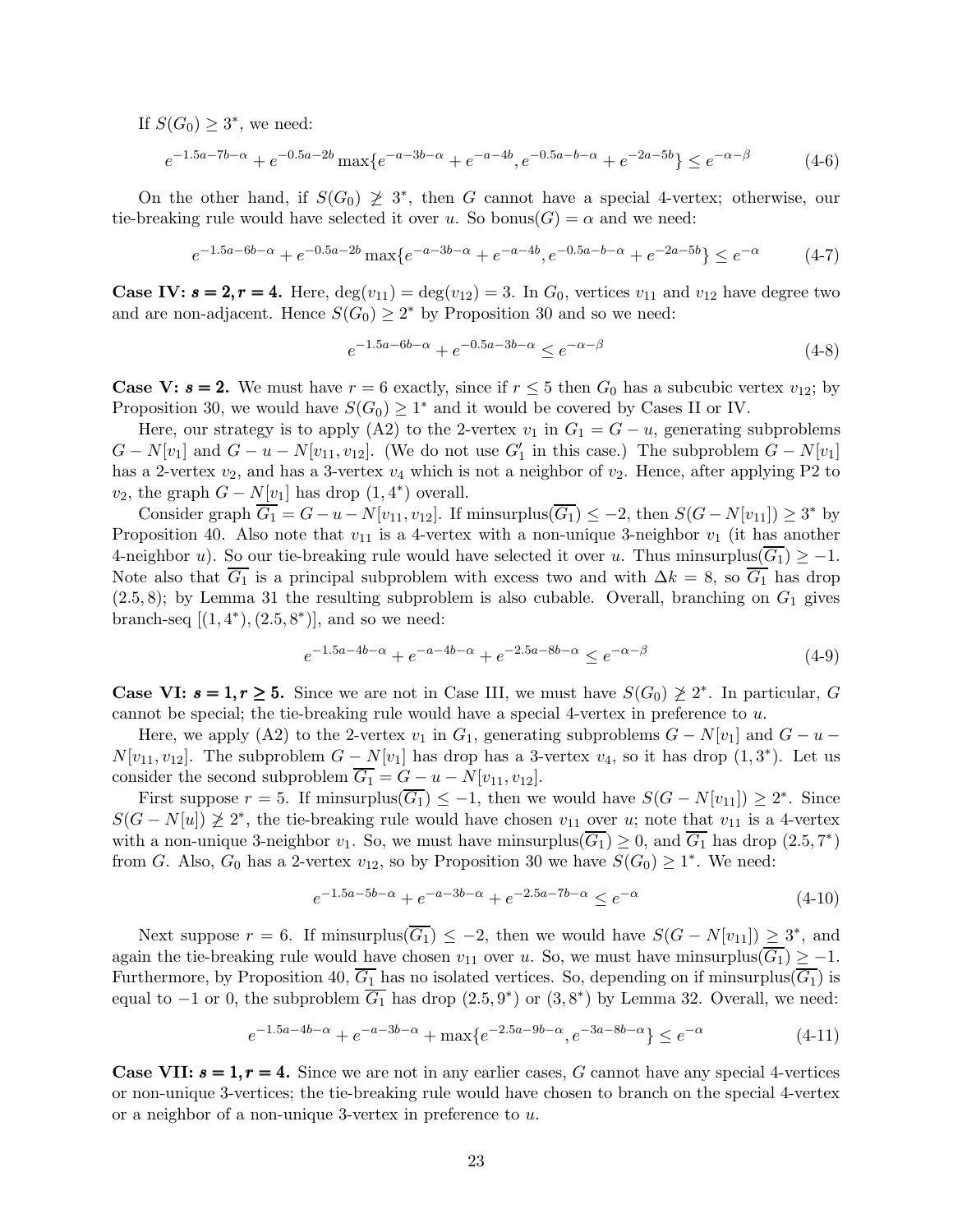$G_0$  has non-adjacent 2-vertices  $v_{11}, v_{12}$ , so by Proposition [30](#page-15-0) it has  $S(G_0) \geq 2^*$ . Due to our tiebreaking rule,  $v_{11}$  and  $v_{12}$  have at least one other 3-neighbor (otherwise they would non-unique). So z<sub>1</sub> is a special 4-vertex in  $G'_1$ . Since  $G'_1$  is reduced and mindeg $(G'_1) \leq 4$ , we get bonus $(G'_1) = \alpha + \beta$ and we need:

$$
e^{-1.5a - 6b - \alpha} + e^{-0.5a - 2b - \alpha - \beta} \le e^{-\alpha} \tag{4-12}
$$

**Line 6.** Since G is in 4-base-position, we must have shadow $(u) = 1$  exactly. By Proposition [40,](#page-19-0) we have mindeg $(G - N[u]) \geq 3$ , so  $S(G - N[u]) \geq 5$  by Proposition [28.](#page-14-1) Thus we get branch-seq  $[(0.5, 1^*), (1.5, 9)]$  and we need:

$$
e^{-0.5a - b - \alpha} + e^{-1.5a - 9b} \le 1\tag{4-13}
$$

Line 7. Proposition [39](#page-18-1) gives branch-seq  $[(1.5,4^*),(1.5,4^*),(2,5^*)]$  or  $[(0,2)]$ . The latter clearly reduces  $\phi(G)$ . To handle the former case, we need

$$
e^{-1.5a - 4b - \alpha} + e^{-1.5a - 4b - \alpha} + e^{-2a - 5b - \alpha} \le 1
$$
\n
$$
(4-14)
$$

**Line 8.** Here, we split on u; in the subproblem  $G - N[u]$ , we apply (A1) to the minimal-set I. Overall, this generates subproblems  $G - u$ ,  $G - N[u] - I$ ,  $G - N[u] - N[I]$ . By Lemma [32,](#page-16-1) they have branch-seq  $[(0.5,1^*), (2.5,7^*), (2.5,9,1)]$  and we need

$$
e^{-0.5a - b - \alpha} + e^{-2.5a - 8b - \alpha} + e^{-2.5 - 10b - \alpha} \le 1
$$
\n
$$
(4-15)
$$

**Line 9.** Consider a 4-vertex u with neighbors  $v_1, \ldots, v_4$ . We first split on  $v_1$  in G. In the subproblem  $G-v_1$ , we split again on  $v_2$ . In the subproblem  $G-{v_1,v_2}$ , we apply (A2) to 2-vertex u. This gives four subproblems  $G_1 = G - N[u], G_2 = G - N[v_1], G_3 = G - v_1 - N[v_2], G_4 = G - \{v_1, v_2\} - N[v_3, v_4].$ 

Here,  $G_1$  and  $G_2$  have drop  $(1.5, 4^*)$  and subproblem  $G_3$  has drop  $(2, 5)$  directly. The tie-breaking rule, coupled with the bounds in Proposition [33,](#page-16-2) give further important consequences:

- If girth $(G) = 5^-$ , then  $G_3$  has drop  $(2, 7^*)$
- If girth(G) = 5, then  $G_3$  has drop (2,6<sup>\*</sup>).
- If  $girth(G) = 6$ , then  $G_2$  is 4-special.

At this point, if shadow $(v_3) \leq 2$ , we would branched at Line 6. If  $v_3$  has a shadow-set of size at least 4, we would have applied the branching rule at Line 8. Also, if minsurplus( $G_4$ ) = −1 and  $G_4$  has a min-set of size  $\ell$ , then Lemma [32](#page-16-1) implies that  $G_4$  has drop  $(3, 9 + \ell - 1, 1)$ , while if minsurplus( $G_4$ ) = 0 then Lemma [32](#page-16-1) implies that  $G_4$  has drop (3.5, 10<sup>\*</sup>). The tie-breaking rule and Lemma [44](#page-20-1) thus imply one of the following for  $G_4$ :

- $G_4$  has drop  $(3.5, 9^*)$ .
- $G_3$  has drop  $(2, 7^*)$  and  $G_4$  has drop  $(3, 10^*)$  and  $G_1, G_2$  are special.
- $G_3$  has drop  $(2, 7^*)$  and  $G_4$  has drop  $(3, 11^*)$  and  $G_1$  is special
- $G_3$  has drop  $(2, 7^*)$  and  $G_4$  has drop  $(3, 12^*)$
- $G_3$  has drop  $(2, 6^*)$  and  $G_4$  has drop  $(3, 13^*)$  and  $G_1$  is special
- $G_4$  has drop  $(3, 15^*)$  and  $G_1, G_2$  are special.
- $G_4$  has drop  $(3, 17^*)$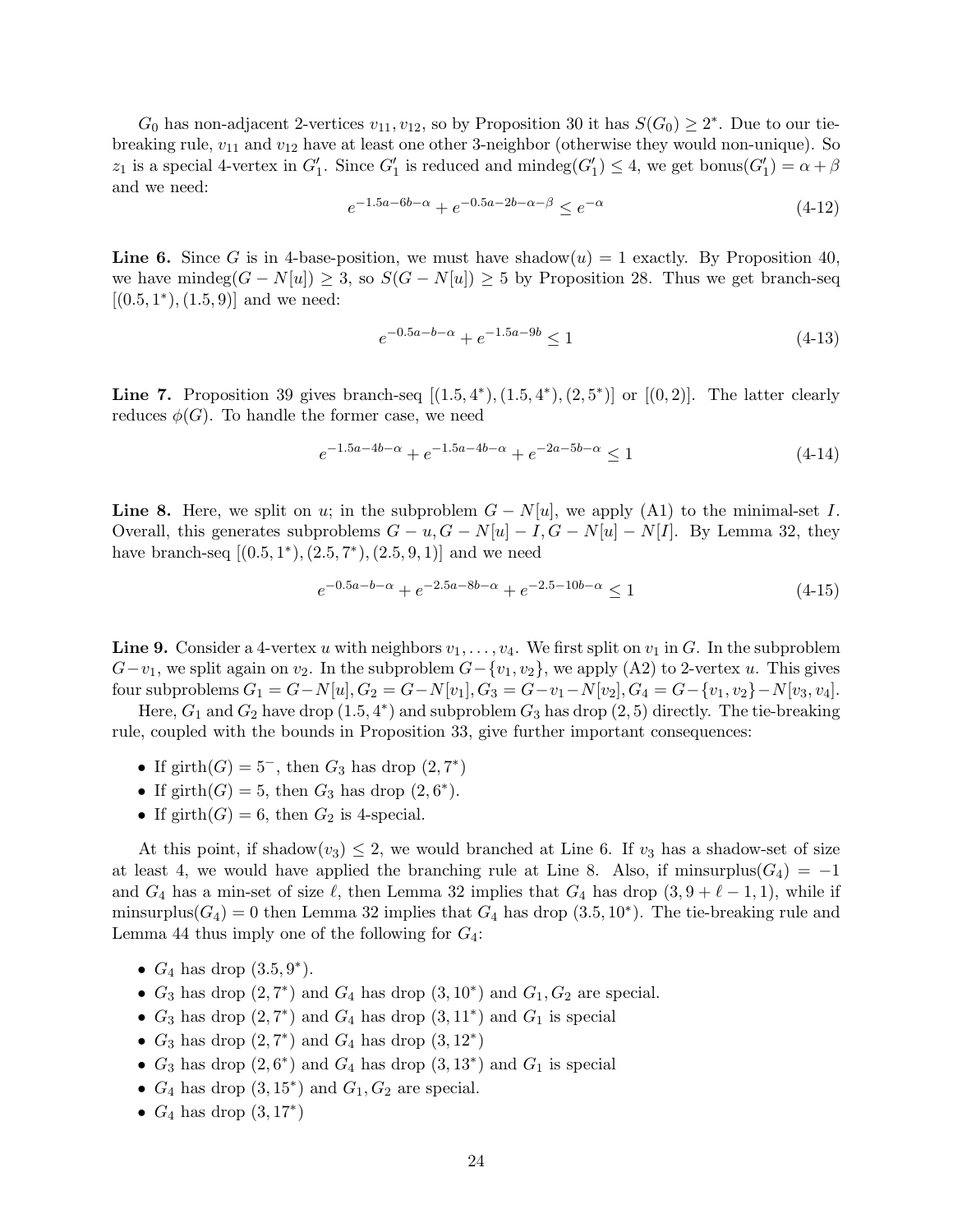These give the following conditions in turn:

$$
e^{-1.5a - 4b - \alpha} + e^{-1.5a - 4b - \alpha} + e^{-2a - 5b - \alpha} + e^{-3.5a - 9b - \alpha} \le 1 \tag{4-16}
$$

$$
e^{-1.5a - 4b - \alpha - \beta} + e^{-1.5a - 4b - \alpha - \beta} + e^{-2a - 7b - \alpha} + e^{-3a - 10b - \alpha} \le 1 \tag{4-17}
$$

$$
e^{-1.5a - 4b - \alpha - \beta} + e^{-1.5a - 4b - \alpha} + e^{-2a - 7b - \alpha} + e^{-3a - 11b - \alpha} \le 1
$$
\n(4-18)

$$
e^{-1.5a - 4b - \alpha} + e^{-1.5a - 4b - \alpha} + e^{-2a - 7b - \alpha} + e^{-3a - 12b - \alpha} \le 1 \tag{4-19}
$$

- $e^{-1.5a-4b-\alpha-\beta} + e^{-1.5a-4b-\alpha} + e^{-2a-6b-\alpha} + e^{-3a-13b-\alpha} \le 1$  (4-20)
- $e^{-1.5a-4b-\alpha-\beta} + e^{-1.5a-4b-\alpha-\beta} + e^{-2a-5b-\alpha} + e^{-3a-15b-\alpha} \le 1$  (4-21)

$$
e^{-1.5a - 4b - \alpha} + e^{-1.5a - 4b - \alpha} + e^{-2a - 5b - \alpha} + e^{-3a - 17b - \alpha} \le 1 \tag{4-22}
$$

## 6 Branching on 5-vertices

The overall goal when branching on degree-5 vertices is similar to the degree-4 algorithm: we want to create new 2-vertices, allowing us to further simplify the graph. However, there is a major difference between the degree-4 and degree-5 settings. In the former, we can branch on a *single* 4-vertex to create new 2-vertices. This is not possible for degree-5; we need to choose at least two 5-vertices jointly to create the desired simplifications.

In one way, this makes the analysis somewhat simpler: we no longer have to track the presence of low-degree vertices through intermediate graphs. Another consequence is that our strategy heavily depends on the relative density of 5-vertices in the graph. When 5-vertices are rare, they may be too separated to support each other, and we cannot expect any simplifications of the graph. When degree-5 vertices become more common, then we may be able to find pairs of such vertices at distance two; these can support each other, but only weakly. When degree-5 vertices become yet more common, we can arrange much stronger interactions.

<span id="page-24-0"></span>The main result we will show for this section is the following:

**Theorem 46.** Branch $5(G, k)$  has shape  $a_5\mu + b_5k$  for  $a_5 = 0.407895, b_5 = 0.089975$ .

By Lemma [14,](#page-7-3) Theorem [46](#page-24-0) combined with the MaxIS-5 algorithm immediately gives our algorithm with runtime  $O^*(1.24480^k)$  for degree-5 graphs.

We will actually develop three separate degree-5 algorithms, each with its own "intensity" level. The first, very simple, algorithm is targeted to the regime where 5-vertices are rare:

| <b>Algorithm 6:</b> Function Branch5-1 $(G, k)$ |  |
|-------------------------------------------------|--|
| 1 simplify $G$                                  |  |

2 If maxdeg $(G)$  < 4, then run either the MaxIS-4 algorithm or Branch4

3 Apply Corollary [22](#page-10-2) to an arbitrary vertex of degree at least 5.

**Proposition 47.** Branch5-1 has shape  $a_{51}\mu + b_{51}k$  for  $a_{51} = 0.495292, b_{51} = 0.064917$ .

Proof. Given the potential branch-seqs from Corollary [22,](#page-10-2) we need the following constraints:

$$
\max\{e^{-a-3b} + e^{-a-4b}, e^{-a-2b} + e^{-a-5b}, e^{-0.5a-2b} + e^{-2a-5b}\} \le 1\tag{5-1}
$$

$$
\min\{a_4\mu + b_4k, 2(k-\mu)\log(1.137595)\} \le a\mu + bk \tag{5-2}
$$

The latter constraint can be routinely checked by LP algorithms.

 $\Box$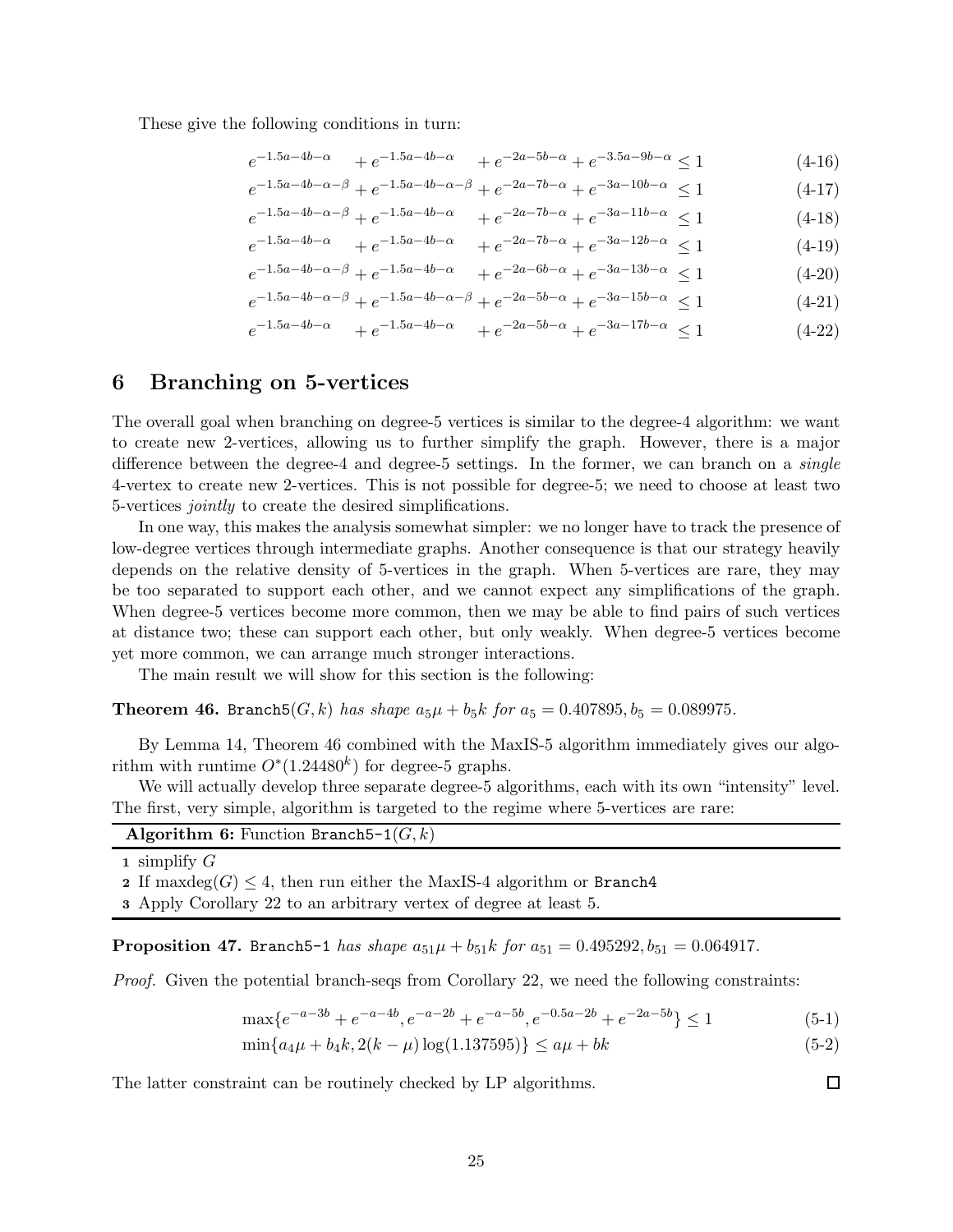There are two more advanced degree-5 branching algorithms, which are targeted toward the case of "moderate density" and "high-density" of 5-vertices, respectively. We sketch there here:

Algorithm 7: Function Branch5-2 $(G, k)$ 

- 1 Simplify  $G$ .
- 2 Apply any needed branching rules to ensure  $G$  has nice structure, e.g., no four-cycles. (We will call this 5-base-position later.)
- 3 If a 5-vertex u has  $S(G N[u]) > 0$ , then split on u
- 4 If some 5-vertices  $u, u'$  have  $S(G u N[u']) > 0$ , then split on  $u, u'$
- 5 If a 5-vertex u has five independent 5-neighbors, then branch on them.
- 6 Run Branch5-1 or the appropriate MaxIS algorithm

Algorithm 8: Function Branch5-3( $G, k$ )

- 1 Simplify G.
- 2 Apply any needed branching rules to ensure  $G$  is in 5-base-position.
- 3 If G has vertices  $x, y, z$  such that z is a blocker of y in  $G N[x]$  and shadow $(x) \ge 2$  and  $deg_G(x) = deg_G(z) = 5$ , then apply (B3).
- 4 If a 5-vertex u has five independent 5-neighbors, then branch on them.
- 5 Run either Branch5-2 $(G, k)$  or the appropriate MaxIS algorithm

Before the algorithm analysis, we describe a few important simplification rules and structural properties that will be in common to them.

#### 6.1 Regularizing the graph

There is a grab bag of isolated local obstructions that we will remove. We say that  $G$  is in 5-base position if the following conditions hold:

- $\bullet$   $G$  is simplified.
- maxdeg $(G) \leq 5$ .
- Every 5-vertex has shadow $(u) \geq 1$ .
- Every 5-vertex u has  $S(G u) = 0$ .
- Every pair of non-adjacent 5-vertices  $u, u'$  has  $S(G \{u, u'\}) = 0$ .
- Every pair of vertices u, u' and vertex set  $X \subseteq N(u) \cap N(u')$  with  $|X| \ge 2$  has  $S(G \{u, u'\}) +$  $S(G - X) + |X| < 5.$

**Lemma 48.** If G is simplified but not in 5-base position, then one of the following branch-seqs is available:  $[(1,3), (1,4)]$ ,  $[(1,2), (1,5)]$ ,  $[(0.5,2), (2,5)]$ ,  $[(0.5,1), (2,7)]$ ,  $[(0.5,1), (2.5,6)]$ ,  $[(1,3), (2,5), (2.5,6)]$ 

*Proof.* If a vertex u has degree at least 6, then apply Corollary [22.](#page-10-2)

If a 5-vertex u has shadow $(u) \leq 0$ , then apply Proposition [21.](#page-10-1)

If a 5-vertex u has  $S(G - u) > 0$  and shadow $(u) \ge 1$ , then splitting on u gives a branch-seq  $[(0.5, 2), (2, 5)]$  after simplification.

If non-adjacent 5-vertices u, u' have  $S(G - \{u, u'\}) > 0$ , then split on u, and in the subproblem  $G-u$ , split on u'. This generates three subproblems  $G-N[u], G-\{u, u'\}, G-u-N[u']$ . The first has drop  $(2, 5)$ . The second has drop  $(1, 3)$  after simplification. Since  $u \nsim u'$ , the third subproblem is principal with  $\Delta k = 6$  and excess one. Furthermore, minsurplus $(G - u - N[u']) \ge \text{minsurplus}(G - u)$  $N[u'] - 1 \geq 0$  (otherwise we would have dealt with u earlier), so it has drop (2.5, 6).

If the final condition is violated, then we apply (A4) to  $u, u', X$ , obtaining subproblems  $G_1 =$  $G - \{u, u'\}$  and  $G_2 = G - X$ , with drops  $(1, 2 + S(G_1))$  and  $(1, |X| + S(G_2))$  after simplification. This always corresponds to branch-seq  $[(1,2),(1,5)]$  or  $[(1,3),(1,4)]$ . 囗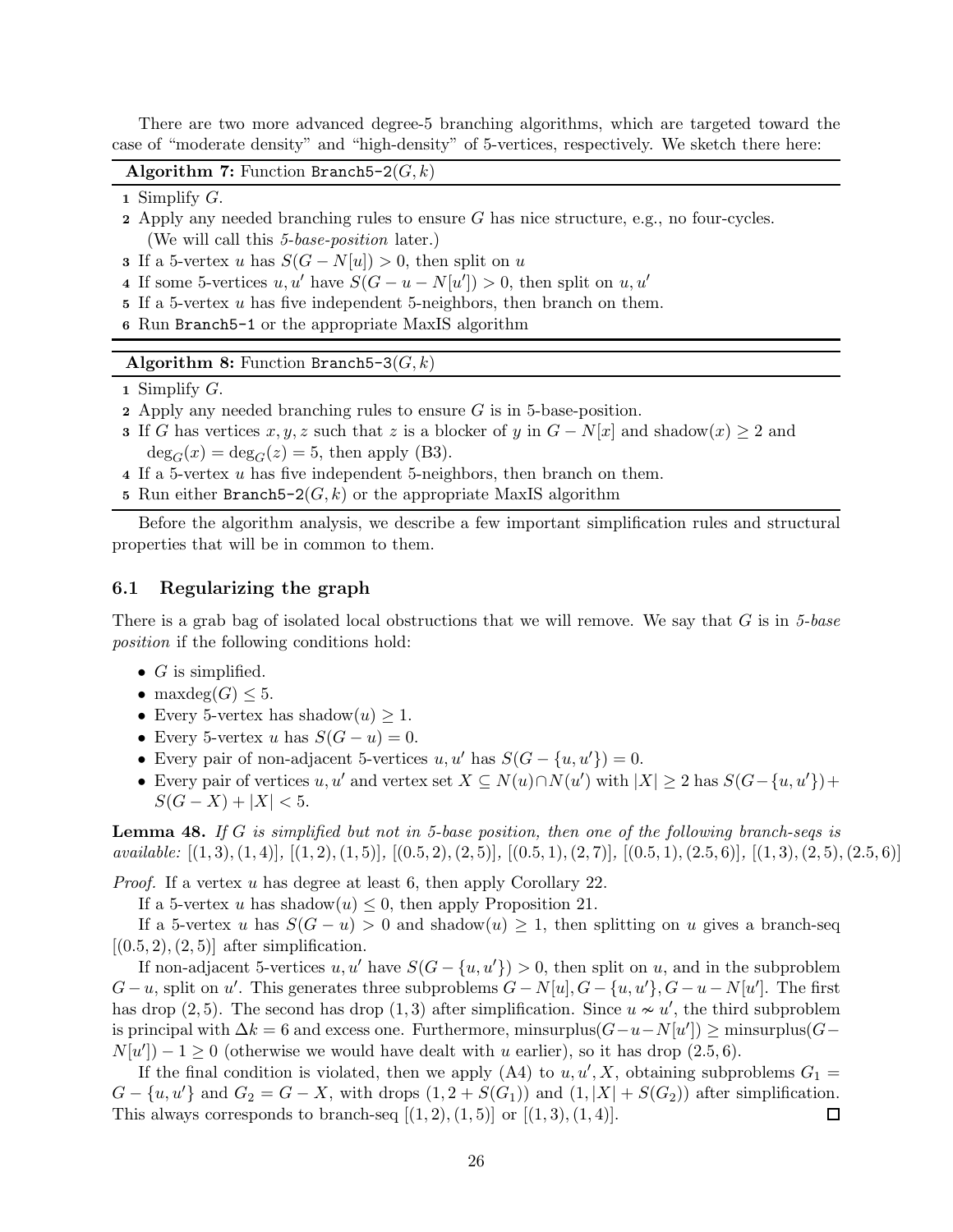<span id="page-26-0"></span>We say a 4-vertex is *unique* if it has exactly one 5-neighbor; this will be important in the analysis. We record a few useful properties.

Proposition 49. Suppose that G is in 5-base-position. Then:

- A 5-vertex u has no 3-neighbors.
- Any non-adjacent 5-vertices  $v, v'$  have  $\text{codeg}(v, v') \leq 2$ .
- Any 4-vertex has at most two 5-neighbors; if has two 5-neighbors  $u_1, u_2$ , then  $u_1 \sim u_2$ .

*Proof.* If u has a 3-neighbor v, then  $G - u$  has a 2-vertex so  $S(G - u) > 0$ .

If non-adjacent 5-vertices  $v, v'$  have  $\text{codeg}(v, v') \geq 3$ , let X be three common neighbors. Then  $G-X$  has non-adjacent 2-vertices  $v, v'$ , so  $S(G-X) \geq 2$ . So  $S(G-\{v, v'\})+S(G-X)+|X| \geq 5$ .

If a 4-vertex v has non-adjacent 5-neighbors  $u_1, u_2$ , then v has degree reduced to 2 in  $G-\{u_1, u_2\}$ , hence,  $S(G - \{u_1, u_2\}) > 0$ . If v has three 5-neighbors  $u_1, u_2, u_3$ , then by this argument, they must all be adjacent, i.e. there is a 3-clique  $u_1, u_2, u_3$ . Then applying P3 to vertex v gives  $S(G) > 0$ .  $\Box$ 

<span id="page-26-1"></span>**Lemma 50.** Suppose that G is in 5-base position. Any 5-vertex u either has  $(i)$  a unique 4-neighbor, (ii) two  $\lambda$ -neighbors, or (iii) five independent 5-neighbors.

*Proof.* We have already seen that u has no 3-neighbors. Suppose u has a 4-neighbor  $v_1$ . If u has any other 4-neighbor, or if  $v_1$  is unique, we are done. Otherwise, by Proposition [49,](#page-26-0)  $u, v_1$  share a common 5-neighbor  $v_2$ . If another neighbor of u has degree 4, we are done. So suppose the other three neighbors  $v_3, v_4, v_5$  all have degree 5. If  $v_3, v_4, v_5$  form a clique, then  $S(G - v_2) > 0$ due, contradicting that G is in 5-base-position. Otherwise, suppose without loss of generality that  $v_3 \nsim v_4$ ; in this case, we have  $S(G - \{v_3, v_4\}) > 0$  due to the funnel involving  $v_1, v_2, u$ , again contradicting that  $G$  is in 5-base-position.

For the remaining case, suppose u has five 5-neighbors  $v_1, \ldots, v_5$ . If they are all independent, we are done. Otherwise, suppose without loss of generality  $v_1 \sim v_2$ . If there is a clique on vertices  $v_3, \ldots, v_5$ , then  $S(G-v_1) > 0$ . Otherwise, suppose without loss of generality that  $v_3 \nsim v_4$ ; as in the case above, we have  $S(G - \{v_3, v_4\}) > 0$  due to the funnel involving  $v_1, v_2, u$ , again contradicting that  $G$  is in 5-base-position.  $\Box$ 

#### 6.2 Analysis of Branch5-2

At this point, we are ready to analyze Branch5-2.

**Proposition 51.** Branch 5-2 has shape  $a_{52}\mu + b_{52}k$  for  $a_{52} = 0.470267$ ,  $b_{52} = 0.071963$ 

We analyze it line by line.

Line 2: Here, we need:

max{e <sup>−</sup>a−3<sup>b</sup> + e −a−4b , e−a−2<sup>b</sup> + e −a−5b , e−0.5a−2<sup>b</sup> + e −2a−5b , e <sup>−</sup>0.5a−<sup>b</sup> + e −2a−7b , e−0.5a−<sup>b</sup> + e −2.5a−6b , e−a−3<sup>b</sup> + e <sup>−</sup>2a−5<sup>b</sup> + e −2.5a−6b } ≤ 1 (5-3)

**Line 3:** Since G is in 5-base position, subproblems  $G - u$  and  $G - N[u]$  have drop (0.5, 1) and  $(2, 5)$  directly; after simplification, the latter has drop  $(2.6)$ . We need:

$$
e^{-0.5a-b} + e^{-2a-6b} \le 1\tag{5-4}
$$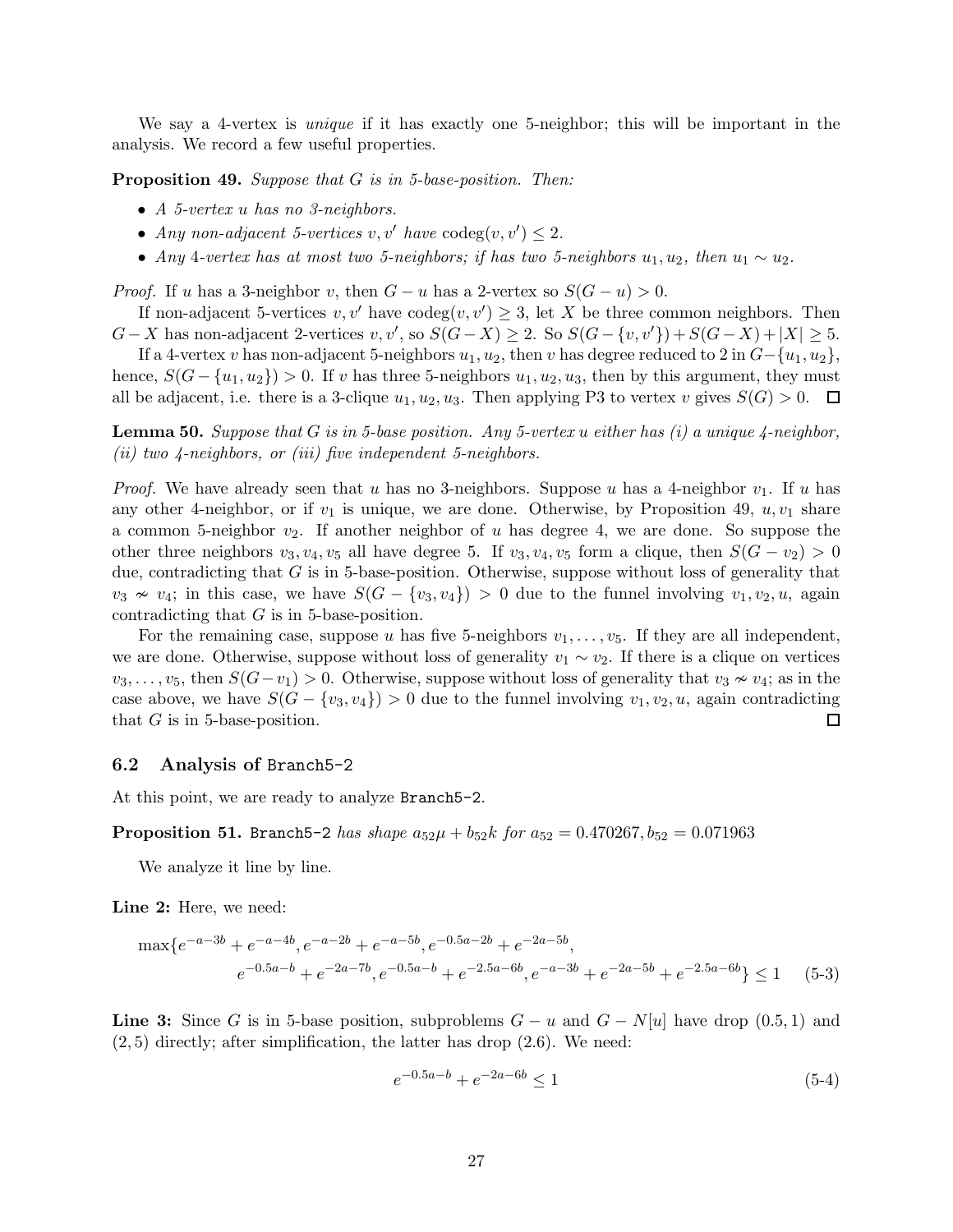**Line 4:** We assume  $u \nsim u'$ , as otherwise  $G - u - N[u'] = G - N[u']$  so we would have branched on u' alone at Line 3. We thus generate three subproblems  $G - N[u], G - u - N[u'], G - \{u, u'\},$ where the first subproblem has drop  $(2, 5)$  and the last subproblem has drop  $(1, 2)$ . Also, observe that minsurplus $(G - u - N[u']) \ge \text{minsurplus}(G - N[u']) - 1$ ; since G is in 5-base position, this is at least 0. Hence the second subproblem has drop  $(2.5, 7)$  after simplification. We need:

$$
e^{-a-2b} + e^{-2a-5b} + e^{-2.5a-7b} \le 1
$$
\n<sup>(5-5)</sup>

**Line 5:** Suppose u has neighbors  $v_1, \ldots, v_5$ . We split on  $v_1$  and, in the subproblem  $G - v_1$ , split again on  $v_2$ . By the same reasoning as in analyzing Line 4, the subproblem  $G - N[v_1]$  has drop  $(2, 5)$  and the subproblem  $G - v_1 - N[v_2]$  has drop  $(2.5, 6)$ .

The third subproblem  $G - \{v_1, v_2\}$  has drop  $(1, 2)$  directly. Since G is in 5-base-position, it is reduced. Also, it has a 5-vertex  $v_3$  with 3-neighbor u, so applying Proposition [18](#page-9-2) yields a further branch-seq of  $[(0.5, 2), (2, 5)]$  or  $[(1, 3), (1, 4)]$ . Overall, we need:

$$
e^{-2a-5b} + e^{-2.5a-6b} + e^{-a-2b} \max\{e^{-0.5a-2b} + e^{-2a-5b}, e^{-a-3b} + e^{-a-4b}\} \le 1
$$
 (5-6)

<span id="page-27-0"></span>Line 6: The analysis here requires in-depth analysis of some structural properties of the graph.

**Lemma 52.** Just before Line 6, any 5-vertex u has a unique  $\frac{1}{4}$ -neighbor.

Proof. Suppose not; since u cannot have five independent 5-neighbors at this point (we would have branched on them at Line 5), by Lemma [50,](#page-26-1) u has a non-unique 4-neighbor  $v_1$  which, by Proposition [49,](#page-26-0) has a 5-neighbor  $v_2$  with  $v_1 \in N(u) \cap N(v_2)$ .

Suppose u has a second 5-neighbor  $v_3$ ; here  $v_3 \nsim v_1$ , since  $v_1$  already has two 5-neighbors  $u, v_2$ . Then vertex  $v_1$  is subquadratic in  $G - v_2 - N[v_3]$ , and we would have branched on  $v_2, v_3$  at Line 4.

Thus, the other three neighbors  $v_3, v_4, v_5$  of u must have degree 4. If they are not unique, then they would each need to share a 5-neighbor with u. Since  $v_2$  is the only 5-neighbor of u, this means that  $u, v_2$  share four common 4-neighbors  $v_1, v_3, v_4, v_5$ . But now, consider graphs  $G - \{u, v_2\}$  and  $G - \{v_1, v_3, v_4, v_5\}$ , where the former has  $S(G - \{u, v_2\}) \ge 1$  (due to 2-vertices  $v_1, v_3, v_4, v_5$ ). So  $S(G-\{u, v_2\})+S(G-X)+|X|\geq 5$  for common neighbors  $X=\{v_1, v_3, v_4, v_5\}$ , contradicting that G is in 5-base position.  $\Box$ 

<span id="page-27-1"></span>**Lemma 53.** The graph at Line 6 has  $n_4 \geq 7/4 \cdot n_5$ .

*Proof.* Define  $A_{51}$  to be the set of 5-vertices with a single unique 4-neighbor, and  $A_{52}$  to be the set of 5-vertices with two or more unique 4-neighbors. Also, define  $A_{4u}$  to be set of 4-vertices which are a unique 4-neighbor of some 5-vertex, and further partition  $A_{4u}$  into  $A_{4u1}$ ,  $A_{4u2}$ , the sets of vertices  $v \in A_{4u}$  for which the unique 5-neighbor u is in  $A_{51}$  or  $A_{52}$ , respectively.

By Lemma [52,](#page-27-0) we have  $V_5 = A_{51} \cup A_{52}$ , and also  $|A_{4u1}| = |A_{51}|, |A_{4u2}| \ge 2|A_{52}|$ .

On the other hand, consider some vertex  $v \in A_{4u1}$ ; let u be its unique 5-neighbor, and let  $x_1, x_2, x_3$  be its other neighbors. Since v is unique, we must have  $deg(x_i) \leq 4$  for each i; also, if  $\deg(x_i) = 3$ , then by Proposition [49](#page-26-0) it is not adjacent to u, and  $G - N[u]$  would have a 2-vertex  $x_i$ so we would have branched on u at Line 3. We thus conclude that each  $x_i$  has degree 4.

We claim that no  $x_i$  can be in  $A_{4u}$ . For, suppose  $x_i$  has 5-neighbor u'. If  $u' = u$ , then u evidently has two 4-neighbors  $x_1, v$ , in which case  $u \in A_{52}$ , and so  $v \in A_{4u2}$ . If  $u' \neq u$ , we must have  $u' \nsim v$ and  $u \nsim x_1$ , since v and  $x_1$  are both unique 4-vertices. Now in the graph  $G' = G - N[u] - u'$ , the vertex  $x_i$  loses two neighbors  $u', v$ , and hence has degree reduced to two. So  $S(G') > 0$ , and we would have branched on  $u, u'$  at Line 4.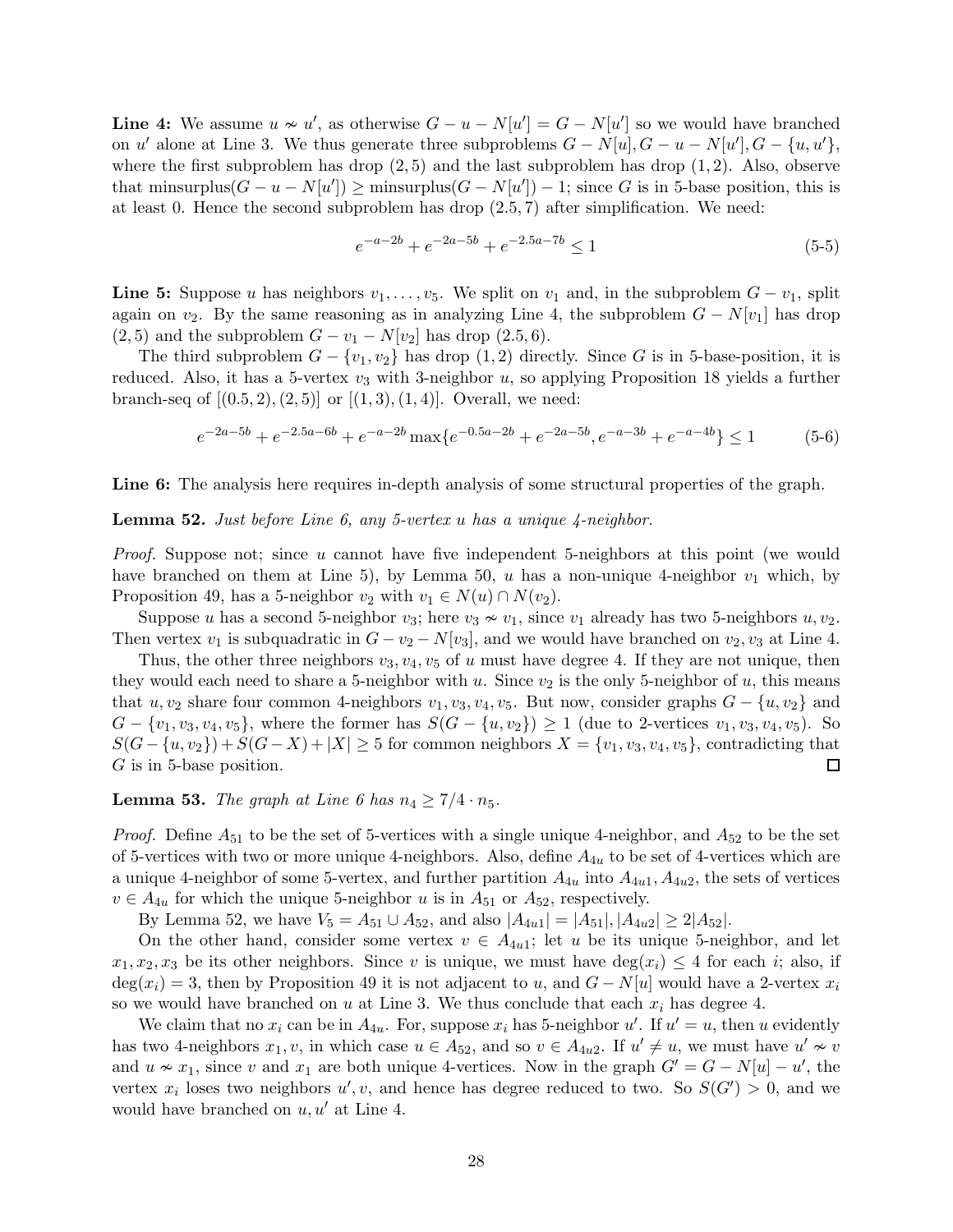Thus, each vertex  $v \in A_{4u1}$  has three 4-neighbors not in  $A_{4u}$ , and so:

$$
|V_4| - |A_{4u}| \ge \frac{3}{4} |A_{4u1}|
$$

Now, adding the inequalities, we get the desired bound:

$$
|V_4| \ge \frac{3}{4}|A_{4u1}| + |A_{4u}| = \frac{3}{4}|A_{4u1}| + |A_{4u1}| + |A_{4u2}| \ge (7/4)|A_{51}| + 2|A_{52}| \ge (7/4)|V_5|.
$$

Runtime of Line 6. Here, we use a more refined property of the MaxIS-5 algorithm of [\[XN16\]](#page-42-6). Specifically, [\[XN16\]](#page-42-6) shows that the algorithm has runtime  $O^*(1.17366^{w_3n_3+w_4n_4+n_5})$  for constants  $w_3 = 0.5093, w_4 = 0.8243$ . By Lemma [53,](#page-27-1) we have

$$
w_3n_3 + w_4n_4 + n_5 \le w_4 \cdot 7/11 \cdot n + 4/11 \cdot n
$$

Hence, we need to show that

$$
\min\{a_{51}\mu + b_{51}k, 2(k - \mu) \cdot (0.8243 \cdot 7/11 + 4/11) \log 1.17366\} \le a\mu + bk \tag{5-7}
$$

which can be checked mechanically via LP algorithms.

#### 6.3 Branch 5-3 — structural properties after Line 3

<span id="page-28-0"></span>Let us assume for this section that the branching rules in Lines 2 and 3 have been applied. In particular, G is in 5-base-position.

**Proposition 54.** For a 5-vertex with five independent 5-neighbors  $v_1, \ldots, v_5$ , at least one of the following holds:

- 1. Some neighbor  $v_i$  has shadow $(v_i) \leq 1$ .
- 2. There are exactly 10 vertices at distance two from u.
- 3. There are a pair of neighbors  $v_i, v_{i'}$  with  $\operatorname{codeg}(v_i, v_{i'}) = 1$  and  $\operatorname{minsurplus}(G N[v_i, v_{i'}]) \geq 0$ .

*Proof.* By Proposition [49](#page-26-0) we have  $\text{codeg}(v_i, v_{i'}) \leq 2$  for all neighbors  $v_i, v_{i'}$ . So first suppose every pair of neighbors  $v_i, v_{i'}$  has  $\text{codeg}(v_i, v_{i'}) = 2$ . Let  $x_{ij}$  denote the common neighbor of  $v_i, v_{i'}$  aside from u. By Proposition [49,](#page-26-0) each  $x_{ij}$  has degree 5. The vertices  $x_{ij}$  must be non-neighbors of u (since the neighbors of u are all independent). Finally, the vertices  $x_{ij}$  must all be distinct, since otherwise some  $x_{ij}$  would have three common neighbors with u, contradicting Proposition [49.](#page-26-0) So each  $v_i$  has exactly four distinct neighbors  $x_{ij}$ , and the distance-two vertices from u are precisely vertices  $\{x_{ij}\}\$  where  $1 \leq i \leq j \leq 5$ , a total of 10 vertices.

Otherwise, suppose some pair  $v_i, v_{i'}$  has  $\text{codeg}(v_i, v_{i'}) = 1$ ; say without loss of generality that it is vertices  $v_4, v_5$ . If shadow $(v_4) \leq 1$ , we are done, so suppose shadow $(v_4) \geq 2$ . We claim then that minsurplus( $G - N[v_4, v_5]$ ) ≥ 0. For, if  $G - N[v_4, v_5]$  has a min-set I with surplus $_{G-N[v_4, v_5]}(I) \leq -1$ , consider some  $x \in I$  and let  $d = \deg_{G-N[v_4]}(x)$ . Since shadow $(v_4) \geq 2$ , we have  $d \geq 3$ . By the codegree condition, we have  $\deg_{G-N[v_4]}(v_5) = 4$ . So Proposition [6](#page-4-3) applied to  $G - N[v_4]$  gives:

$$
\text{surplus}_{G-N[v_4,x]}(I \cup \{v_5\}-x) \le \text{surplus}_{G-N[v_4,v_5]}(I) + 4 - d \le -1 \le 3 - d \le 0.
$$

<span id="page-28-1"></span>On the other hand, Proposition [6](#page-4-3) gives minsurplus( $G - N[v_4, x]$ ) ≥ minsurplus( $G - N[v_4]$ ) +  $1 - d = \text{shadow}(v_4) + 1 - d \geq 3 - d$ . So  $J = I \cup \{v_5\} - x$  is a min-set in  $G - N[v_4, x]$  with surplus  $3 - d \leq 0$ , which contains the 5-vertex  $v_5$ . So we would have branched on  $v_4, x, v_5$  at Line 3. ப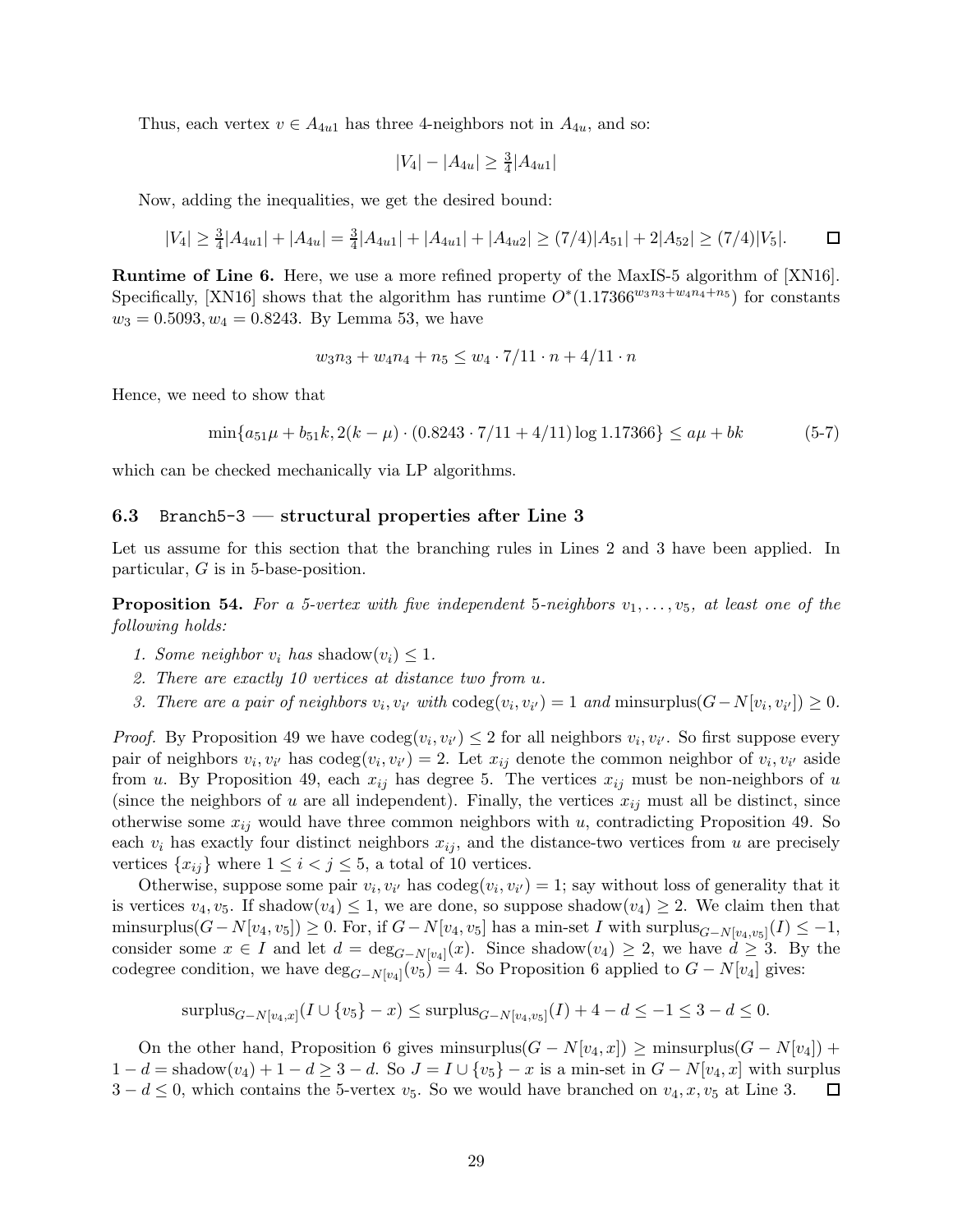**Proposition 55.** If case 3 of Proposition [54](#page-28-0) holds but not cases 1 or 2, then for the graph  $G' =$  $G - \{v_1, \ldots, v_5\} - N[v_i, v_{i'}],$  either (i) minsurplus( $G'$ )  $\geq -2$  or (ii) minsurplus( $G'$ ) = -3, and  $G'$ has a min-set I of size at least 5.

*Proof.* Suppose  $\text{codeg}(v_4, v_5) = 1$  and minsurplus $(G - N[v_4, v_5]) \geq 0$ , and let  $X = \{v_1, v_2, v_3\}$ ,  $G' =$  $G - X - N[v_4, v_5]$ . From Proposition [5,](#page-4-2) we have minsurplus $(G') \ge \text{minsurplus}(G - N[v_4, v_5]) - 3 \ge$ -3. If minsurplus( $G'$ )  $\geq -2$  we are done, so consider a min-set I with surplus<sub> $G'$ </sub> $(I) = -3$ . We need to show that  $|I| \geq 5$ .

Consider any vertex  $y \in I$ . We cannot have  $\deg_G(y) = 5$ , as then we would have branched on vertices  $v_4, v_5, y$  at Line 3. (We know that shadow $(v_4) \geq 2$  since we are not in case 1). If  $\deg_G(y) = 3$ , then y cannot have a neighbor in X and it cannot have a neighbor in  $N[v_4, v_5]$  (it if did so, then shadow $(v_4) \leq 1$  or shadow $(v_5) \leq 1$ .) So  $\deg_{G'}(y) = \deg_G(y) = 3$ . On the other hand, if  $\deg_G(y) = 4$ , then y has at most one neighbor in X by Proposition [49.](#page-26-0) Also, it has codeg $(y, v_4) \leq 1$ and  $\operatorname{codeg}(y, v_5) \leq 1$  (otherwise again shadow $(v_4) \leq 1$  or shadow $(v_5) \leq 1$ ).

So  $\deg_{G'}(y) \geq 1$ , and this holds with equality only if  $\deg_G(y) = 4$  and y has a neighbor in X. Consequently, the only way to have  $|I| \leq 4$  would be if I consists of four 4-vertices  $y_1, y_2, y_3, y_4$ , each with exactly one neighbor in X, and which all share a common neighbor  $z \in G'$ .

If  $\deg_G(z) = 5$ , then at least two vertices  $v_i, v_{i'}$  in X are not adjacent to z. But then  $z, v_i$  are non-adjacent 5-vertices which have a common 4-neighbor (in I), contradicting Proposition [49.](#page-26-0)

So suppose  $\deg_G(z) = 4$ . We have  $0 \leq \text{surplus}_{G-N[v_4,v_5]}(I) \leq -3 + |N(I) \cap X|$ . So, each vertex  $v_1, v_2, v_3$  must have a neighbor in I. By the pigeonhole principle some vertex  $v_i \in X$  has two neighbors  $y_j, y_{j'}$  in I. So  $\{y_j, y_{j'}\} \subseteq N(v_i) \cap N(z)$ . Now  $G - \{y_j, y_{j'}\}$  has a 2-vertex z and  $G - \{v_i, z\}$  has non-adjacent 2-vertices  $y_j, y_{j'}$ . So  $S(G - \{v_i, z\}) \geq 2$  and  $S(G - \{y_j, y_{j'}\}) \geq 1$  and hence  $S(G - \{v_i, z\}) + S(G - \{y_j, y_{j'}\}) + |\{y_j, y_{j'}\}| \ge 2 + 1 + 2 \ge 5$ ; this contradicts that G is in 5-base position.

This establishes our claim that  $|I| \geq 5$ .

#### 6.4 Branch5-3 analysis

We show the following:

**Theorem 56.** Branch5-3( $G, k$ ) has shape  $a_{53}\mu + b_{53}k$  for  $a_{53} = 0.407895, b_{53} = 0.089975$ .

So algorithm Branch5-3 achieves our claim for Branch5. Again, we analyze it line by line.

Line 2: We need:

max{e <sup>−</sup>a−3<sup>b</sup> + e −a−4b , e−a−2<sup>b</sup> + e −a−5b , e−0.5a−2<sup>b</sup> + e −2a−5b , e <sup>−</sup>0.5a−<sup>b</sup> + e −2a−7b , e−0.5a−<sup>b</sup> + e −2.5a−6b , e−a−3<sup>b</sup> + e <sup>−</sup>2a−5<sup>b</sup> + e −2.5a−6b } ≤ 1 (5-8)

**Line 3:** This generates three subproblems  $G_1 = G - N[z]$ ,  $G_2 = G - \{x, z\}$ , and  $G_3 = G - \{y, z\}$  $N[x]$ . Subproblem  $G_1$  has drop  $(2, 5)$  and subproblem  $G_2$  has drop  $(1, 2)$ . Since the vertices are all non-adjacent,  $G_3$  is principal with excess 1 and  $\Delta k = 7$  and also minsurplus( $G_3$ ) ≥ minsurplus( $G N[x]$ ) − 2 ≥ 0. So  $G_3$  has drop (3,7). Overall, we need:

$$
e^{-2a-5b} + e^{-a-2b} + e^{-3a-7b} \le 1
$$
\n<sup>(5-9)</sup>

Line 4: This is the heart of Branch5-3. Consider vertex u with five independent 5-neighbors. Our basic plan is to choose an ordering of the neighbors as  $v_1, \ldots, v_5$ , and split on them in turn.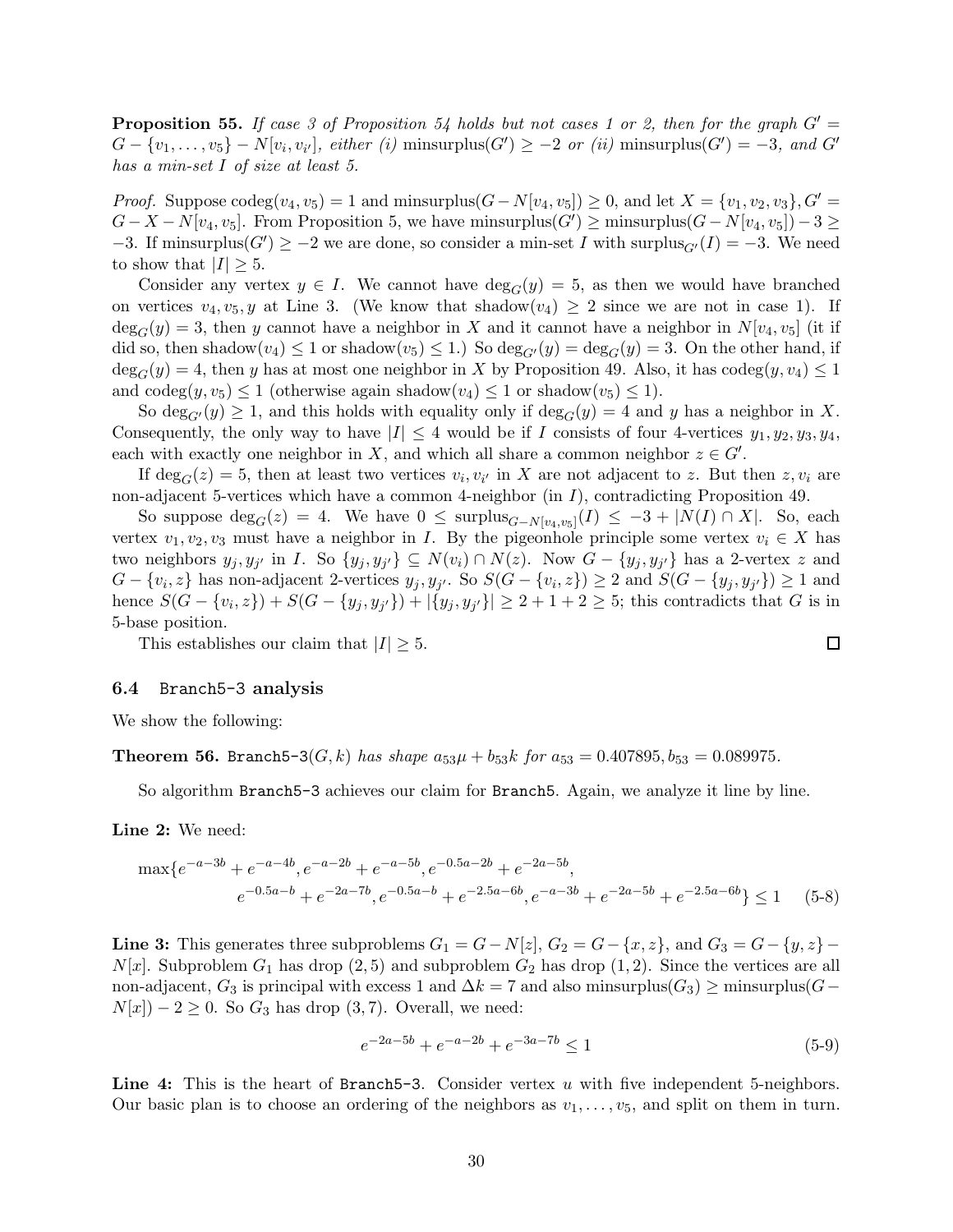Crucially, in the subproblem  $G - \{v_1, v_2, v_3\}$ , this will reduce the degree of u to two, and the two remaining vertices  $v_4, v_5$  can be merged into a single vertex z. We finish by splitting on z.

Guided by Proposition [54,](#page-28-0) we consider a number of cases to select the ordering of the neighbors and deal with resulting subproblems, including some additional exotic branching rules. When analyzing a case, we assume that all previous cases do not hold.

Case I: u has distinct neighbors  $v, v'$  with shadow $G(v) = 1$ , shadow $G_{-v}(v') \leq 1$ . Our strategy is to split on  $v_1 = v$ , and in the subproblem  $G - v_1$ , to split again on vertex  $v_2 = v'$ . This generates three subproblems  $G_1 = G - N[v], G_2 = G - v - N[v'],$  and  $G_3 = G - \{v, v'\}.$  Since G is in 5-base position, these have drops  $(2,5)$  and  $(2.5,6)$  and  $(1,2)$  before simplification. (Note that minsurplus( $G_1$ ) = 1 and minsurplus( $G_2$ ) ≥ minsurplus( $G - N[v']$ ) – 1 ≥ 0.) After simplification,  $G_1$  and  $G_2$  have drops  $(2, 6)$  and  $(2.5, 7)$  respectively.

The final subproblem  $G_3$  is reduced, as otherwise we would have  $S(G - \{v, v'\}) > 0$  for nonadjacent vertices  $v, v'$ , contradicting that G is in 5-base position. Also,  $G_3$  has a 3-vertex u which is adjacent to a 5-vertex (any of the other neighbors of  $u$ ). So by Proposition [18,](#page-9-2) the subproblem  $G_3$  has branch-seq  $[(0.5, 2), (2, 5)]$  or  $[(1, 3), (1, 4)].$ 

Putting the three subproblems together, we need:

$$
e^{-2a-6b} + e^{-2.5a-7b} + e^{-a-2b} \max\{e^{-0.5a-2b} + e^{-2a-5b}, e^{-a-3b} + e^{-a-4b}\} \le 1
$$
 (5-10)

**Case II: u** has a neighbor v with shadow $(v) = 1$ . Let  $v_1 = v$ , and let  $v_2, \ldots, v_5$  be an arbitrary ordering of the other neighbors. As before, we split on  $v_1$  in G, and then split on  $v_2$  in  $G - v_1$ , and then split on  $v_3$  again in  $G - \{v_1, v_2\}$ . This generates four subproblems  $G_1 = G - N[v_1], G_2 = G$  $v_1 - N[v_2], G_3 = G - \{v_1, v_2\} - N[v_3],$  and  $G_4 = G - \{v_1, v_2, v_3\}$ . Since G is in 5-base position, subproblems  $G_1, G_2$  have drop  $(2, 6)$  and  $(2.5, 6)$  respectively. Since we are not in Case I, we have minsurplus( $G_3$ ) ≥ minsurplus( $G - v_1 - N[v_3]$ ) – 1 ≥ 0 and so  $G_3$  has drop (3,7).

Likewise, minsurplus( $G_4$ ) ≥ 0, as otherwise we would have minsurplus( $G - v_1$ ) ≤ 1 and hence  $S(G - v_1) > 0$ , contradicting that G is in 5-base position. Let us denote by  $G'_4$  the result of applying P2 to the 2-vertex u in  $G_4$ , i.e. merging  $v_4, v_5$  into a new vertex z; note that  $G'_4$  has drop (1.5, 4) from G. By Proposition [49,](#page-26-0) we have  $\operatorname{codeg}(v_4, v_5) \leq 2$ . Consequently,  $\operatorname{deg}_{G'_4}(z) \geq 7$ . By Corollary [22,](#page-10-2) either  $G'_4$  can be simplified further, or it has available branch-seq  $[(1,3), (1,4)]$  or  $[(1, 2), (1, 5)]$  or  $[(0.5, 2), (2, 5)]$  or  $[(0.5, 1), (2, 9)]$  or  $[(0.5, 1), (2.5, 9)]$ .

Putting the subproblems together, including additional branching/simplifying of  $G'_{4}$ , we need:

$$
e^{-2a-6b} + e^{-2.5a-6b} + e^{-3a-7b} + e^{-1.5a-4b} \max\{e^{-b}, e^{-a-3b} + e^{-a-4b}, e^{-a-2b} + e^{-a-5b}, e^{-0.5a-2b} + e^{-2a-5b}, e^{-0.5a-b} + e^{-2a-9b}, e^{-0.5a-b} + e^{-2.5a-7b} \} \le 1
$$
\n(5-11)

**Case III:** u has 10 neighbors at distance two. Consider the independent set  $I = \{v_2, \ldots, v_5\}$ in the graph  $G - N[v_1]$ . This has precisely  $10 - 4 = 6$  neighbors (the neighbors at distance 2 from u, aside from the neighbors of  $v_1$ ). Hence,  $|I| = 4$  and surplus ${}_{G-N[v_1]}(I) = 2$ . Since we are not in Cases I or II, we have shadow $(v_1) \geq 2$  and I is a shadow-set of  $v_1$ . In this case, we split on  $v_1$ , and, in the subproblem  $G - N[v_1]$ , we apply (A1) to I. This generates subproblems  $G - v_1, G - N[v_1] - I, G - N[v_1] - N[I],$  giving branch-seq  $[(0.5, 1), (3, 9), (3, 11)].$  We need:

$$
e^{-0.5a-b} + e^{-3a-9b} + e^{-3a-11b} \le 1\tag{5-12}
$$

Case IV: All other cases. By Proposition [54](#page-28-0) we may choose an ordering of the neighbors where codeg $(v_4, v_5) = 1$  and minsurplus $(G - N[v_4, v_5]) \geq 0$ . Here, we first split on  $v_1$ , and in  $G - v_1$  split on  $v_2$ , and in  $G - \{v_1, v_2\}$  split on  $v_3$ . Finally, we apply rule (A2) to 2-vertex u in  $G - \{v_1, v_2, v_3\}$ .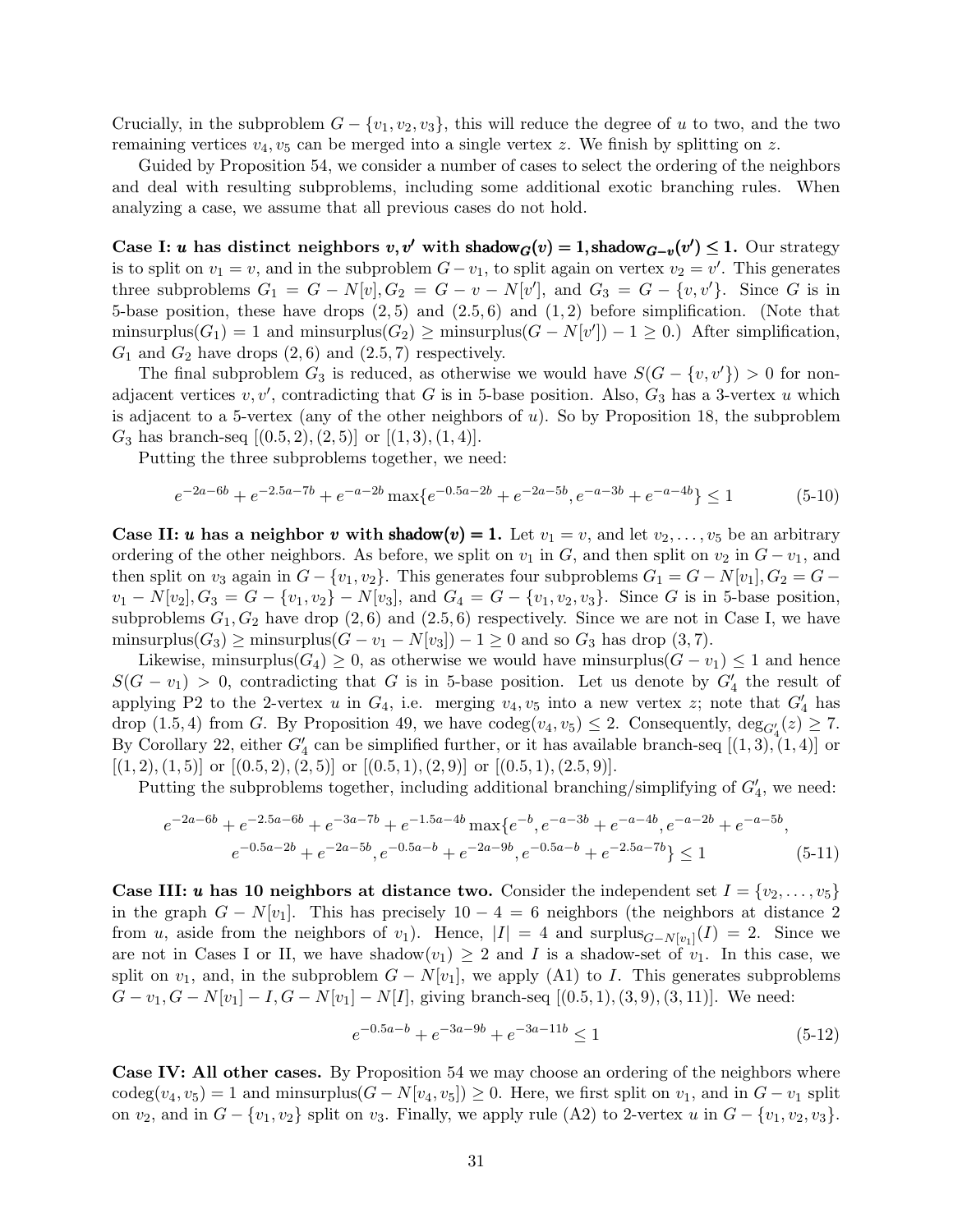This generates five subproblems  $G_1 = G' - N[z] = G - N[u], G_2 = G - N[v_1], G_3 = G - v_1$  $N[v_2], G_4 = G - \{v_1, v_2\} - N[v_3],$  and  $G_5 = G' - N[z] = G - \{v_1, v_2, v_3\} - N[v_4, v_5].$  The first two have drop (2, 5). Since G is in 5-base position,  $G_3$  has drop (2.5, 6). Since shadow $(v_3) \geq 2$ , we have minsurplus( $G - \{v_1, v_2\} - N[v_3]$ ) ≥ 0 and thus  $G_4$  has drop (3,7).

Finally, since  $\text{codeg}(v_4, v_5) = 1$ , the subproblem  $G_5$  is principal with  $\Delta k = 12$  and excess two. By Proposition [55,](#page-28-1) we have either (i) minsurplus( $G_5$ ) ≥ −2 or (ii) minsurplus( $G_5$ ) = −3 and  $G_5$ has a min-set I of size at least 5. In the former case,  $G_5$  has drop  $(4, 12)$ . In the latter case, then  $G_5$  has net drop  $(3.5, 14)$  after applying P1 to I. Overall we need:

$$
e^{-2a-5b} + e^{-2a-5b} + e^{-2.5a-6b} + e^{-3a-7b} + \max\{e^{-4a-12b}, e^{-3.5a-14b}\} \le 1
$$
 (5-13)

Line 5: To analyze this line, let us define  $A_{51}$ ,  $A_{52}$  to be the set of 5-vertices with exactly one unique 4-neighbor or more than one 4-neighbor, respectively. Also define  $A_{4u}$  to be the set of unique 4-vertices, and  $A_{4'}$  to be the set of 4-vertices with more than one 5-neighbor. Observe that

$$
|A_{4u}| \ge |A_{51}|
$$

Now consider marking all the 4-neighbors of every vertex  $u \in A_{51} \cup A_{52}$ . Each vertex  $v \in A_{4u}$ gets marked exactly once in this process (from its 5-neighbor). By Proposition [49,](#page-26-0) any vertex  $v \in A_{4'}$  has exactly two 5-neighbors and gets marked twice. On the other hand, the total number of marks is at least  $|A_{51}| + 2|A_{52}|$ . Thus, we have

$$
|A_{4u}| + 2|A_{4'}| \ge |A_{51}| + 2|A_{52}|
$$

Adding the two above inequalities, we get  $2|A_{4u}| + 2|A_{4'}| \geq 2|A_{51}| + 2|A_{52}|$ . By Lemma [50,](#page-26-1) the sets  $A_{51}$ ,  $A_{52}$  partition  $V_5$  at this point (we have branched on 5-vertices with five independent 5-neighbors), so we conclude

$$
|V_4| \ge |A_{4u}| + |A_{4'}| \ge |A_{51}| + |A_{52}| = |V_5|.
$$

Now, as we have discussed earlier, the MaxIS-5 algorithm has runtime  $O^*(1.17366^{w_3n_3+w_4n_4+n_5})$ for constants  $w_3 = 0.5093, w_4 = 0.8243$ . Since  $n_4 \ge n_5$ , we have

$$
w_3n_3 + w_4n_4 + n_5 \le w_4 \cdot 1/2n + 1/2 \cdot n
$$

Thus, we need to show that

$$
\min\{a_{52}\mu + b_{52}k, 2(k - \mu) \cdot (0.8243 \cdot 1/2 + 1/2) \log 1.17366\} \le a\mu + bk \tag{5-14}
$$

which is routine to check via LP algorithms.

## 7 Branching on 6-vertices

Our strategy for degree-6 is similar to degree-5. We will have two algorithms, depending on the density of degree-6 vertices in the graph. We will show the following result

**Theorem 57.** Branch $6(G, k)$  has shape  $a_6\mu + b_6k$  for  $a_6 = 0.201775, b_6 = 0.155829$ .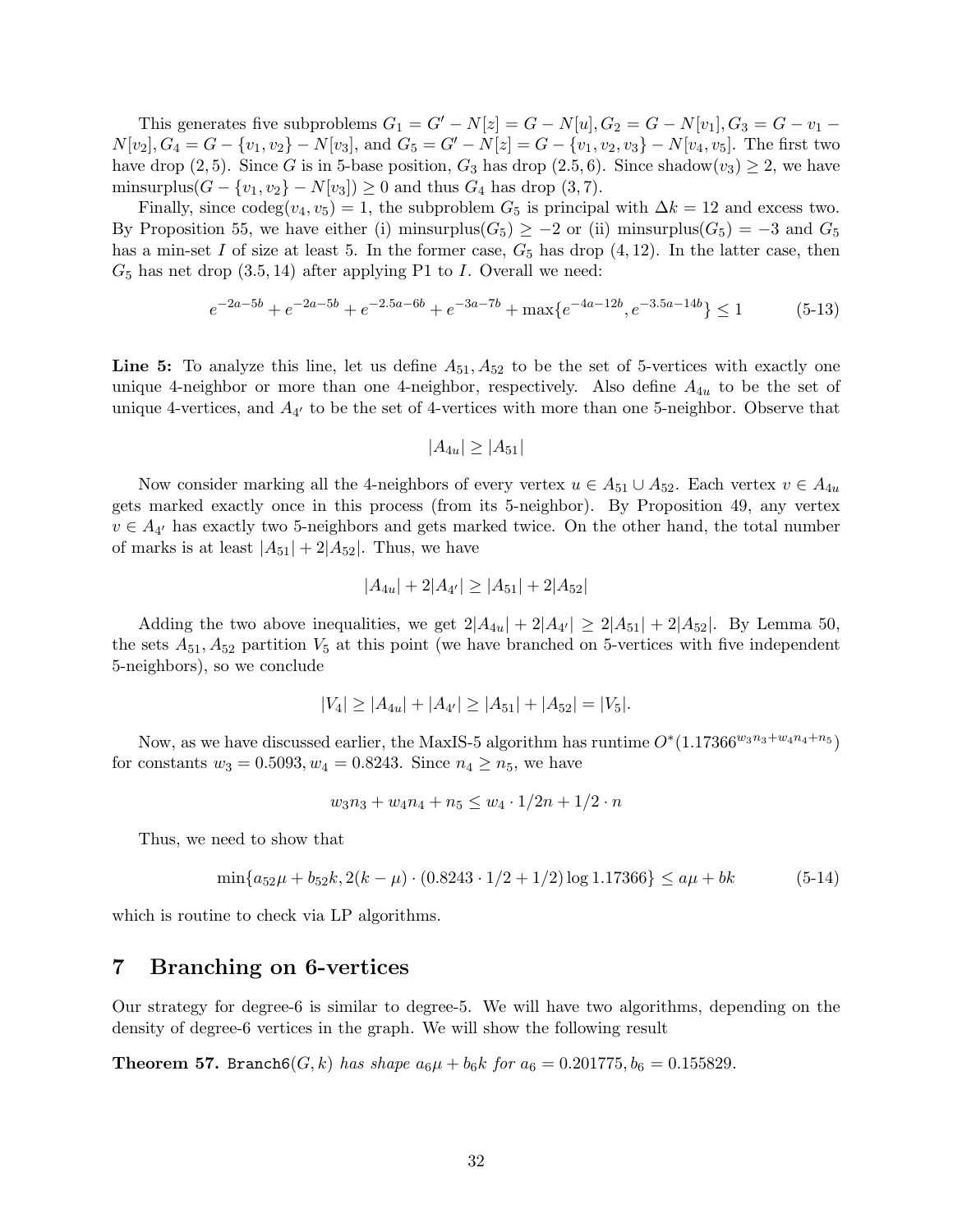Combined with Lemma [14,](#page-7-3) this gives the  $O^*(1.25361^k)$  algorithm for degree-6 graphs. The first algorithm is very simple, and is targeted toward the regime where degree-6 vertices are sparse.

Algorithm 9: Function Branch6-1 $(G, k)$ 

1 Simplify G

2 If maxdeg(G)  $\leq$  5, then run the cheaper of Branch5-3 or the MaxIS-5 algorithm.

3 Apply Corollary [22](#page-10-2) to a vertex of degree at least 6

**Proposition 58.** Branch6-1 has shape  $a_{61}\mu + b_{61}k$  for  $a_{61} = 0.244577$ ,  $b_{61} = 0.141625$ .

Proof. Given the potential branch-seqs from Corollary [22,](#page-10-2) we have the following constraints:

$$
\max\{e^{-a-3b} + e^{-a-4b}, e^{-a-2b} + e^{-a-5b}, e^{-0.5a-2b} + e^{-2a-5b}, e^{-0.5a-b} + e^{-2a-8b}, e^{-0.5a-b} + e^{-2.5a-6b}\} \le 1
$$
\n(6-1)

 $\min\{a_5\mu + b_5k, 2(k - \mu)\log(1.17366)\}\le a\mu + bk$  (6-2)

The latter constraint can be routinely checked by LP algorithms.

The most constraining case here comes from the branch-seq  $[(0.5, 1), (2.5, 6)]$ . This is what we get from a generic 6-vertex, with no additional simplifications. For the more advanced algorithm, we will try to arrange to branch on multiple 6-vertices in order to get bonus simplifications.

### Algorithm 10: Function Branch6-2 $(G, k)$

1 Simplify  $G$ 

- 2 If a vertex has degree larger than 6, then apply Corollary [22](#page-10-2) to it.
- 3 If an independent set X of 6-vertices satisfies on the following conditions
	- (i)  $|X| \leq 4$  and  $S(G X) > 0$
	- (ii)  $|X| \leq 1$  and some z has  $\deg_{G-X}(z) = 5$  and shadow $_{G-X}(z) \leq -1$ .
	- (iii)  $|X| \leq 1$  and some z has  $\deg_{G-X}(z) = 6$  and shadow $_{G-X}(z) \leq 1$
	- (iv)  $|X| \le 2$  and some z has  $\deg_{G-X}(z) \ge 5$  and  $S(G X z) > 0$ .

then split on vertices of X in turn, and apply appropriate branching rule on graph  $G - X$ . Break ties by smallest set  $X$  and by order of case number.

<span id="page-32-0"></span>4 Run the cheaper of Branch6-1 $(G, k)$  or the MaxIS algorithm

**Theorem 59.** Branch6-2 has shape  $a_{62}\mu + b_{62}k$  for  $a_{62} = 0.201775$ ,  $b = 0.155829$ 

To show this, let us examine the lines in turn.

Line 2. Here, we need:

$$
\max \{ e^{-a-3b} + e^{-a-4b}, e^{-a-2b} + e^{-a-5b}, e^{-0.5a-2b} + e^{-2a-5b}, e^{-0.5a-b} + e^{-2a-9b}, e^{-0.5a-b} + e^{-2.5a-7b} \} \le 1
$$
\n(6-3)

Line 3. Let  $X = \{x_1, \ldots, x_\ell\}$ . We will split on  $x_1$ ; in the subproblem  $G - x_1$ , we split on  $x_2$ , and so on. Let us denote by  $G_i = G - \{x_1, \ldots, x_{i-1}\} - N[x_i]$  and  $G' = G - X$ .

We claim first that minsurplus $(G_i) \geq 0$  for all  $i = 1, \ldots, \ell$ . For, suppose minsurplus $(G_i) \leq -1$ for  $i \leq \ell$ . If  $i \leq 3$ , then this would imply minsurplus( $G - N[x_i]$ )  $\leq 1$ , and we would have applied rule (iii) to  $z' = x_i$  and the smaller set  $X' = \emptyset$ . Similarly, if  $i = \ell = 4$ , then minsurplus( $G - x_1$  $N[x_i] \leq 1$  and we would have applied rule (iii) to  $z' = x_i$  and the smaller set  $X' = \{x_1\}$ .

□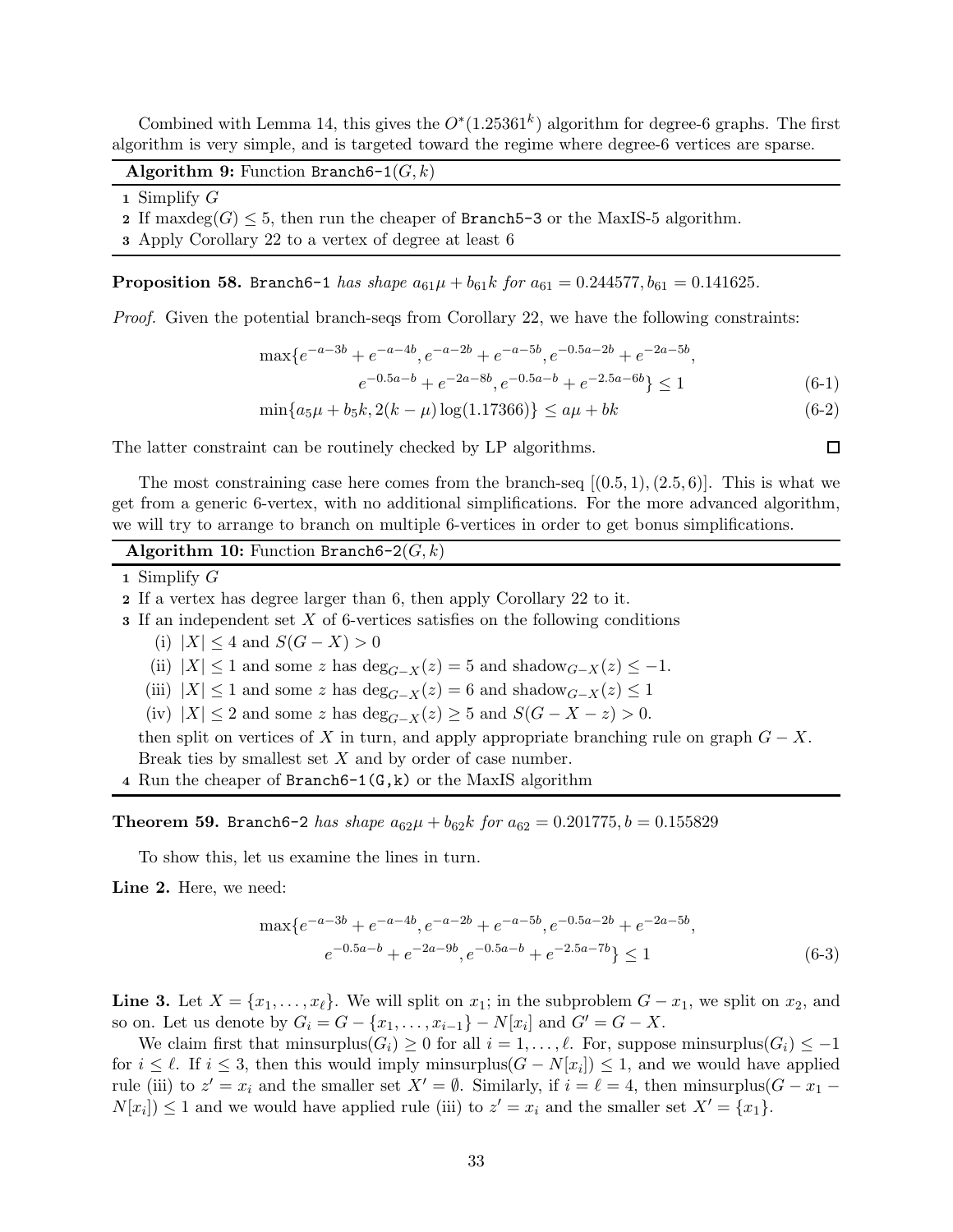We next claim that minsurplus $(G') \geq 1$ . For, if not, let  $j \leq \ell$  be minimal such that minsurplus $(G \{x_1, \ldots, x_j\} \leq 1$ . Note  $j > 0$  since G is reduced. We must have minsurplus $(G - \{x_1, \ldots, x_j\}) = 1$ exactly, as otherwise minimality of  $j$ . So  $S(G-\{x_1,\ldots,x_j\})>0.$  If  $j<\ell$ , we could have applied case (i) to the smaller set  $X'=\{x_1,\ldots,x_j\}.$ So  $j = \ell$  and accordingly minsurplus( $G'$ ) = 1.

Thus, each  $G_i$  has drop  $(2 + 0.5i, 5 + i)$ , and  $G'$  has drop  $(0.5\ell, \ell)$ . In cases (ii), (iii), (iv), we further know that G' is simplified, as otherwise we would have  $S(G - X) > 0$ , which contradicts our tie-breaking rule. There may be further branching rules that can be applied to  $G'$ .

In all these cases, the tightest constraint comes from the largest size of  $|X|$ , e.g.  $\ell = 4$  for case (i),  $\ell = 1$  for case (ii), etc. For brevity, we only describe the conditions for these extreme values of  $\ell$ ; it can be easily checked that the constraints hold for the smaller values as well.

**Case (i)** Simplifying G' gives drop  $(0, 1)$ . The most constraining case is  $\ell = 4$  where we need:

$$
e^{-2.5a-6b} + e^{-3a-7b} + e^{-3.5a-8b} + e^{-4a-9b} + e^{-2a-4b}(e^{-b}) \le 1
$$
 (6-4)

**Case (ii)** Proposition [19](#page-9-3) on G' gives branch-seq  $[(0.5, 2), (2, 5)]$  or  $[(1, 3), (1, 4)]$  or  $[(1, 2), (1, 5)]$ . The most constraining case is  $\ell = 2$  where we need:

$$
e^{-2.5a-6b} + e^{-0.5a-b} \max\{e^{-a-3b} + e^{-a-4b}, e^{-a-2b} + e^{-a-5b}, e^{-0.5a-2b} + e^{-2a-5b}\} \le 1
$$
 (6-5)

**Case (iii)** If shadow<sub>G-X</sub>(z) ∈ {0,1}, then splitting on z gives branch-seq [(0.5, 1), (2.5, 7)] after simplification. If shadow $_{G-X}(z) \leq -1$ , then Proposition [21](#page-10-1) on G' gives branch-seq [(0.5, 2), (2, 5)] or  $[(1,3), (1,4)]$  or  $[(1,2), (1,5)]$  or  $[(0.5,1), (2,8)]$ . The most constraining is  $\ell = 1$ , where we need:

$$
e^{-2.5a-6b} + e^{-0.5a-b} \max \{ e^{-a-3b} + e^{-a-4b}, e^{-a-2b} + e^{-a-5b}, e^{-0.5a-2b} + e^{-2a-5b}, e^{-0.5a-b} + e^{-2a-8b}, e^{-0.5a-b} + e^{-2.5a-7b} \} \le 1
$$
\n(6-6)

**Case (iv)** If shadow<sub>G-X</sub>(z) ≥ 0, then splitting on z in G' gives branch-seq [(0.5, 2), (2, 5)] after simplification. Now suppose shadow $_{G'}(z) < 0$ . If  $\ell \leq 1$ , we could have applied cases (ii) or (iii) to X, z. Similarly, if  $\ell = 2$  and shadow<sub>G'</sub> $(z) \leq -2$ , we would have shadow<sub>G-{x1}</sub> $(z) \leq -1$  and  $deg_{G-\{x_1\}}(z) \geq 5$ , and we could have applied cases (ii) or (iii) to the smaller set  $X' = \{x\}$  and z. If  $\ell = 2$  and shadow<sub>G'</sub> $(z) = -1$  and mindeg(G' – N[z]) > 0, then splitting on z in G' would give branch-seq  $[(0.5, 2), (1.5, 6)]$  after simplification.

Let us consider the case where shadow $_{G'}(z) = -1, \ell = 2$  and  $G' - N[z]$  has an isolated vertex y. If  $y \nsim x$  for  $x \in X$ , then we would have shadow<sub>G-X'</sub>(z) = -1 for  $X' = X - x$ , and we would have applied cases (ii) or (iii) to the set  $X'$ , z. So we must have  $y \sim x_1, y \sim x_2$ . Now if  $\deg_G(y) \leq 4$ , then  $G'$  would have a subquadratic vertex y, and we would have applied case (i) to X. Similarly, if  $\deg_G(y) = 6$ , then y shares 4 common neighbors with z, and so  $\deg_{G-N[y]}(z) = 2$ , and hence shadow<sub>G</sub> $(y) \leq 1$ , and we would have applied case (iii) with  $z' = y, X' = \emptyset$ .

The only remaining possibility is that  $\deg_G(y) = 5$  and  $\deg_{G'}(y) = 3$ , and y shares 3 common neighbors with  $z$ . In this case, we could apply Proposition [20](#page-10-0) to the the graph  $G'$ , getting branch-seq either  $[(0.5, 2), (2, 5)]$  or  $[(1, 3), (1, 4)].$ 

Over all these subcases, G' has a branch-seq  $[(0.5, 2), (2, 5)], [(1, 3), (1, 4)]$  or  $[(0.5, 2), (1.5, 6)].$ For  $\ell = 2$ , we thus need:

$$
e^{-2.5a-6b} + e^{-3a-7b}
$$
  
+ 
$$
e^{-a-2b} \max\{e^{-0.5a-2b} + e^{-2a-5b}, e^{-0.5a-2b} + e^{-1.5a-6b}, e^{-a-3b} + e^{-a-4b}\} \le 1
$$
 (6-7)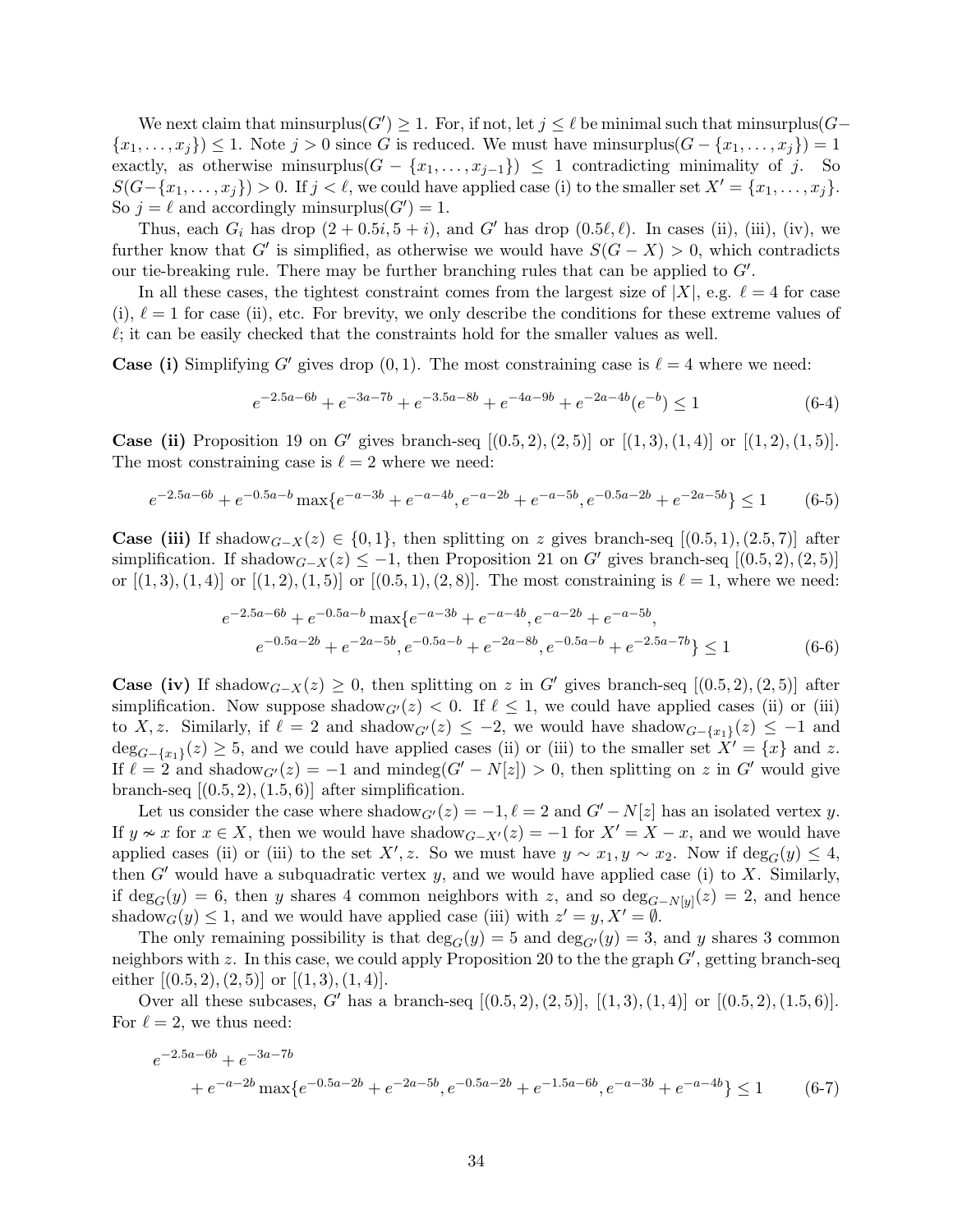#### <span id="page-34-0"></span>7.1 Analysis of Line 5 of Branch6-2

<span id="page-34-1"></span>We now show that, after Line 3, the graph has many vertices of lower degree. This requires some in-depth analysis of the graph structure. For Section [7.1,](#page-34-0) we suppose that all branching rules at earlier lines have been used.

**Proposition 60.** If a 6-vertex has six 6-neighbors, or it has five 6-neighbors and one 5-neighbor, then it has at least 3 independent 6-neighbors.

*Proof.* Suppose that  $v_1, \ldots, v_6$  are neighbors of u, where  $\deg(u) = \deg(v_1) = \cdots = \deg(v_5) = 6$  and  $deg(v_6) \geq 5$ . By the well-known Ramsey result on  $R(3,3) = 6$ , there must be a size-3 independent set or size-3 clique among  $v_1, \ldots, v_6$ .

Suppose there is a 3-clique among  $v_1, \ldots, v_6$ , and let  $v_i, v_{i'}$  be two 6-neighbors which do not participate in the clique. The graph  $G - \{v_i, v_{i'}\}$  has a funnel, so  $S(G - \{v_i, v_{i'}\}) > 0$  and  $\deg_{G-\{v_i\}}(v_{i'}) \geq 5$ . Then we could have applied Line 3(iv) for  $X = \{v_i\}, z = v_{i'}$ .

Suppose there is a size-3 independent set among  $v_1, \ldots, v_6$ . If it involves  $v_1, \ldots, v_5$ , then we are done. Otherwise, suppose without loss of generality that  $v_6, v_1, v_2$  are independent. If  $\{v_3, v_4, v_5\}$ is an independent set we are done, so suppose without loss of generality that  $v_3 \sim v_4$ . In this case, u has a funnel in the graph  $G - \{v_1, v_2, v_6\}$ , so  $S(G - \{v_1, v_2, v_6\}) > 0$ . Also,  $\deg_{G-\{v_1, v_2\}}(v_6) = 5$ . So we could have applied Line 3(iv) for  $X = \{v_1, v_2\}, z = v_6$ . П

<span id="page-34-2"></span>**Proposition 61.** A 6-vertex u either has a 4-neighbor, or two 5-neighbors.

*Proof.* Suppose not; by Proposition [60,](#page-34-1) we may suppose that  $v_1, v_2, v_3$  are independent 6-neighbors, and let us also suppose  $\deg(v_4) = \deg(v_5) = 6, \deg(v_6) = 5.$ 

If there is an edge among  $v_4, v_5, v_6$ , then  $G - \{v_1, v_2, v_3\}$  has a funnel (since u has degree 3 in that graph), and we could apply Line 3(i) with  $X = \{v_1, v_2, v_3\}$ . So, we suppose that  $v_4, v_5, v_6$  are also independent.

If  $v_i \nsim v_4$  for all  $i \in \{1, 2, 3\}$ , then we could apply Line 3(i) with  $X = \{v_1, v_2, v_3, v_4\}$ . So suppose without loss of generality that  $v_1 \sim v_4$ . If  $v_6 \nsim v_2$  and  $v_6 \nsim v_3$ , then  $G - \{v_2, v_3, v_6\}$  would have a funnel (involving  $u, v_1, v_4$ ) and we could apply Line 3(iv) with  $X = \{v_2, v_3\}, z = v_6$ . So we also suppose without loss of generality that  $v_3 \sim v_6$ .

At this point, we claim that all four edges from  $\{v_1, v_2\}$  to  $\{v_4, v_5\}$  are present. For, suppose that  $v_i \nsim v_j$  for  $i \in \{1,2\}, j \in \{4,5\}.$  In this case,  $v_j$  has degree at least 5 in  $G - \{v_1, v_2\}$ , and  $G \{v_1, v_2, v_j\}$  has a funnel involving  $u, v_3, v_6$ , so we could apply Line 3(iv) with  $X = \{v_1, v_2\}, z = v_j$ .

We also must have  $v_3 \sim v_4$ , as otherwise we could apply Line 3(iv) with  $X = \{v_2, v_3\}, z = v_4$ ; the graph  $G - X - z$  would have a funnel involving u,  $v_1, v_5$ . By symmetry, we also have  $v_3 \sim v_5$ .

At this point, all 15 possible edges are present between  $\{v_1, v_2, v_3\}$  and  $\{v_4, v_5\}$ . But now, consider the graph  $G - N[v_4]$ ; here, the vertices u,  $v_1, v_2, v_3$  are removed, and so  $v_5$  has degree two and shadow $(v_4) \leq 1$ . So, we could have applied the rule at Line 3(iii) with  $X = \emptyset$ ,  $z = v_4$ . 囗

#### <span id="page-34-3"></span>Proposition 62. Any 5-vertex with three 6-neighbors also has two 4-neighbors.

*Proof.* Suppose 5-vertex u has 6-neighbors  $v_1, v_2, v_3$ . Let  $v_4, v_5$  be the other two neighbors of u. They must have degree at least 4, else we could apply Line  $3(iv)$  with  $X = \emptyset$ ,  $z = u$ . So suppose for contradiction that deg( $v_4$ )  $\geq 5$ .

If  $v_1, v_2, v_3$  form a clique, then  $S(G-v_4) > 0$ , and we could apply Line 3(iv) with  $X = \emptyset$ ,  $z = v_4$ . Thus, suppose without loss of generality that  $v_1 \nsim v_2$ . If  $\deg_{G-\{v_1,v_2\}}(v_3) \geq 5$ , then we could apply Line 3(iv) with  $X = \{v_1, v_2\}, z = v_3$  (since vertex u has degree 2 in the graph  $G - X - z$ ). So, we may assume that  $v_3 \sim v_1$  and  $v_3 \sim v_2$ .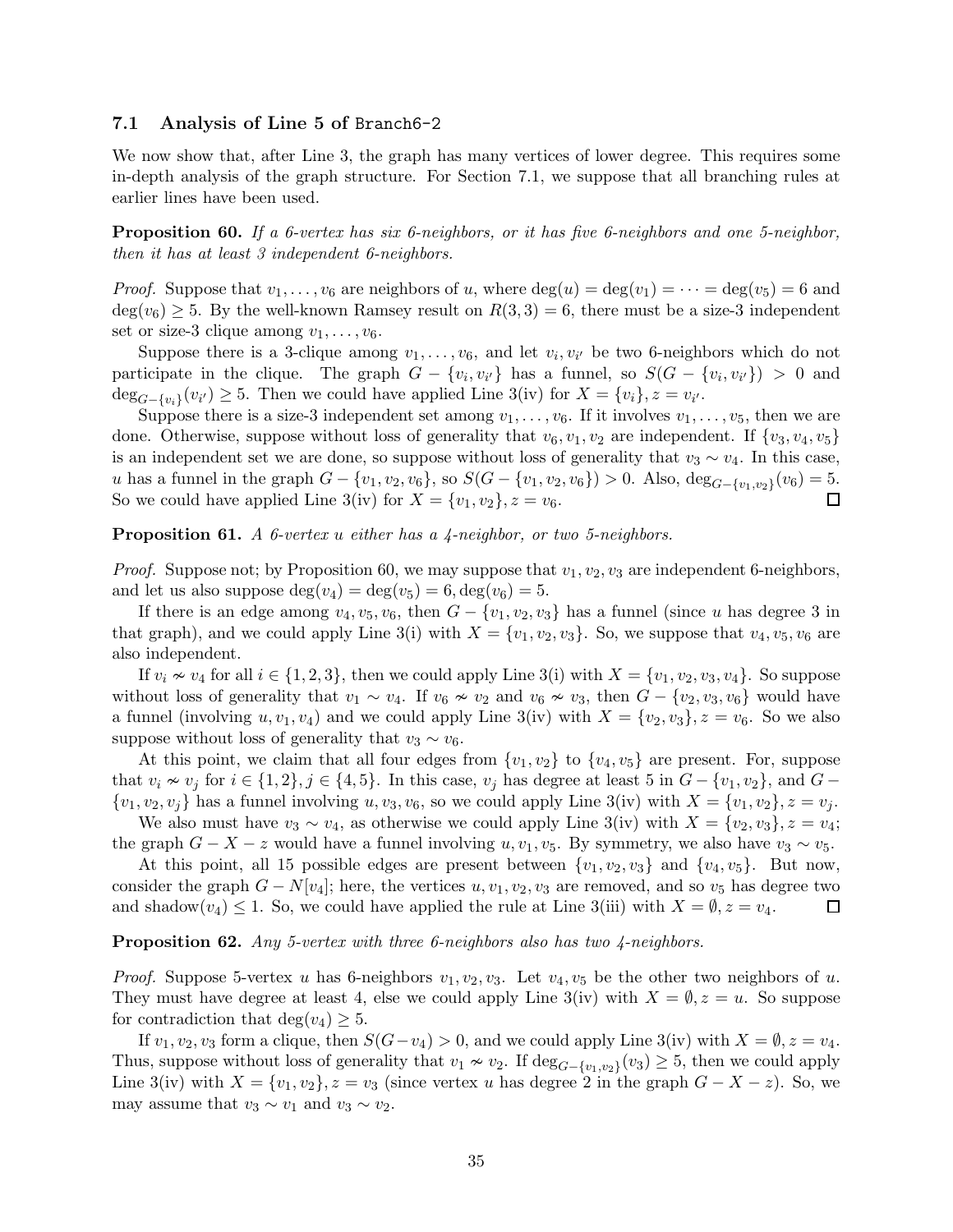If  $v_4 \nsim v_1$ , we could apply Line 3(iv) with  $X = \{v_1\}$ ,  $z = v_4$ ; the resulting graph has a funnel involving u,  $v_2, v_3$ . Thus, we suppose  $v_4 \sim v_1$  and likewise by symmetry  $v_4 \sim v_2$ . But then the graph  $G-\{v_1,v_3\}$  has a funnel involving  $u, v_4, v_2$ , so we could apply Line 3(iv) with  $X=\{v_1\}, z=v_3$ .  $\Box$ 

#### <span id="page-35-0"></span>Proposition 63.  $2n_4 + n_5 \geq n_6$ .

*Proof.* Define  $A_{64}$  to be the set of 6-vertices with a 4-neighbor and  $A_{65}$  to be the set of 6-vertices with at least two 5-neighbors; by Proposition [61](#page-34-2) we have  $A_{64} \cup A_{65} = V_6$ . Also, define  $A_{53}$  to be set of 5-vertices with three 6-neighbors, and define  $A_{52}$  to be the set of 5-vertices with one or two 6-neighbors. By double-counting, we must have

$$
3|A_{53}| + 2|A_{52}| \ge 2|A_{65}|;
$$

Now consider marking all the 4-neighbors of each 5- and 6-vertex. Each 4-vertex gets marked at most four times. Each vertex in  $A_{64}$  contributes one mark, and, by Proposition [62,](#page-34-3) each vertex in  $A_{53}$  contributes at least two marks. Hence, by counting the number of marks, we have:

$$
4|V_4| \ge |A_{64}| + 2|A_{53}|
$$

Adding the first inequality plus twice the second inequality, and collecting terms, we get:

$$
2|A_{53}| + 4|A_{52}| + 4|V_4| \ge 2|A_{65}| + 2|A_{64}|
$$

Since  $|V_5| \ge |A_{53}| + |A_{52}|$  and  $|A_{65}| + |A_{64}| \ge |V_6|$ , we conclude that  $2|V_5| + 4|V_4| \ge 2|V_6|$ . 囗

Runtime of Line 5. The graph at this point has maximum degree 6, but we will use a more refined property of the MaxIS-6 algorithm of [\[XN17b\]](#page-42-7). Specifically, they show that the algorithm has runtime  $O^*(1.18922^{w_3n_3+w_4n_4+w_5n_5+n_6})$  for constants  $w_3 = 0.49969, w_4 = 0.76163, w_5 = 0.92401.$ 

By Proposition [63,](#page-35-0) we have  $2n_4 + n_5 \ge n_6$ . It can be mechanically checked that the maximum value of  $w_3n_3 + w_4n_4 + w_5n_5 + n_6$ , subject to constraints  $n_3 + n_4 + n_5 + n_6 = n, n_i \geq 0, 2n_4 +$  $n_5 \ge n_6$ , occurs at the value  $n_6 = n_5 = n/2, n_3 = n_4 = 0$ . Hence, the overall runtime is at most  $1.18922^{w_5(n/2)+n/2}$ . Accordingly, we need to show

$$
\min\{a_{61}\mu + b_{61}k, 2(k - \mu) \cdot (w_5/2 + 1/2) \log(1.18922)\} \le a\mu + bk \tag{6-8}
$$

which can also be checked mechanically. This shows Theorem [59.](#page-32-0)

### 8 Branching on 7-vertices and finishing up.

We first describe the degree-7 branching algorithm.

### Algorithm 11: Function Branch7 $(G, k)$

- 1 Simplify  $G$
- 2 If a vertex u has degree larger than 7, then apply Corollary [22](#page-10-2) to it.
- 3 If a 7-vertex u has either shadow $(u) \neq -1$  or  $S(G N[u]) > 0$ , then branch on u.
- 4 If vertices  $u, x$  have  $u \nsim x$ ,  $\deg(u) \geq 5$ ,  $\deg(x) = 3$ ,  $\deg(x, u) \geq 2$ , then apply Prop. [20.](#page-10-0)
- 5 If vertices  $u, u', x$  have  $deg(u) = deg(u') = 7, deg(x) = 4$  and  $x \nsim u, x \nsim u'$  and
- $\operatorname{codeg}(u, x) = \operatorname{codeg}(u', x) = 4$ , then apply (B2) to  $u, u', x$ .
- 6 If vertices u, x have  $u \nsim x$ ,  $\deg(u) = 7$ ,  $\deg(x) \ge 5$ ,  $\deg(x, u) = 5$ , then apply (B1) to u, x.
- <span id="page-35-1"></span>7 Run either Branch6-2 or the MaxIS-7 algorithm.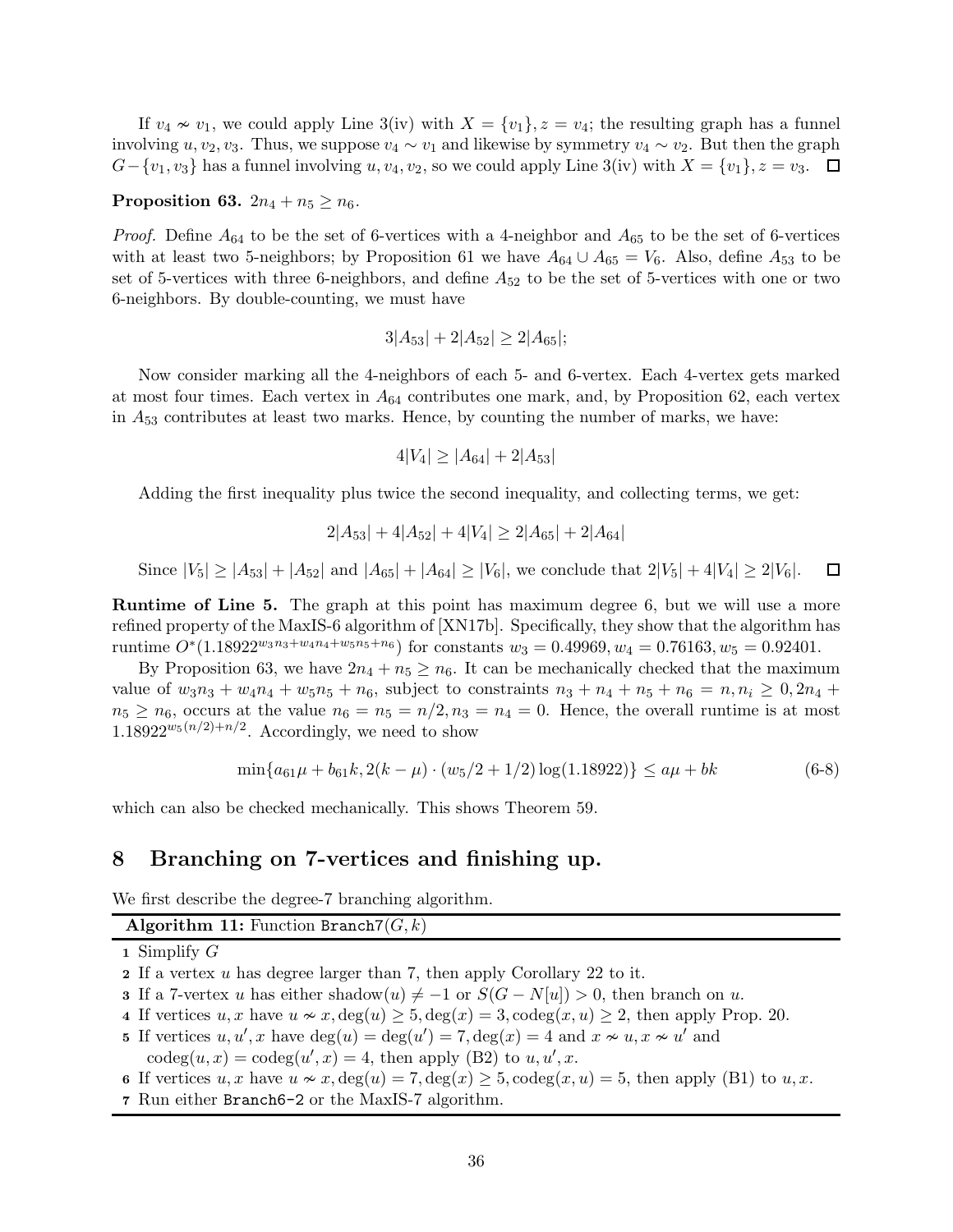**Theorem 64.** Branch7 has shape  $a_7\mu + b_7k$  for  $a_7 = 0.01266$ ,  $b_7 = 0.221723$ .

To show this, let us examine the algorithm line by line.

Line 2. Here, we need:

$$
\max \{ e^{-a-3b} + e^{-a-4b}, e^{-a-2b} + e^{-a-5b}, e^{-0.5a-2b} + e^{-2a-5b}, e^{-0.5a-b} + e^{-2a-5b}, e^{-0.5a-b} + e^{-2a-10b}, e^{-0.5a-b} + e^{-2.5a-8b} \} \le 1
$$
\n(7-1)

**Line 3.** If shadow $(u) \le -2$ , then Proposition [21](#page-10-1) gives branch-seq  $[(1, 2), (1, 5)], [(1, 3), (1, 4)],$  $[(0.5, 2), (2, 5)]$ , or  $[(0.5, 1), (2, 9)]$ . In this case we need:

$$
\max\{e^{-a-3b} + e^{-a-4b}, e^{-a-2b} + e^{-a-5b}, e^{-0.5a-2b} + e^{-2a-5b}, e^{-0.5a-b} + e^{-2a-9b}\} \le 1\tag{7-2}
$$

If shadow $(u) \geq 0$ , then  $G - N[u]$  has drop  $(3, 7)$ . If shadow $(u) = -1$  and  $S(G - N[u]) \geq 1$ , then  $G - N[u]$  has drop (2.5, 8). In these cases, we split on u, and we need:

<span id="page-36-0"></span>
$$
e^{-0.5a-b} + \max\{e^{-3a-7b}, e^{-2.5a-8b}\} \le 1\tag{7-3}
$$

**Line 4.** We get branch-seqs of  $[(1, 3), (1, 4)]$  or  $[(1, 2), (1, 5)]$  or  $[(0.5, 2), (2, 5)]$ . The conditions they impose are all repetitions of those in [\(7-1\)](#page-36-0).

**Line 5.** Subproblem  $G - \{u, u', x\}$  has drop  $(1, 3)$ , and subproblem  $G - N[x]$  has drop  $(1, 4)$ . So we need  $e^{-a-3b} + e^{-a-4b} \le 1$ , which again is a repetition of [\(7-1\)](#page-36-0).

**Line 6.** Subproblem  $G - N[x]$  has drop (1,5) and subproblem  $G - \{u, x\}$  has drop (1,2). We need to show  $e^{-a-2b} + e^{-a-5b} \leq 1$ , which is a repetition of [\(7-1\)](#page-36-0).

Line 7. The analysis comes from the critical observation that, at this stage, the graph satisfies

 $n_4 \geq n_7$ 

For, we claim that for any 7-vertex in G after Line 6, there is also a 4-vertex x with  $x \nsim u$  and which has  $\text{codeg}(u, x) = 4$ . For, if shadow $(u) \geq 0$  or shadow $(u) \leq -2$ , we would have branched on u at line 3. Thus, suppose shadow $(u) = -1$ , and consider a shadow-set I of u. If  $|I| \geq 2$ , then  $S(G - N[u]) \geq 1$  (we could apply P1 to I), and we would have branched on u at Line 3.

So suppose  $I = \{x\}$  for some vertex x, i.e.  $N(x) \subseteq N(u)$ . If  $\deg_G(x) \geq 5$ , then we would use the branching rule at Line 7. If  $deg_G(x) = 3$ , then  $code(g(x, u) = 3$ , and we would have branched on u, x at Line 4. The only remaining case is  $\deg_G(x) = 4$ , and  $\deg(u, x) = 4$ .

Thus, each 7-vertex has an associated 4-vertex  $x$ . Furthermore, if a single 4-vertex  $x$  corresponds to distinct 7-vertices  $u, u'$ , we would have branched on them at Line 5. So we must have  $n_4 \geq n_7$ , as we have claimed. Now, consider the graph at Line 7. We again use a more refined property of the MaxIS-7 algorithm of [\[XN17b\]](#page-42-7); specifically, the algorithm has runtime  $O<sup>*</sup>(1.19698<sup>w<sub>3</sub>n<sub>3</sub>+w<sub>4</sub>n<sub>4</sub>+w<sub>5</sub>n<sub>5</sub>+w<sub>6</sub>n<sub>6</sub>+n<sub>7</sub>)</sup>$  for constants  $w<sub>3</sub> = 0.65077, w<sub>4</sub> = 0.78229, w<sub>5</sub> = 0.89060, w<sub>6</sub> =$ 0.96384. Since  $n_4 \geq n_7$ , it can be mechanically checked that  $w_3n_3 + w_4n_4 + w_5n_5 + w_6n_6 + n_7$  is maximized at  $n_6 = n, n_3 = n_4 = n_7 = 0$ . Accordingly, we need to show

$$
\min\{a_{62}\mu + b_{62}k, 2(k - \mu) \cdot (w_6\log(1.19698))\} \le a\mu + bk \tag{7-4}
$$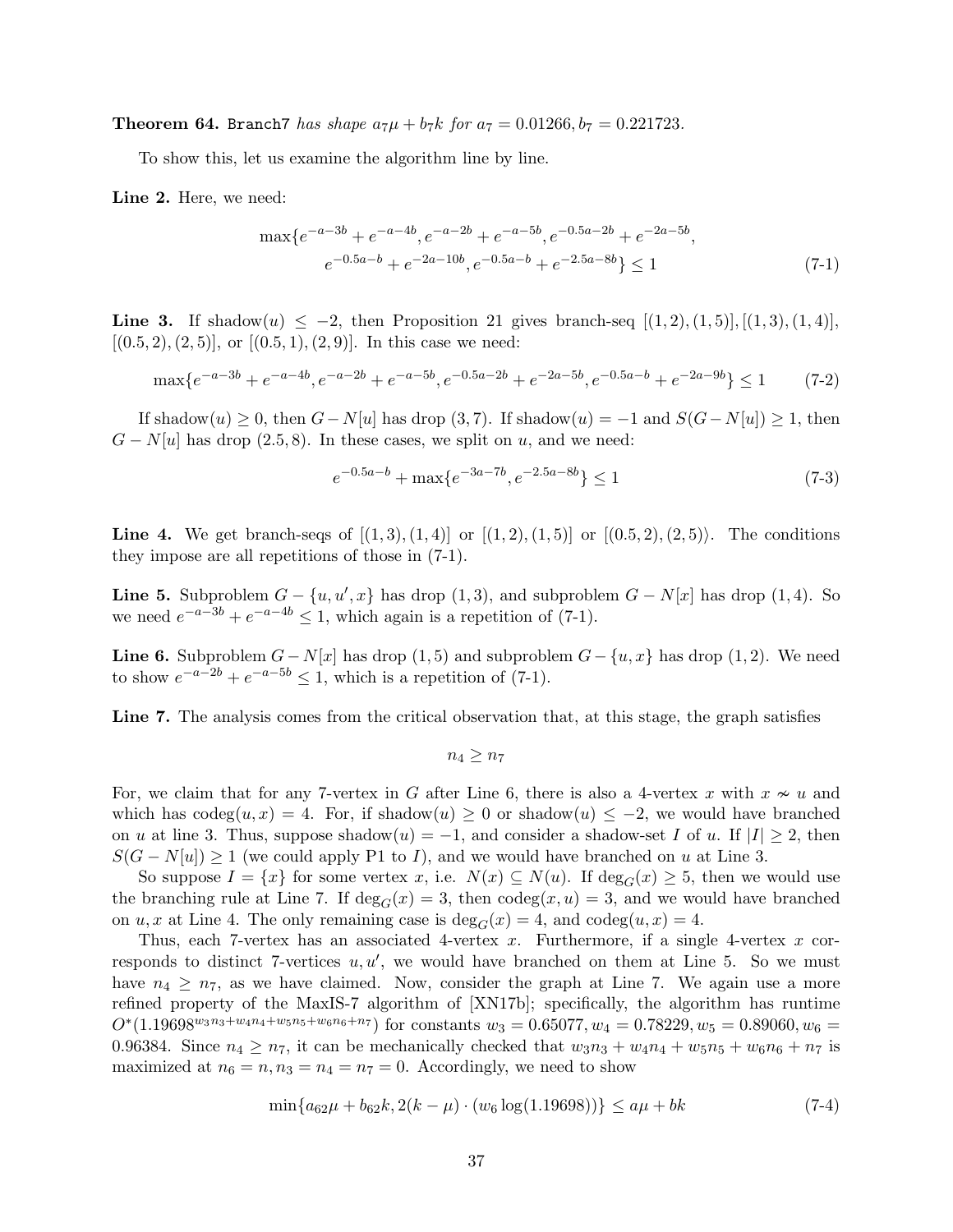which can also be checked mechanically. This shows Theorem [64.](#page-35-1)

|  |  |  |  |  |  |  |  |  | To finish up, we use a simple degree-8 branching algorithm. |
|--|--|--|--|--|--|--|--|--|-------------------------------------------------------------|
|--|--|--|--|--|--|--|--|--|-------------------------------------------------------------|

| <b>Algorithm 12:</b> Function Branch8 $(G, k)$                                      |  |
|-------------------------------------------------------------------------------------|--|
| 1 If maxdeg(G) $\leq$ 7, then use Lemma 14 with the algorithms Branch 7 or MaxIS-7. |  |
| 2 Otherwise, split on a vertex of degree at least 8.                                |  |

Theorem 65. Branch8 has runtime  $O^*(1.25400^k)$ .

*Proof.* Splitting on a vertex of degree  $r \geq 8$  generates subproblems with vertex covers of size at most k − 1 and k − 8. These have cost  $1.25400^{k-1}$  and  $1.25400^{k-8}$  by induction. Since  $1.25400^{-1}$  +  $1.25400^{-8}$  < 1, the overall cost is  $O^*(1.25400^k)$ . Otherwise, Lemma [14](#page-7-3) (with parameters  $a_7, b_7$  and  $c = \log(1.19698)$  gives the desired algorithm with runtime  $O^*(1.25400^k)$ . □

## <span id="page-37-0"></span>A Proof of Lemma [44](#page-20-1)

We assume here that all the hypotheses of Lemma [44](#page-20-1) hold, i.e. G is 4-regular, has girth at least 5, and also shadow $(v_3) \geq 2$ , and  $v_3$  has no shadow-set of size at least 4. We now consider a min-set  $I = \{x_1, \ldots, x_\ell\}$  in the graph  $H = G - \{v_1, v_2\} - N[v_3, v_4]$ . Throughout, we will use the following simple combinatorial observation that, since  $G$  has no four-cycles, we must have

<span id="page-37-3"></span>
$$
\sum_{i} \binom{\deg_H(x_i)}{2} \le \binom{\ell - 1}{2} \tag{5}
$$

<span id="page-37-2"></span>**Proposition 66.** Suppose that vertices  $x_1, x_2 \in I$  are neighbors of  $v_1, v_2$  in G respectively. If  $x_1, x_2$ share a common neighbor y in H, then y is a special  $\chi$ -vertex in  $G - N[u]$ .

*Proof.* We have a 6-cycle  $u, v_1, x_1, y, x_2, v_2$ , so by Proposition [33](#page-16-2) it suffices to show that  $u, y$  do not share a common neighbor. They cannot share neighbor  $v_3, v_4$ , since then y would be removed in H. If they share neighbor  $v_1$ , then G would have a 3-cycle  $v_1, x_1, y$ . If they share neighbor  $v_2$ , then G would have a 3-cycle  $v_2, x_2, y$ . 囗

<span id="page-37-1"></span>**Proposition 67.** Consider a vertex  $x \in H$ .

- If deg<sub>H</sub> $(x) = 1$ , then girth $(G) = 5^-$ .
- If deg<sub>H</sub> $(x) = 2$  and  $x \in N(v_1, v_2)$ , then girth $(G) = 5$ .
- If  $\deg_H(x) = 2$  and  $x \notin N(v_1, v_2)$ , then girth $(G) \leq 6$  and x is a special 4-vertex in  $G N[u]$ .

*Proof.* Because G has no four-cycles, x has at most one neighbor among  $v_1, v_2$  and at most one neighbor in  $N(v_3)$  and at most one neighbor in  $N(v_4)$ . Thus,  $\deg_H(x) \geq 1$ , and the only way to have degree 1 is to have a neighbor  $v_i \in \{1,2\}$  and a neighbor  $r_3 \in N(v_3)$  and a neighbor  $r_4 \in N(v_4)$ . Then  $u, v_3, r_3, x, r_4, v_4$  is a 5,6-cycle where  $u, x$  share a common neighbor  $v_i$ .

Next suppose deg<sub>H</sub>(x) = 2. If x has a neighbor  $v_i \in \{v_1, v_2\}$ , and has a neighbor  $r_j \sim v_j$  for  $j \in \{3,4\}$ , then G has a 5-cycle  $x, v_i, u, v_j, r_j$ . Otherwise, if x has neighbors  $r_3 \sim v_3, r_4 \sim v_4$ , then G has a 6-cycle  $u, v_3, r_3, x, r_4, v_4$ . So by Proposition [33](#page-16-2) it suffices to show that  $u, x$  do not share a common neighbor. They cannot share neighbor  $v_3, v_4$ , since then x would be removed in H. They do not share neighbors  $v_1, v_2$  by hypothesis.  $\Box$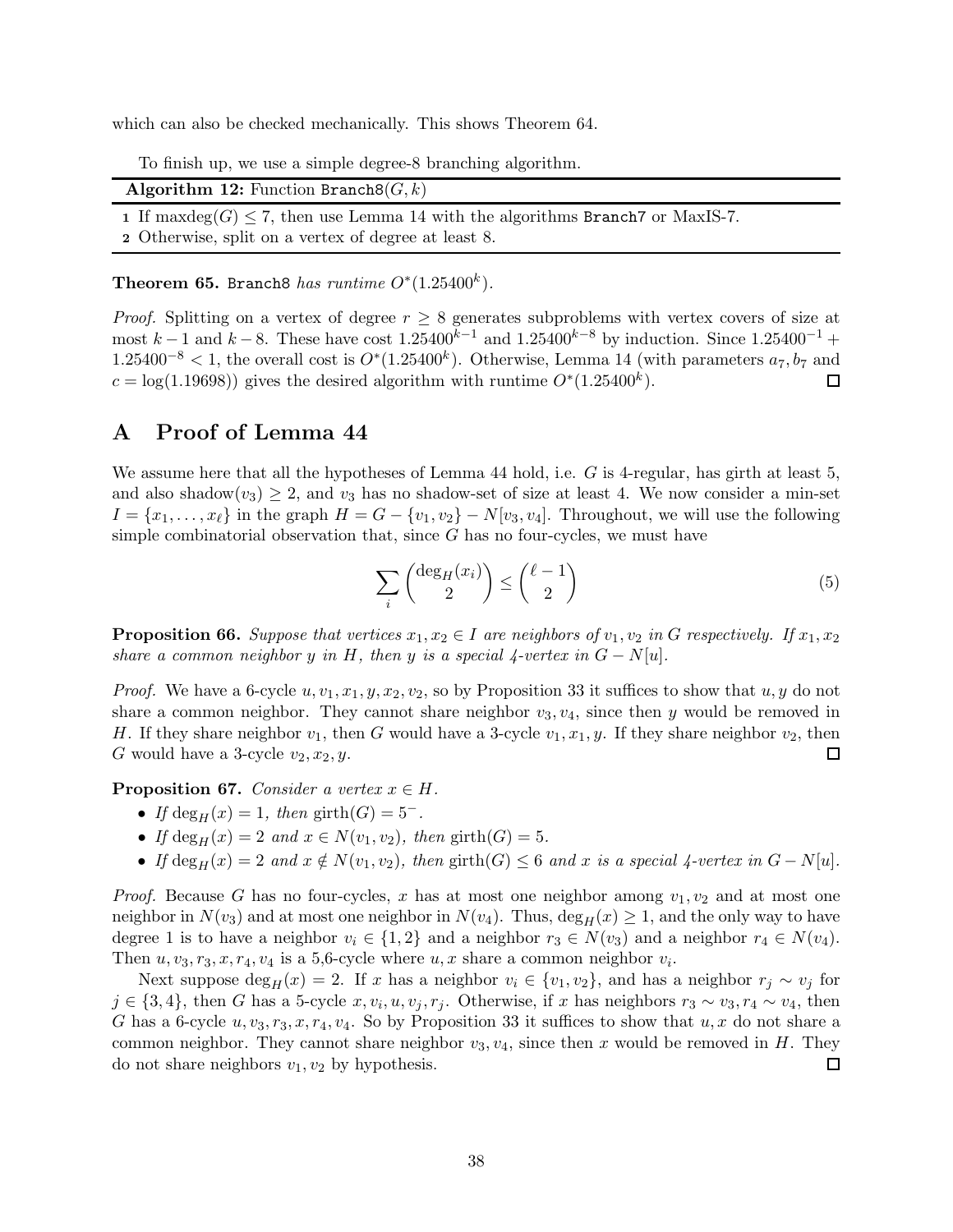Based on Proposition [67,](#page-37-1) let us first consider the case  $\ell = 2$ . Here,  $x_1, x_2$  must share a common neighbor y and deg<sub>H</sub>  $(x_1) = \deg_H(x_2) = 1$ ; without loss of generality suppose  $x_1 \sim y_1$  and  $x_2 \sim y_2$ . By Proposition [67,](#page-37-1) we have girth $(G) = 5^-$  and by Proposition [66,](#page-37-2) y is a special 4-vertex in  $G-N[u]$ . We now claim that  $x_2$  is a special vertex in  $G - N[v_1]$ . For, consider the 6-cycle  $u, v_1, x_1, y, x_2, v_2;$ by Proposition [33](#page-16-2) it suffices to show that  $v_1, x_2$  do not any common neighbor r. Here,  $x_2$  has neighbors  $v_2, r_3 \sim y_3, r_4 \sim y_4, y$ . None of these can be neighbors of  $v_1$ : if  $v_1 \sim y$ , then G would have a 3-cycle  $v_1, x_1, y$ , and if  $v_1 \sim v_2$ , then G would have a 3-cycle  $u, v_1, v_2$ , and if  $v_1 \sim r_3$ , then G would a 4-cycle  $r_3, v_3, u, v_1$ , and a completely analogous argument holds if  $v_1 \sim r_4$ .

Let us now move on to the general case  $\ell \geq 3$ , and let  $N_H(I) = \{y_1, \ldots, y_{\ell-1}\}.$  We must have  $|N_G(I) \cap \{v_1, v_2\}| \geq 2$ , as otherwise we would have surplus $_{G-N[v_3,v_4]}(I) \leq$  surplus $_H(I) + 1 = 0$ , and hence surplus $_{G-N[v_3]}(I \cup \{v_4\}) \leq 2$  where I is a shadow-set of  $v_3$  with size at least  $\ell + 1 \geq 4$ . Since  $v_1, v_2$  do not share neighbors, we can assume without loss of generality that  $x_1 \sim v_1$  and  $x_2 \sim v_2$ .

At this point, we consider a few different cases for  $\ell \geq 3$ , and the properties they imply.

 $\ell = 3$ . Since G has no four-cycle, there must be at least two vertices  $x \in I$  with  $\deg_H(x) = 1$ ; by Proposition [67](#page-37-1) this implies girth $(G) = 5^-$ . Furthermore, there must be some pair of vertices  $x, x' \in I$  which have a common neighbor y. If  $x, x' \in N(v_1, v_2)$ , then Proposition [66](#page-37-2) immediately shows that y is a special vertex in  $G-N[u]$ . Otherwise, we must have  $\deg_H(x) \geq 2$  or  $\deg_H(x') \geq 2$ ; say without loss of generality the former. Then Proposition [67](#page-37-1) applied to x implies that  $x$  is a special 4-vertex in  $G - N[u]$ .

 $\ell = 4$ . We cannot have  $\deg_H(x) \geq 2$  for all  $x \in I$ , as then Eq. [\(5\)](#page-37-3) would give  $4 = \ell \binom{2}{2}$  $\binom{2}{2} \leq \binom{\ell-1}{2}$  $\binom{-1}{2} = 3.$ So some  $x \in I$  has  $\deg_H(x) = 1$ , hence girth $(G) = 5^-$ .

 $\ell \in \{5,6\}.$  If girth $(G) = 5^-$ , our claim holds immediately, so let us assume girth $(G) \neq 5^-$ , and hence  $\deg_H(x_i) \geq 2$  for all *i*.

We first claim that  $G - N[u]$  is special. This follows immediately from Proposition [67](#page-37-1) if  $x_1, x_2$ share a common neighbor, so let us assume that  $\text{codeg}(x_1, x_2) = 0$ . Suppose now that there is some edge from  $\{x_3, \ldots, x_\ell\}$  to  $\{v_1, v_2\}$ ; say without loss of generality that some  $x_i$  has edge to  $v_1$ , and let  $y, y'$  be two neighbors of  $x_i$  in I. Since  $|J| \leq 5$  and  $\deg_H(x_1) + \deg_H(x_2) \geq 4$ , we must have  $y \in N(x_1, x_2)$  or  $y' \in N(x_1, x_2)$ ; say without loss of generality it is the former. Now if  $y \in N(x_1)$ , then G would have a 4-cycle  $v_1, x_1, y, x_i, v_1$ . If  $y \in N(x_2)$ , then G would have a 6-cycle  $u, v_2, x_2, y, x_i, v_1$ , and again y is a special 4-vertex in  $G - N[u]$ .

Thus, we may assume there are no edges between  $\{x_3, \ldots, x_6\}$  and  $\{v_1, v_2\}$ . If any vertex  $x_i \in \{x_3, \ldots, x_\ell\}$  has  $\deg_H(x_i) = 2$ , then by Proposition [67](#page-37-1) it is a special 4-vertex in  $G - N[u]$ . The only remaining case is that  $\deg_H(x_i) \geq 3$  for  $i = 3, \ldots, \ell$ . But then Eq. [\(5\)](#page-37-3) would require  $2\binom{2}{2}$  $\binom{2}{2} + (\ell - 2) \binom{3}{2}$  $_{2}^{3}) \leq {\ell - 1 \choose 2}$  $\binom{-1}{2}$ , which is not possible for either value  $\ell$ .

We next claim that girth(G) = 5. For, if not, then since  $x_1 \sim v_1$  and  $x_2 \sim v_2$ , we have  $\deg_H(x_1) \geq 3$  and  $\deg_H(x_2) \geq 3$ . Since G has no four-cycles, they also must have codeg $(x_1, x_2) \leq 1$ .

If  $\ell = 5$ , this is already impossible. So suppose here  $\ell = 6$ ; we may assume without loss of generality that  $N_H(x_1) = \{y_1, y_2, y_3\}$  and  $N_H(x_2) = \{y_3, y_4, y_5\}$ . We claim that there are no edges between  $\{x_3, \ldots, x_6\}$  and  $\{v_1, v_2, y_3\}$ . For, suppose  $y_3 \sim x_i$  for some  $x_i \in \{x_3, \ldots, x_6\}$ , and let  $y_j$  be another neighbor of  $x_i$ . If  $j \in \{1,2\}$ , then  $x_1, x_i$  would share common neighbors  $y_3, y_j$ , and if  $j \in \{4, 5\}$ , then  $x_2, x_i$  would share common neighbors  $y_3, y_j$ . Similarly, if  $x_i \sim v_j$  for some  $i \in \{3, \ldots, 6\}$  and  $j \in \{1, 2\}$ , then  $x_i$  would have degree 3 in G' and so  $x_i$  and  $x_j$  would share a common neighbor y; then there would be a four-cycle  $v_j, x_j, y, x_i$ .

Now consider now the independent set  $I = \{x_3, \ldots, x_6\}$ ; it has at most 4 neighbors  $\{y_1, y_2, y_4, y_5\}$ in  $G - N[v_3, v_4]$ , and hence surplus $_{G-N[v_3]}(I \cup \{v_4\}) \leq 2$ . This contradicts our assumption about the shadow-set of  $v_3$ , and thereby establishes our claim that  $girth(G) = 5$ .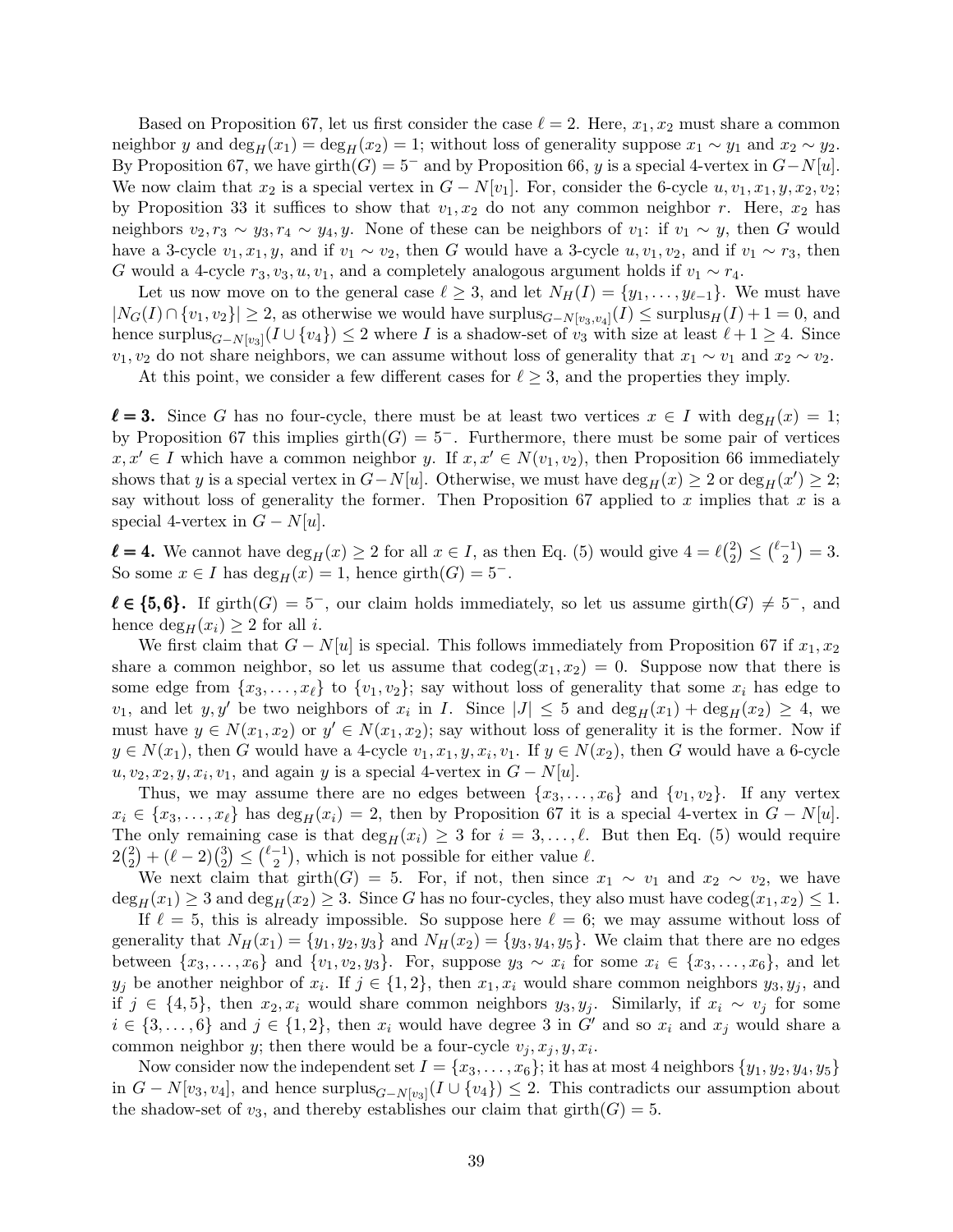$\ell \in \{7, 8\}.$  We claim that either girth(G) = 5, or  $G-N[u]$  is special and girth(G) = 6. For, suppose girth(G)  $\geq$  6; by Proposition [67,](#page-37-1) we then have  $\deg_H(x_i) \geq 2$  for all i. If indeed  $\deg_H(x_i) \geq 3$  for all *i*, then Eq. [\(5\)](#page-37-3) would give  $\ell \binom{3}{2}$  $\binom{3}{2} \leq \binom{|J|}{2}$  $\binom{J}{2} = \binom{\ell-1}{2}$  $\binom{-1}{2}$ , which is not possible for  $\ell = 7, 8$ . So  $\deg_H(x) = 2$ for some  $x \in I$ . By Proposition [67,](#page-37-1) x is a special 4-vertex in  $G - N[u]$  and girth $(G) = 6$ .

## <span id="page-39-0"></span>B Some omitted results and proofs

*Proof of Lemma [4.](#page-4-4)* Consider any basic solution  $\theta$  to LPVC(G). The entries must be in the set  $\{0, \frac{1}{2}$  $\frac{1}{2}$ , 1}. Let  $I_0 = \theta^{-1}(0)$  and  $I_1 = \theta^{-1}(1)$ ; note that  $I_0$  is an independent set (possibly empty) and  $I_1 \subseteq N(I_0)$ . So  $\sum_{v} \theta(v) = |I_1| + \frac{1}{2}$  $\frac{1}{2}(n - |I_0| - |I_1|) \ge (n + |N(I_0)| - |I_0|)/2 = (n + \text{surplus}(I_0))/2 \ge$  $(n + min{0, minusurplus(G)})/2.$ 

On the other hand,  $\theta = \frac{1}{2}$  gives a solution weight  $n/2$ . Also, if  $I_0$  is a min-set of G, then setting  $\theta(v) = 1$  for  $v \in N(I_0)$  and  $\theta(v) = 1$  for  $v \in I_0$  and  $\theta(v) = 1/2$  for all other v gives a fractional vertex cover with  $\sum_{v} \theta(v) = (n + \text{minsurplus}(G))/2.$  $\Box$ 

*Proof of Lemma [8.](#page-4-0)* Let us first show the result for surplus(I)  $\leq 0$ . Suppose that  $C \cap I = J \neq \emptyset$ , and thus necessarily  $N(I-J) \subseteq C$ . Thus,  $|C \cap N[I]| \ge |J|+|N(I-J)| = |J|+|I-J|+\text{surplus}(I-I)$  $J = |I| + \text{surplus}(I - J)$ ; since I is a minimal-set, this is at least  $|I| + \text{surplus}(I)$ . Now setting  $C' = (C - N[I]) \cup N(I)$  gives another vertex cover, with size

$$
|C'| = |C| - |C \cap N[I]| + |N(I)| \leq |C| + (|I| + \text{surplus}(I)) + (|I| + \text{surplus}(I)) = |C|.
$$

Thus, C' is a vertex cover of G with  $C' \cap I = \emptyset$  and  $|C'| \leq |C|$ .

Next, for an arbitrary minimal-set  $I$ ; we want to show that there is an optimal cover  $C$  with  $I \subseteq C$  or  $I \cap C = \emptyset$ . This is obvious if  $|I| = 1$ , so suppose that  $|I| > 1$ . Suppose there is some  $x \in I-C$ , and let  $d = \deg_G(x)$ . Since I is a minimal-set, we have  $d-1 = \text{surplus}(\{x\}) \geq \text{surplus}(I)$ . Then  $G-N[x]$  must have an optimal cover of size  $k-d$ . Consider now the non-empty independent set  $J = I - \{x\}$  in  $G - N[x]$ . It has surplus ${}_{G-N[x]}(J) = \text{surplus}_G(I) - d + 1 \leq 0$ . We claim it is a minimalset in  $G-N[x]$ ; for, consider a subset  $J' \subseteq J$ . We have  $\text{surplus}_G(J' \cup \{x\}) \leq \text{surplus}_{G-N[x]}(J') + d-1$ and, since I is a minimal-set,  $\text{surplus}_G(J' \cup \{x\}) \geq \text{surplus}_G(I)$ . This implies

$$
\text{surplus}_{G-N[x]}(J') \ge \text{surplus}_G(J' \cup \{x\}) - d + 1 \ge \text{surplus}_G(I) - d + 1 = \text{surplus}_{G-N[x]}(J)
$$

as claimed. By the result we have shown for minimal-sets with non-positive surplus,  $G - N[x]$  has an optimal cover C' omitting minimal-set J. Then  $C' \cup N(x)$  is an optimal cover omitting I. Thus, if G has an optimal cover omitting any element of  $I$ , it has an optimal cover omitting all of  $I$ .

Finally, let us show the result for surplus-one minimal-sets. Let  $J = N(I)$ . If G has an optimal cover omitting  $I$ , then this necessarily includes all of  $J$ . So, suppose that  $G$  has an optimal cover C disjoint to I. Then,  $C' = C - I \cup J$  would be another cover of size  $|C| - |I| + |J| = |C| - |I| +$  $(|J| - |C \cap J|)$ ; since  $|J| = |I| + 1$ , this is  $|C| + 1 - |C \cap J|$ . If  $C \cap J \neq \emptyset$ , this would be an optimal cover containing all of J.  $\Box$ 

*Proof of Proposition [9.](#page-5-0)* Let us first consider P1. If G' has a vertex cover C' of size k', then  $C' \cup N(I)$ is a vertex cover of size k. On the other hand, by Lemma [8,](#page-4-0) there is an optimal cover  $C$  of  $G$  with  $C \cap I = \emptyset$ . Then  $C - N(I)$  would be a cover of  $G'$ , of size  $k - |N(I)| = k'$ .

Similarly, if G' has a fractional vertex cover  $\theta$ , then extending to G by setting  $\theta(v) = 1$  for  $v \in N(I)$ , and  $\theta(v) = 0$  for  $v \notin N(I)$  gives a corresponding fractional vertex cover to G. Hence  $\lambda(G) \leq \lambda(G') + (k - k')$ , and so  $\mu(G') = k' - \lambda(G') \leq k' - (\lambda(G) - (k - k')) = k - \lambda(G) = \mu(G)$ .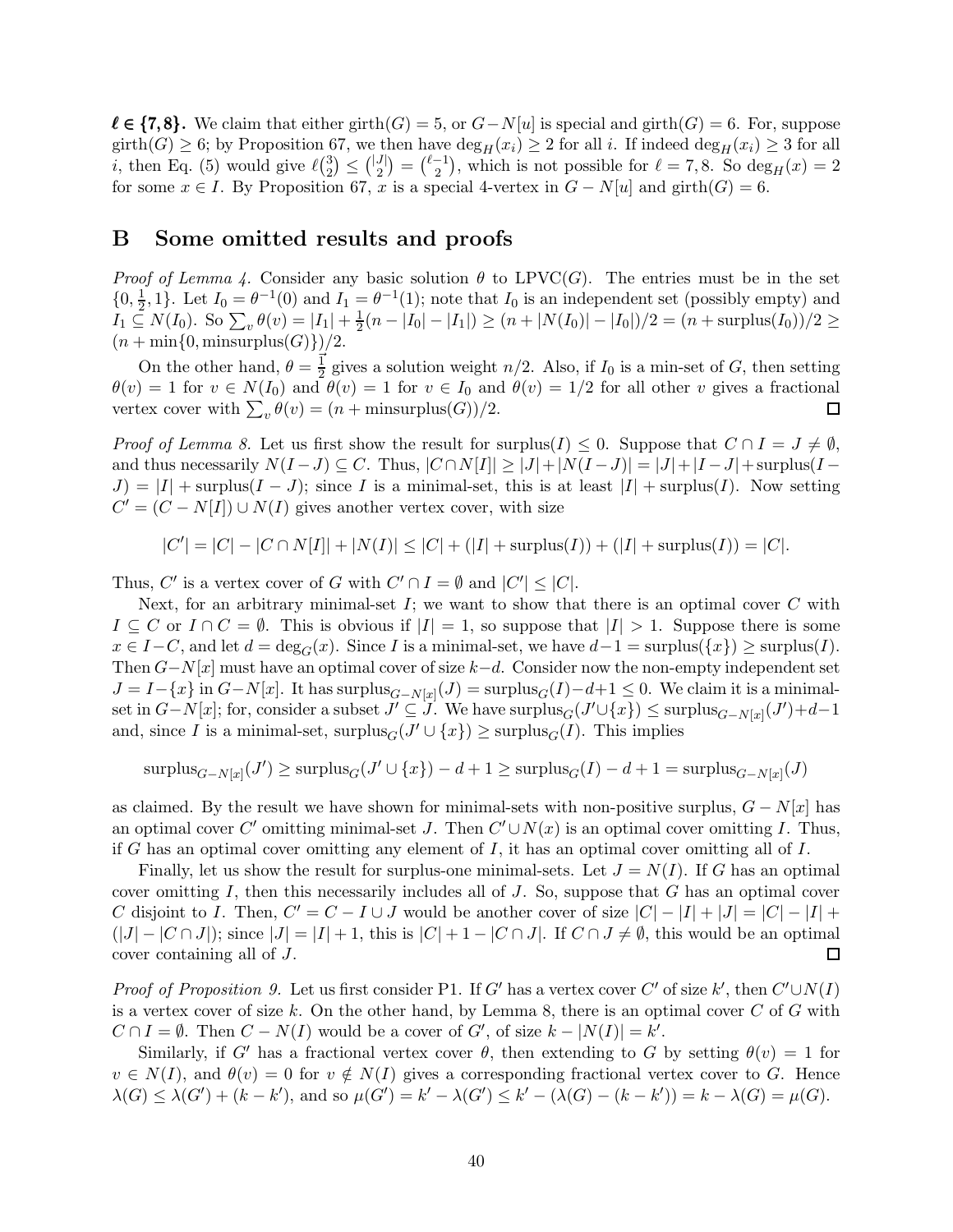Next, consider rule P2, and let  $J = N(I)$ . Note that I cannot have any isolated vertex x, since then surplus<sub>G</sub>( $\{x\}$ ) = -1 contradicting that I is a minimal-set. Consider an optimal cover C with  $J \subseteq C$ , so that  $C - J$  is a vertex cover of size  $k - |J| = k - |I| - 1 = k' - 1$  in the graph  $G - N[I]$ . Then  $C - J \cup \{y\}$  is also a cover of G' of size k'. Likewise, consider an optimal cover C of G with  $J \cap C = \emptyset$ . Then  $N(J) \subseteq C$ . In particular,  $I \subseteq C$  (since I has no isolated vertices), and so  $C - I$ is a cover of  $G'$  of size  $k - |I| = k'$ .

Conversely, consider a cover C' of G' with  $|C'| = k'$ . If  $y \in C'$ , then  $C' \cup J - \{y\}$  is a cover of G, of size  $k' + |J| - 1 = k' + |I| = k$ . If  $y \notin C'$ , then  $C' \cup I$  is a cover of G, of size  $k' + |I| = k$ .

Finally, suppose that G' has a fractional vertex cover  $\theta$  of weight  $\lambda'$ . We can extend to G by setting  $\theta(v) = \theta(y)$  for  $v \in J$ , and  $\theta(v) = 1 - \theta(y)$  for  $v \in I$ . This cover has weight  $\lambda'$  +  $|I|(1 - \theta(y)) + |J|\theta(y) - \theta(y) = \theta(y)(|J| - |I| - 1) + |I| = \lambda' + |I|$ . So  $\lambda \leq \lambda' + |I|$  and hence  $\mu' = k' - \lambda' \le (k - |I|) - (\lambda - |I|) = \mu.$ □

*Proof of Lemma [11.](#page-5-1)* For P4, note that the fractional and integral solutions to  $G$  can be separated into their components inside and outside X; let  $k_0, \mu_0$  and  $k_1, \mu_1$  denote the parameters inside and outside X. We have  $k = k_0 + k_1$  and  $\mu = \mu_0 + \mu_1$ . We must have  $k_0 \geq 2$ , since otherwise G (in particular, the component X) could be reduced. So  $k_0 \geq 2$ . Then in the residual graph, we have  $k' = k - k_0 \le k - 2$  and  $\mu' = \mu - \mu_0 \le \mu$ .

To show the validity of rule P3, consider a vertex cover  $C$  in  $G$  where, according to Observa-tion [10,](#page-5-2) either  $u \notin C$  or  $x \notin C$ . In the former case, we claim that  $C - x$  is an optimal cover of  $G'$ . For, it is clear that any edge of G not touching x still remains covered. The new edges added to  $G'$ are also covered, since all the neighbors of u are present in C. On the other hand, suppose  $x \notin C$ . Then all the edges added to  $G'$  are covered by the neighbors of x, which must be in C as well, and hence  $C - u$  is an optimal cover in  $G'$ .

Conversely, consider a cover C in G'. At most one vertex in  $N(u) - x$  is missing in C. If none are missing, then  $C \cup \{x\}$  is a cover of G. If one vertex if missing, then because of the new edges in  $G'$ , all the neighbors of x are covered by C, and so  $C \cup \{u\}$  is a cover of G.

Also, P3 decreases n by two and k by one. By Proposition [4,](#page-4-4) to show  $\Delta \mu = 1$  it suffices to show minsurplus $(G') \geq 0$ . Consider an independent set I in G'. Since G' is obtained by adding edges, I is also an independent set in G, and  $\text{surplus}_G(I) \leq \text{surplus}_{G'}(I) + 2$ . Since G is reduced, this implies surplus<sub> $G'(I) \geq 0$ .</sub> □

*Proof of Theorem [13.](#page-7-2)* The bound for  $\Delta \mu$  comes from Proposition [4](#page-4-4) combined with the fact that minsurplus $(G) \geq 2$ .

If we guess that vertex u is in the cover, the resulting subproblem  $G-u$  is principal with  $\Delta k=1$ and excess  $s = 0$ . Since G is reduced, we have minsurplus( $G'$ )  $\ge$  minsurplus( $G$ )  $-1 \ge 1$ , and so  $\Delta \mu = 1/2$  as desired. Similarly, if we guess that X is in the cover, the resulting subproblem  $G - X$ is principal with  $\Delta k = |X|$  and excess  $s = 0$ . We have  $\Delta \mu = \frac{1}{2}$  $\frac{1}{2}(|X| + \min\{0, \text{minsurplus}(G')/2\}).$ Since G is reduced, we have minsurplus $(G') \ge \text{minsurplus}(G) - |X| \ge 2 - |X|$ . So  $\Delta \mu \ge 1$ .

Finally, if we guess that vertex u is outside the cover, the resulting subproblem  $G - N[u]$  is principal with  $\Delta k = r$  and excess  $s = 1$ . We have  $\Delta \mu = \frac{1}{2}(r - 1 + \min\{0, \text{minsurplus}(G')/2\})$ . Since G is reduced, we have minsurplus( $G'$ )  $\geq$  minsurplus( $G$ )  $-(\deg_G(u)-1) \geq 2-(r-1)=3-r$ , and hence  $\Delta \mu \geq 1$ . 囗

## References

<span id="page-40-0"></span>[BF13] Ljiljana Brankovic and Henning Fernau. A novel parameterised approximation algorithm for minimum vertex cover. Theoretical Computer Science, 511:85–108, 2013.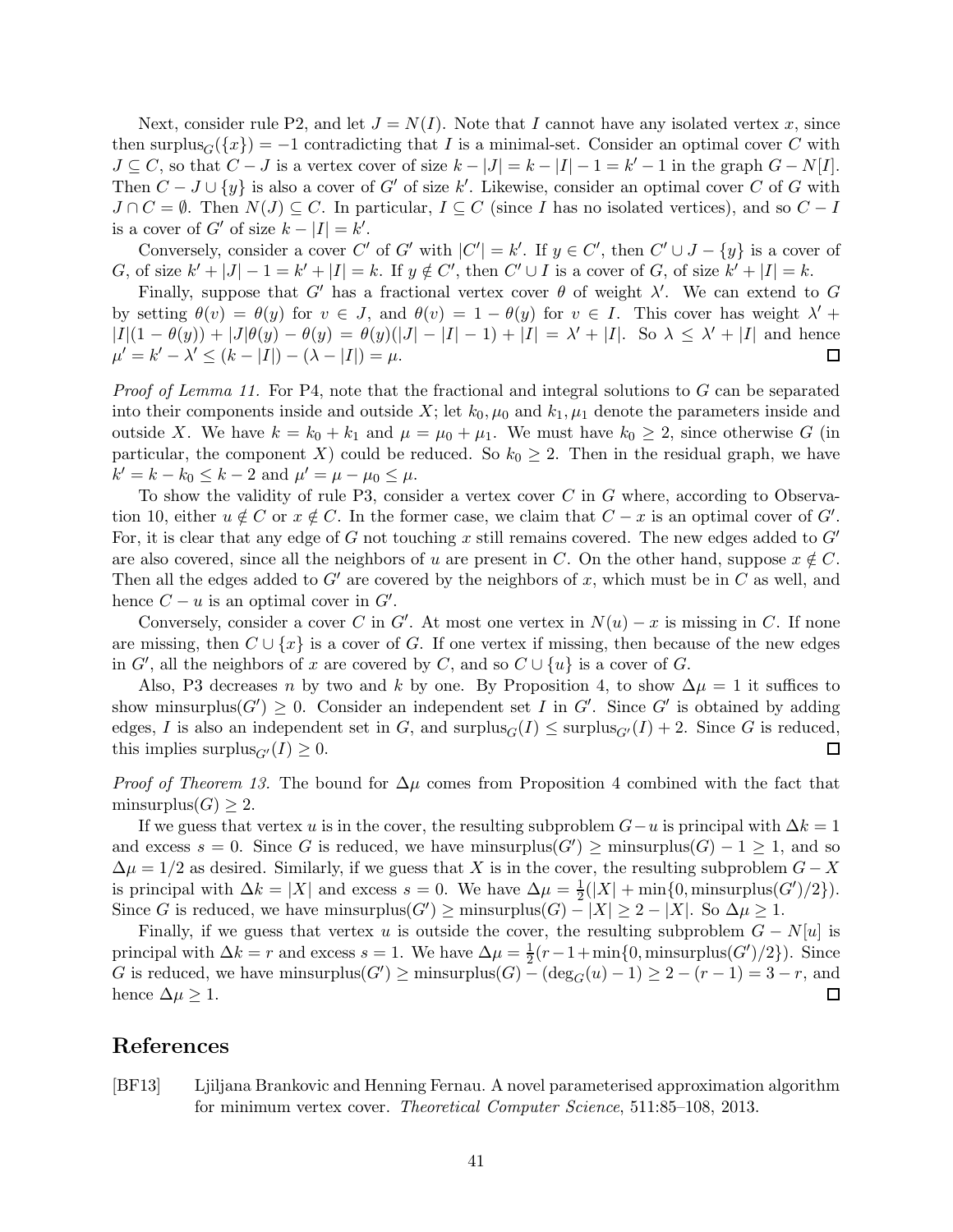- [CFK<sup>+</sup>15] Marek Cygan, Fedor V. Fomin, Lukasz Kowalik, Daniel Lokshtanov, Dániel Marx, Marcin Pilipczuk, Michal Pilipczuk, and Saket Saurabh. Parameterized Algorithms. Springer, 2015.
- <span id="page-41-5"></span>[CKX10] J. Chen, I.A. Kanj, and G. Xia. Improved upper bounds for vertex cover. Theoretical Computer Science, 411(40-42):3736–3756, 2010.
- <span id="page-41-3"></span>[DF99] R.G. Downey and M.R. Fellows. Parameterized complexity. Springer, 1999.
- <span id="page-41-2"></span>[FG06] J. Flum and M. Grohe. Parameterized complexity theory. Springer, 2006.
- <span id="page-41-6"></span>[FGK09] Fedor V. Fomin, Fabrizio Grandoni, and Dieter Kratsch. A measure & conquer approach for the analysis of exact algorithms. J. ACM, 56(5), aug 2009.
- <span id="page-41-4"></span>[FK10] F. V. Fomin and D. Kratsch. Exact Exponential Algorithms. Springer-Verlag Berlin Heidelberg, 2010.
- <span id="page-41-13"></span>[FKRS18] Michael R. Fellows, Ariel Kulik, Frances A. Rosamond, and Hadas Shachnai. Parameterized approximation via fidelity preserving transformations. J. Comput. Syst. Sci., 93:30–40, 2018.
- <span id="page-41-0"></span>[GJ79] M. R. Garey and D. S. Johnson. Computers and Intractability: A Guide to the Theory of NP-Completeness. W.H.Freeman and Company, 1979.
- <span id="page-41-9"></span>[GP16] Shivam Garg and Geevarghese Philip. Raising the bar for vertex cover: Fixed-parameter tractability above a higher guarantee. In Proc. 26th annual ACM-SIAM Symposium on Discrete Algorithms (SODA), pages 1152–1166, 2016.
- <span id="page-41-14"></span>[IJ13] Davis Issac and Ragesh Jaiswal. An  $O^*(1.0821^n)$ -time algorithm for computing maximum independent set in graphs with bounded degree 3.  $arXiv$  preprint  $arXiv:1308.1351$ , 2013.
- <span id="page-41-10"></span>[KKK22] Leon Kellerhals, Tomohiro Koana, and Pascal Kunz. Vertex cover and feedback vertex set above and below structural guarantees. arXiv preprint arXiv:2203.05887, 2022.
- <span id="page-41-11"></span>[KR08] Subhash Khot and Oded Regev. Vertex cover might be hard to approximate to within  $2 - \epsilon$ . Journal of Computer and System Sciences, 74(3):335–349, 2008.
- <span id="page-41-12"></span>[KS20] Ariel Kulik and Hadas Shachnai. Analysis of two-variable recurrence relations with application to parameterized approximations. In Proc. 61st annual IEEE symposium on Foundations of Computer Science (FOCS), pages 762–773, 2020.
- <span id="page-41-1"></span>[LNR+14] D. Lokshtanov, N. S. Narayanaswamy, V. Raman, M. S. Ramanujan, and S. Saurabh. Faster parameterized algorithms using linear programming. ACM Trans. Algorithms, 11(2):15:1–15:31, 2014.
- <span id="page-41-15"></span>[LP86] L. Lovász and M.D. Plummer. *Matching Theory*. North-Holland, Oxford, 1986.
- <span id="page-41-7"></span>[MR99] M. Mahajan and V. Raman. Parameterizing above guaranteed values: Maxsat and maxcut. Journal of Algorithms, 31:335–354, 1999.
- <span id="page-41-8"></span>[MRS09] M. Mahajan, V. Raman, and S. Sikdar. Parameterizing above or below guaranteed values. Journal of Computer and System Sciences, 75(2):137–153, 2009.